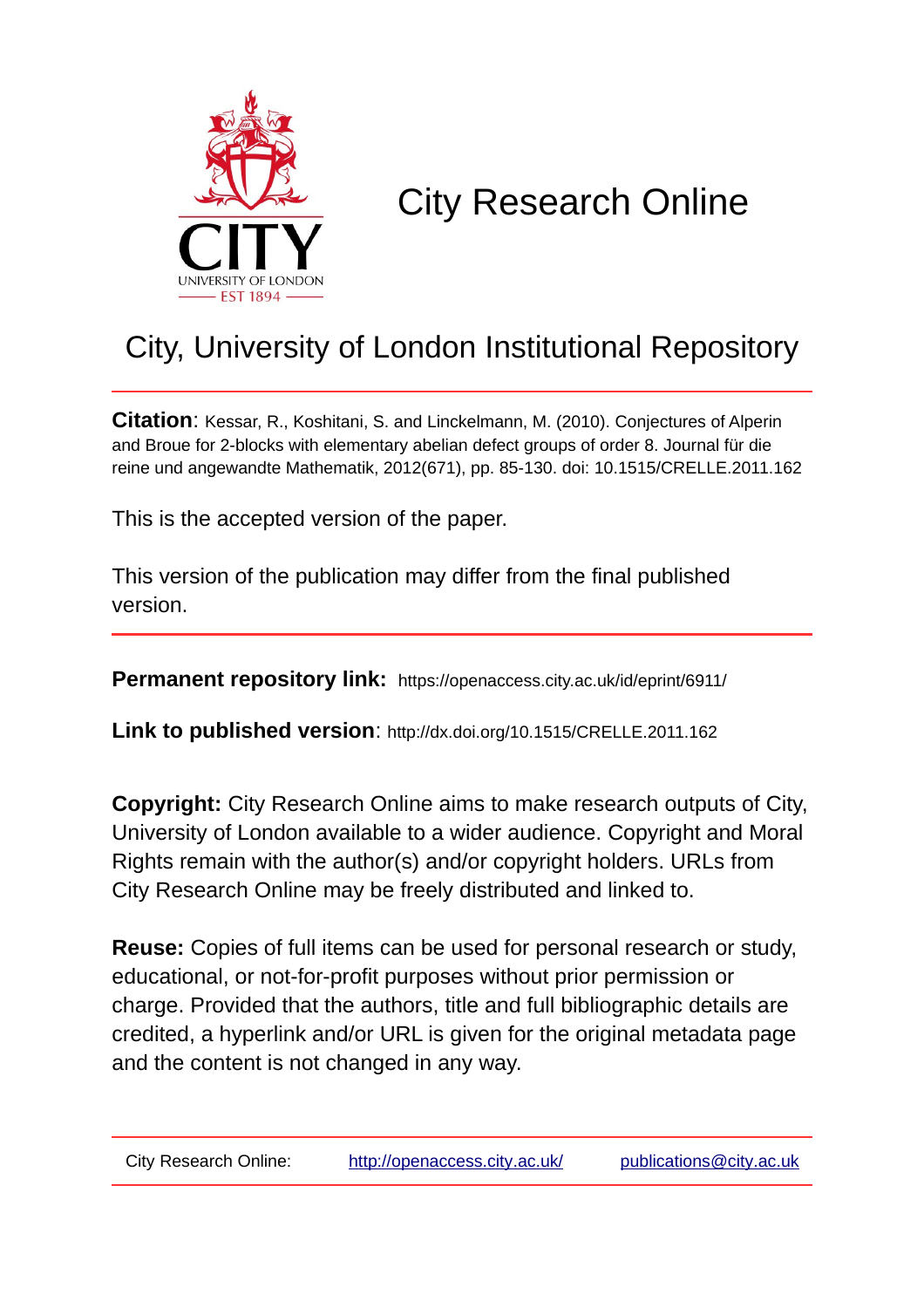# CONJECTURES OF ALPERIN AND BROUÉ FOR 2-BLOCKS WITH ELEMENTARY ABELIAN DEFECT GROUPS OF ORDER 8

RADHA KESSAR, SHIGEO KOSHITANI, AND MARKUS LINCKELMANN

Abstract. Using the classification of finite simple groups, we prove Alperin's weight conjecture and the character theoretic version of Broué's abelian defect conjecture for 2-blocks of finite groups with an elementary abelian defect group of order 8.

#### 1. INTRODUCTION

Throughout this paper p is a prime and  $\mathcal O$  a complete discrete valuation ring having an algebraically closed residue field k of characteristic p and a quotient field K of characteristic 0, which is always assumed to be large enough for the finite groups under consideration. For G a finite group, a *block of*  $OG$  or  $kG$  is a primitive idempotent b in  $Z(\mathcal{O}G)$  or  $Z(kG)$ , respectively. The canonical map  $OG \rightarrow kG$  induces a defect group preserving bijection between the sets of blocks of  $OG$  and  $kG$ . By Brauer's First Main Theorem there is a canonical bijection between the set of blocks of  $kG$ with a fixed defect group P and the set of blocks of  $kN_G(P)$  with P as a defect group. Alperin's weight conjecture predicts that the number  $\ell(b)$  of isomorphism classes of simple kGb-modules is an invariant of the local structure of b. For b a block of  $kG$  with an abelian defect group P, denoting by c the block of  $kN<sub>G</sub>(P)$  corresponding to b, Alperin's weight conjecture holds if and only if the block algebras of  $b$  and  $c$  have the same number of isomorphism classes of simple modules, or equivalently, the same number of ordinary irreducible characters. Thus, for blocks with abelian defect groups, Alperin's weight conjecture would be implied by any of the versions of Broué's Abelian Defect Conjecture, predicting that there should be a perfect isometry, or isotypy, or even a (splendid) derived equivalence between the block algebras, over  $\mathcal{O}$ , of b and c. Alperin announced the weight conjecture in [\[1\]](#page-37-0). At that time, the conjecture was known to hold for all blocks of finite groups with cyclic defect groups (by work of Brauer and Dade), dihedral, generalised quaternion, semidihedral defect groups (by work of Brauer and Olsson), and all defect groups admitting only the trivial fusion system (by the work of Broué and Puig on nilpotent blocks). Since then many authors have contributed to proving Alperin's weight conjecture for various classes of finite groups - such as finite p-solvable groups (Okuyama), finite groups of Lie type in defining characteristic (Cabanes), symmetric and general linear groups (Alperin, Fong, An) and some sporadic simple groups (An).

<span id="page-1-0"></span>**Theorem 1.1.** *Suppose*  $p = 2$ *. Let* G *be a finite group and let b be a block of kG with an elementary abelian defect group* P *of order* 8*. Denote by* c the block of  $kN<sub>G</sub>(P)$  corresponding to b. Then b and c *have eight ordinary irreducible characters and there is an isotypy between* b *and* c*; in particular, Alperin's weight conjecture holds for all blocks of finite groups with an elementary abelian defect group* P *of order* 8*.*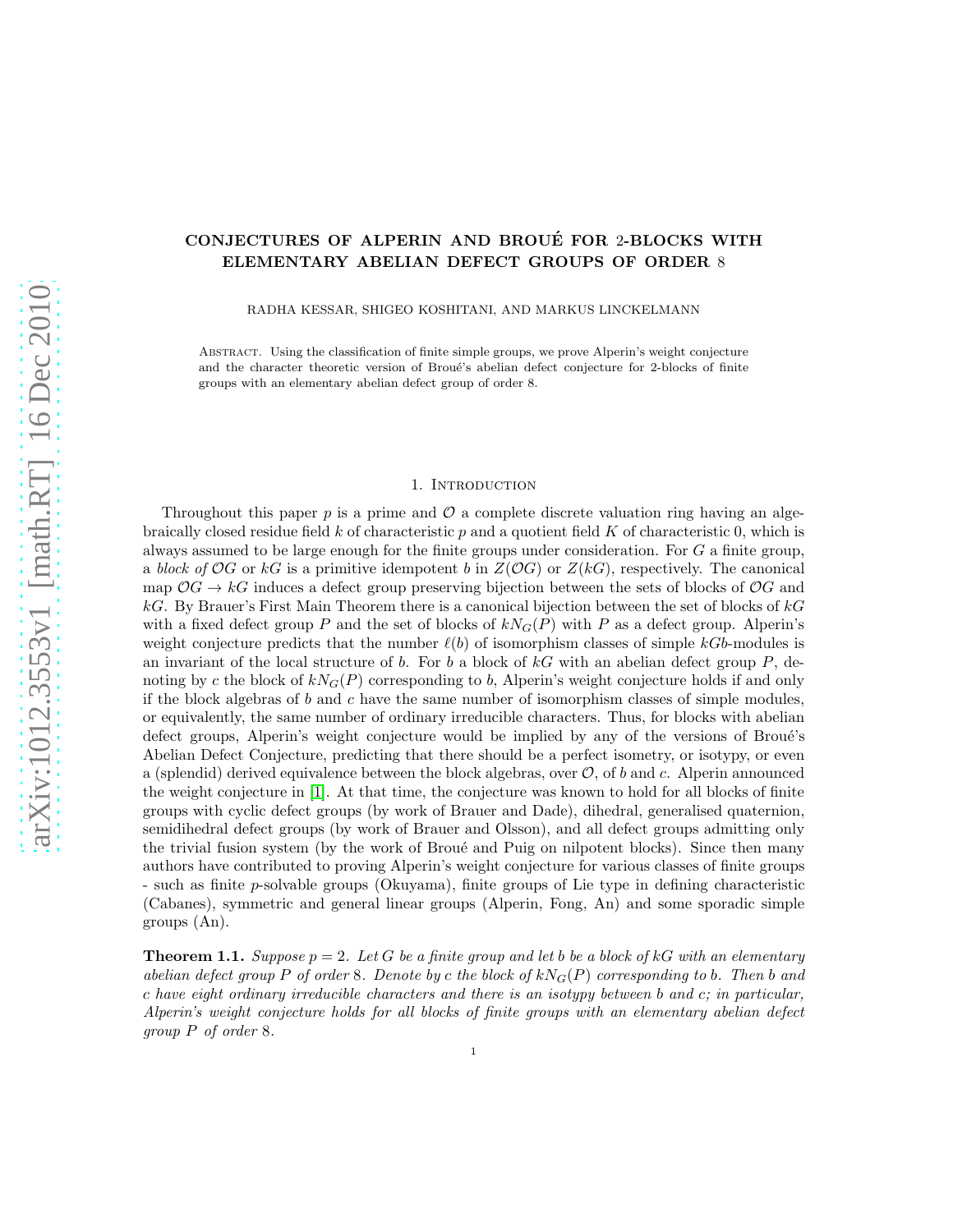For principal blocks, Theorem [1.1](#page-1-0) follows from work of Landrock [\[48\]](#page-39-0) and Fong and Harris [\[34\]](#page-38-0). Theorem [1.1](#page-1-0) implies Alperin's weight conjecture for all blocks with a defect group of order at most 8. Indeed, the groups  $C_2$ ,  $C_4$ ,  $C_8$  and  $C_2 \times C_4$  admit no automorphisms of odd order, hence arise as defect groups only of nilpotent blocks, and by work of Brauer [\[10\]](#page-38-1), [\[11\]](#page-38-2) and Olsson [\[62\]](#page-39-1), Alperin's weight conjecture is known in the case of  $C_2 \times C_2$ ,  $D_8$  and  $Q_8$ . Using a stable equivalence due to Rouquier we show in Theorem [5.1](#page-8-0) that for blocks with an elementary abelian defect group of order 8 Alperin's weight conjecture implies Broué's isotypy conjecture.

The proof of Theorem [1.1](#page-1-0) uses the classification of finite simple groups. By the work of Landrock already mentioned, Alperin's weight conjecture holds for blocks with an elementary abelian defect group of order 8 if and only if all irreducible characters in the block have height zero (this is the 'if' part of Brauer's height zero conjecture, which predicts that all characters in a block have height zero if and only if the defect groups are abelian). This part of Brauer's height zero conjecture has been reduced to quasi-simple finite groups by Berger and Knörr [\[5\]](#page-38-3); we verify in Theorem [4.1](#page-7-0) that this reduction works within the realm of blocks with an elementary abelian defect group of order at most 8 and certain fusion patterns. We finally prove Alperin's weight conjecture for blocks with an elementary abelian defect group of order 8 for quasi-simple groups in the remaining sections. For certain classes, such as central extensions of alternating groups, sporadic groups or finite groups of Lie type defined over a field of characteristic 2, this is a simple inspection (based on calculations and well-known results by many authors) and yields results for higher rank defect groups as well:

**Theorem 1.2.** *Suppose*  $p = 2$ *. Let* G *be a quasi-simple finite group such that*  $Z(G)$  *has odd order. (i)* If  $G/Z(G)$  is isomorphic to an alternating group  $A_n$ ,  $n \geq 5$ , then kG has no block with an *elementary abelian defect group of order*  $2^r$ *, where*  $r \geq 3$ *.* 

*(ii) If* G/Z(G) *is a sporadic simple group or a finite group of Lie type defined over a field of characteristic* 2 *and if* kG *has a block* b *with an elementary abelian defect group of order* 2 r *, where*  $r \geq 3$ , then either b is the principal block of  $PSL_2(2^r)$  or  $r = 3$  and b is the principal block of  $J_1$ , *or* b *is a non-principal block of* Co3*, and Alperin's weight conjecture holds in these cases.*

This follows from combining [6.3,](#page-10-0) [8.1,](#page-11-0) [8.2](#page-11-1) and [9.1](#page-11-2) below. Before embarking on the verification for finite groups of Lie type defined over a field of odd characteristic, we need further background material on these groups and their local structure, collected in the sections §[10,](#page-12-0) §[11.](#page-14-0) Assembling these parts yields the proof of [1.1](#page-1-0) in §[20.](#page-35-0) It is noticeable how few blocks of quasi-simple groups have an elementary abelian defect group - and when they do, many of them are nilpotent:

**Theorem 1.3.** *Suppose*  $p = 2$ *. Let*  $q$  *be an odd prime power and*  $G$  *a finite quasi-simple group. Suppose that* Z(G) *has odd order.*

*(i)* If  $G/Z(G)$  *is a simple group of Lie type*  $A_n(q)$  *or*  $^2A(q)$  *and if* b *is a block of* kG *with an elementary abelian defect group of order*  $2^r$  *for some*  $r \geq 3$  *then* r *is even and b satisfies Alperin's weight conjecture.*

*(ii)* If  $G/Z(G)$  *is a simple group of Lie type*  $B_n(q)$ *,*  $C_n(q)$ *,*  $D_n(q)$  *then every block of kG with an elementary abelian defect group of order*  $2^r$  *for some integer*  $r \geq 3$  *is nilpotent.* 

*(iii)* If  $G/Z(G)$  *is simple of type*  $G_2(q)$  *or*  ${}^3D_4(q)$  *then* kG *has no block with an elementary abelian defect group of order*  $2^r$ *, where*  $r \geq 3$ *.* 

*(iv)* If  $G/Z(G)$  *is simple of type*  ${}^2G_2(q)$  *and if* b *is a block of* kG *with an elementary abelian defect group of order*  $2^r$ *, where*  $r \geq 3$ *, then*  $r = 3$  *and b is the principal block of*  ${}^2G_2(q)$ *, and Alperin's weight conjecture holds in this case.*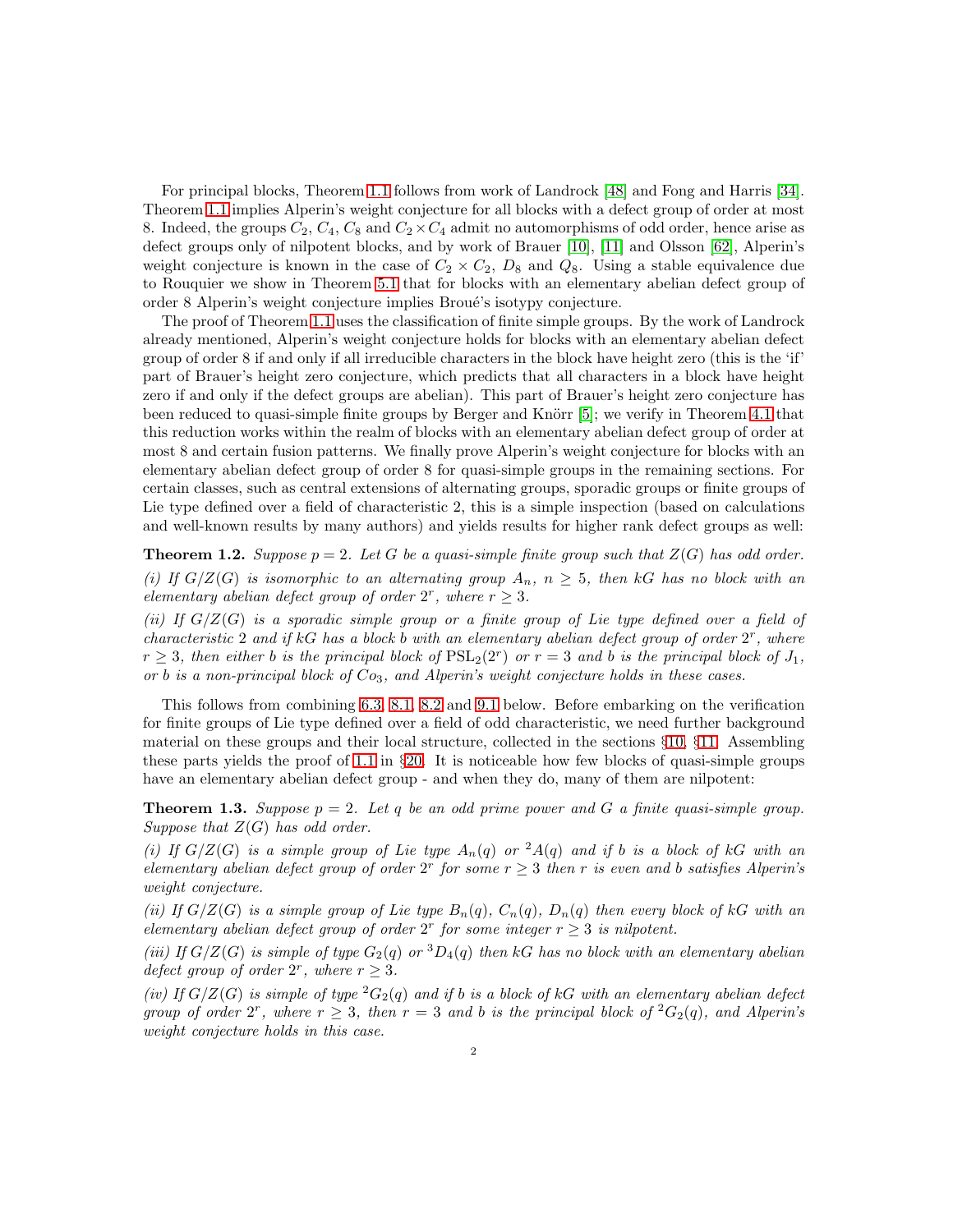This follows from combining Corollary [10.2,](#page-14-1) the Theorems [12.1,](#page-16-0) [13.1,](#page-18-0) [14.1](#page-21-0) and the Propositions [15.1,](#page-23-0) [15.2,](#page-24-0) [15.3](#page-24-1) below. Note the absence of the exceptional types  $F$  and  $E$  in the above result - we do not know whether these groups actually have blocks with elementary abelian defect groups of order 8. What we show is that if they do then these blocks satisfy Alperin's weight conjecture. At present there seems to be no general reduction for blocks with elementary abelian defect groups of order  $2^r$  for  $r \geq 4$ , but the above results for quasi-simple groups would allow us to settle Alperin's weight conjecture in infinitely many cases if we did have a satisfactory reduction. More precisely, using the above results and the fact (see [\[22,](#page-38-4) Corollary]) that the 2-rank of exceptional finite simple groups of Lie type in odd characteristic is at most 9 we obtain the following.

**Corollary 1.4.** Suppose  $p = 2$ . Let be G a finite quasi-simple group such that  $Z(G)$  has odd order. *Every block of*  $kG$  *with an elementary abelian defect group of order*  $2^r$  *for some integer*  $r \geq 10$ *satisfies Alperin's weight conjecture.*

#### 2. Reduction techniques

For general background on block theory we refer to [\[73\]](#page-40-0). Given a finite group  $G$  and a block b of OG or of kG, we denote by  $\text{Irr}_K(G, b)$  the set of ordinary irreducible K-valued characters of G associated with b and by  $\mathrm{Irr}_k(G, b)$  the set of irreducible Brauer characters of G associated with b. We set  $\ell(b) = |\mathrm{Irr}_k(G, b)|$ . We denote by  $\mathbb{Zirr}_k(G, b)$  the group of class functions on G generated by  $\text{Irr}_K(G, b)$ , and by  $\mathbb{Z}\text{Irr}_k(G, b)$  the corresponding group of class functions on the set of p-regular elements in G. By a classical result of Brauer, the *decomposition map*  $\mathbb{Z}$ Irr<sub>K</sub> $(G, b) \rightarrow$  $\mathbb{ZIrr}_k(G, b)$  induced by restriction of class functions to p-regular elements is surjective. The kernel of the decomposition map, denoted by  $L^0(G, b)$ , consists of all class functions associated with b which vanish on the set of  $p$ -regular elements of  $G$ , or equivalently, all generalised characters in  $\mathbb{Z}$ Irr $_K(G, b)$  which are perpendicular to the characters of the projective indecomposable  $\mathcal{O}G$ modules associated with b. We write  $L^0(G)$  instead of  $L^0(G, 1)$  if  $\mathcal{O}G$  is indecomposable as an O-algebra. We denote by  $C_n$  a cyclic group of order n. For G a finite group and  $\alpha \in H^2(G; k^{\times})$ we denote by  $k_{\alpha}G$  the *twisted group algebra* which is equal to kG as a k-vector space, endowed with the bilinear multiplication  $x \cdot y = \alpha(x, y)(xy)$ , for  $x, y \in G$ , where  $\alpha$  denotes abusively a 2-cocycle representing the class  $\alpha$  (and one verifies that this construction is, up to isomorphism, independent of the choice of this 2-cocycle). If  $b$  is a block of  $kG$  with a defect group  $P$  and if  $c$ is the corresponding block of  $kN_G(P)$  then c is a sum of  $N_G(P)$ -conjugate block idempotents of  $kC_G(P)$ ; for any choice e of such a block idempotent of  $kC_G(P)$  the group  $E = N_G(P, e)/PC_G(P)$ is called the *inertial quotient of b*. This is a p'-subgroup of the outer automorphism group of P, unique up to conjugacy by an element in  $N_G(P)$ , hence lifts uniquely, up to conjugacy, to a p'-subgroup of Aut(P), still abusively denoted E and called inertial quotient. By there is  $\alpha \in$  $H^2(E; k^{\times})$  such that  $kN_G(P)c$  is Morita equivalent to the twisted group algebra  $k_{\alpha}(P \rtimes E)$ , where  $\alpha$  is extended trivially from E to P  $\times$  E. We review some of the standard reduction techniques due to Dade, Fong, Külshammer, Puig, Reynolds. The reduction techniques work irrespective of the characteristic, so for now,  $p$  is an arbitrary prime.

<span id="page-3-0"></span>Proposition 2.1 (Fong-Reynolds reduction [\[33\]](#page-38-5), [\[67\]](#page-39-2)). *Let* G *be a finite group,* N *a normal subgroup of* G, c a G-stable block of kN and b a block of kG such that  $bc = b$ . Let P be a defect *group of b. If*  $P \cap N = 1$  *then* kNc *is a block of defect zero and we have a canonical isomorphism* 

$$
kGc \cong kNc \otimes_k k_{\alpha}(G/N)
$$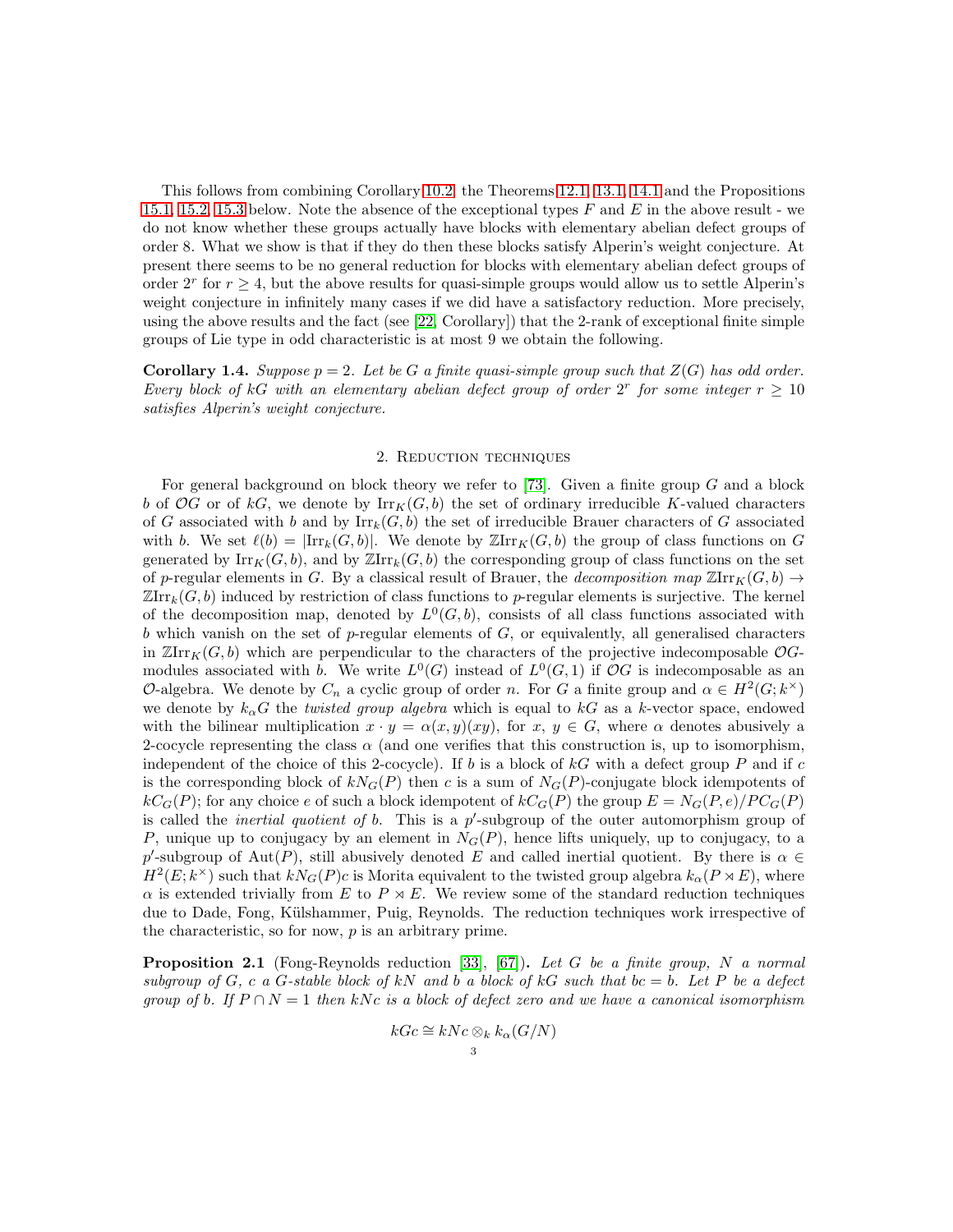$for~some~\alpha\,\in\, H^2(G/N;k^\times)$  such that kGb is Morita equivalent to a block  $\hat{b}$  of a finite central p ′ *-extension of* G/N *via a bimodule with diagonal vertex* ∆P *and endo-permutation source.*

See for instance [\[40,](#page-39-3) 4.4] for an explicit description of this isomorphism. The previous result has been generalised by Külshammer as follows:

<span id="page-4-0"></span>**Proposition 2.2** (Külshammer [\[46,](#page-39-4) Proposition 5, Theorem 7]). Let G be a finite group, N a *normal subgroup of*  $G$ *, c a*  $G$ -stable block of  $kN$  and b a block of  $kG$  such that  $bc = b$ . Suppose that *for any*  $x \in G$  *conjugation by* x *induces an inner automorphism of kNc. Then there is a canonical isomorphism*

$$
kGc \cong kNc \otimes_{Z(kNc)} Z(kNc)_{\alpha}(G/N)
$$

 $for some \alpha \in H^2(G/N; (Z(kNc))^{\times})$ . Moreover, if N contains a defect group P of b then the blocks kGb and kNc are source algebra equivalent.

As before, this isomorphism can be described explicitly; see e.g. [\[24,](#page-38-6) 2.1].

<span id="page-4-1"></span>**Proposition 2.3** (Dade [\[25,](#page-38-7) 3.5, 7.7]). Let G be a finite group, N a normal subgroup of G, c a G-stable block of kN and b a block of kG such that  $bc = b$ . Suppose that no element  $x \in G - N$ *acts as inner automorphism on* kNc. Then  $b = c$  and  $G/N$  has order prime to p.

<span id="page-4-2"></span>Proposition 2.4 (Puig [\[66,](#page-39-5) 4.3]). *Let* G *be a finite group,* N *a normal subgroup of* G*,* c *a* G*-stable block of* kN *and* b *a block of* kG *such that* bc = b*. Suppose that* b *is nilpotent. Then the block algebra of* c *is Morita equivalent to its Brauer correspondent via a Morita equivalence induced by a bimodule with endo-permutation source; in particular,* c *satisfies Alperin's weight conjecture.*

3. BACKGROUND MATERIAL ON BLOCKS WITH DEFECT GROUP  $C_2 \times C_2 \times C_2$ 

We assume from now on that  $p = 2$ . Let  $P \cong C_2 \times C_2 \times C_2$  be an elementary abelian group of order 8. The order of  $GL_3(2)$  is  $8 \cdot 21$ , from which one easily deduces that a non-trivial subgroup E of Aut(P) of odd order has either order 3 or 7, or is a Frobenius group of order 21. In all cases,  $E$  has a trivial Schur multiplier, and hence any block with a normal defect group  $P$  has as source algebra  $k(P \rtimes E)$ . What is unusual in this case is that the number of characters at the local level does not depend on fusion (this is well-known; we include a sketch of a proof for the convenience of the reader):

Proposition 3.1. *Let* P *be an elementary abelian group of order* 8 *and* E *a subgroup of* Aut(P) *of odd order. The group*  $P \rtimes E$  *has* 8 *ordinary irreducible characters.* 

*Proof.* This is trivial if  $E = 1$ . Suppose that  $|E| = 3$ . Then E fixes an involution in P, hence  $P \rtimes E \cong C_2 \times (V_4 \rtimes C_3)$ , from which the statement follows. If  $|E| = 7$  then  $P \rtimes E$  is a Frobenius group with  $E$  acting transitively on the involutions in  $P$ , which implies the result. The only remaining case is where E is a Frobenius group  $C_7 \rtimes C_3$ . In that case, E has 5 characters, three of degree 1 with  $C_7$  in the kernel, and two more of degree 3 corresponding to the non-trivial  $C_3$ -orbits in the character group of  $C_7$ . Using the fact that the degrees of irreducible characters of  $P \rtimes E$ divide |E| and that the square of their degrees sums up to  $|P \times E| = 168$  one finds that there are three further irreducible characters of degree 7.

Landrock showed the inequality  $\ell(b) \leq 8$  of Alperin's weight conjecture for 2-blocks b with an elementary abelian defect group  $P$  of order 8 without the classification of finite simple groups. Landrock's results are more precise in that they also include information about defects and heights of characters; we briefly recall these notions. Given a block b of  $OG$  or of kG with a defect group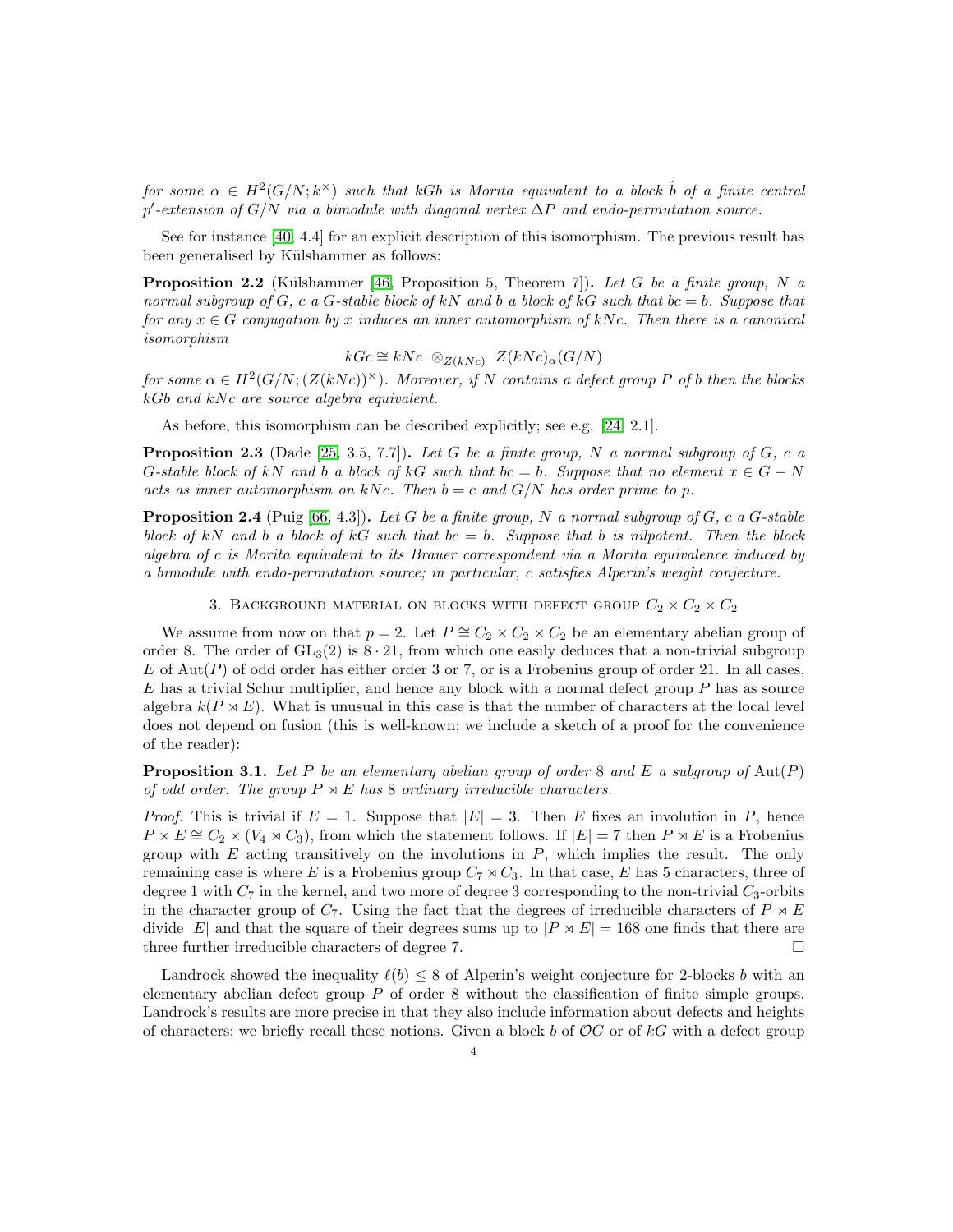P of order  $p^d$ , the *defect* of a character  $\chi$  in the set  $\text{Irr}_K(G, b)$  of irreducible K-valued characters associated with b is the integer  $d(\chi)$  such that  $p^{d(\chi)}$  is the largest power of p dividing the rational integer  $\frac{|G|}{\chi(1)}$ . It is well-known that  $d(\chi) \leq d$ ; the integer  $h(\chi) = d - d(\chi)$  is called the *height* of  $\chi$ . There is always at least one character in  $\text{Irr}_K(G, b)$  having height zero, and it has been conjectured by Brauer that P is abelian if and only if all characters in  $\text{Irr}_K(G, b)$  have height zero. The following summary of some of Landrock's results in [\[48\]](#page-39-0) implies in particular that Alperin's weight conjecture holds for blocks with an elementary abelian defect group of order 8 if and only if all characters in those blocks have height zero.

<span id="page-5-0"></span>Proposition 3.2 (Landrock, [\[48,](#page-39-0) 2.1, 2.2, 2.3]). *Let* G *be a finite group and* b *a block of* kG *with an elementary abelian defect group* P *of order* 8 *and inertial quotient*  $E \leq Aut(P)$ *. Then*  $5 \leq |\text{Irr}_K(G, b)| \leq 8$ . If  $|\text{Irr}_K(G, b)| = 8$  then all characters in  $\text{Irr}_K(G, b)$  have height zero. If  $|\text{Irr}_K(G, b)| < 8$  then exactly four characters in  $\text{Irr}_K(G, b)$  have height zero, the remaining charac*ters have height one, and*  $\ell(b) = 4$ *. Moreover, the following hold.* 

- *(i)* If E has order 1 then  $|\text{Irr}_K(G, b)| = 8$  and  $\ell(b) = 1$ .
- *(ii)* If E has order 3 then  $\left|\text{Irr}_K(G, b)\right| = 8$  and  $\ell(b) = 3$ .
- *(iii)* If E has order 7 then either  $\text{Iirr}_K(G, b) = 5$ ,  $\ell(b) = 4$  or  $\text{Iirr}_K(G, b) = 8$ ,  $\ell(b) = 7$ .
- *(iv)* If E has order 21 then either  $|\text{Irr}_K(G, b)| = 7$ ,  $\ell(b) = 4$  or  $|\text{Irr}_K(G, b)| = 8$ ,  $\ell(b) = 5$ .

Besides Landrock's original proof it is also possible to prove this as a consequence of stronger results obtained later: the case  $|E|=1$  is a particular case of nilpotent blocks [\[17\]](#page-38-8), the case  $|E|=3$ follows from Watanabe [\[76,](#page-40-1) Theorem 1]. In the case  $|E| = 7$ , the group E acts regularly on  $P - \{1\}$ , and by a result of Puig in [\[64\]](#page-39-6) there is a *stable equivalence of Morita type* (cf. [\[15,](#page-38-9) §5]) between OGb and  $\mathcal{O}(P \rtimes E)$ . Any such stable equivalence induces an isometry  $L^0(G, b) \cong L^0(P \rtimes E)$  between the generalised character groups which vanish on  $p$ -regular elements; in this case, these groups have rank one and are generated by an element of norm 8, whence the inequality  $\left|\text{Irr}_{K}(G, b)\right| \leq 8$ . If  $|E| = 21$  then there is again a stable equivalence of Morita type, by a result of Rouquier in [\[71\]](#page-40-2). Again by calculating a basis of  $L^0(P \rtimes E)$  - which in this case has rank 3 with a basis consisting of three elements of norm four, one also gets this inequality. See for instance [\[45\]](#page-39-7) for an exposition of the well-known technique exploiting partial isometries induced by stable equivalences of Morita type; this will be used in the proof of Theorem [5.1.](#page-8-0) The following observation is a slight refinement of Proposition [3.2\(](#page-5-0)iii) in the case where the inertial quotient has order 7 and  $\left|\text{Irr}_{K}(G, b)\right| < 8$ .

<span id="page-5-1"></span>Proposition 3.3. *Let* G *be a finite group,* b *a block of* kG *with an elementary abelian defect group* P *of order* 8 *and inertial quotient* E *of order* 7*. Suppose that* b *does not satisfy Alperin's weight conjecture. Then there is a labelling*  $\text{Irr}_K(G, b) = \{ \chi_i \mid 1 \leq i \leq 5 \}$  with the following properties: *(i)*  $\chi_1$  *has height one and*  $\chi_i$  *has height zero, for*  $2 \leq i \leq 5$ *.* 

(*ii*) The group  $L^0(G, b)$  has rank 1 and a basis element of the form  $2\chi_1 - \sum_{i=2}^5 \delta_i \chi_i$  for some signs  $\delta_i \in \{\pm 1\}, 2 \leq i \leq 5$ ; moreover, at least one of the  $\delta_i$  is positive.

*(iii)* If  $i, j \in \{2, 3, 4, 5\}$  *such that*  $\chi_i(1) = \chi_j(1)$  *then*  $\delta_i = \delta_j$ *.* 

*Proof.* Statement (i) is just a reformulation of [3.2](#page-5-0) (iii). Using Puig's stable equivalence of Morita type [\[64,](#page-39-6) 6.8] we get that  $L^0(G, b) \cong L^0(P \rtimes E)$ , which is a free abelian group of rank one with a basis element of norm 8. The only way to write a norm 8 element in  $L^0(G, b)$  with less than 8 characters is with five characters, exactly one of which shows up with multiplicity 2, and then this character must have height one, as follows from comparing character degrees in conjunction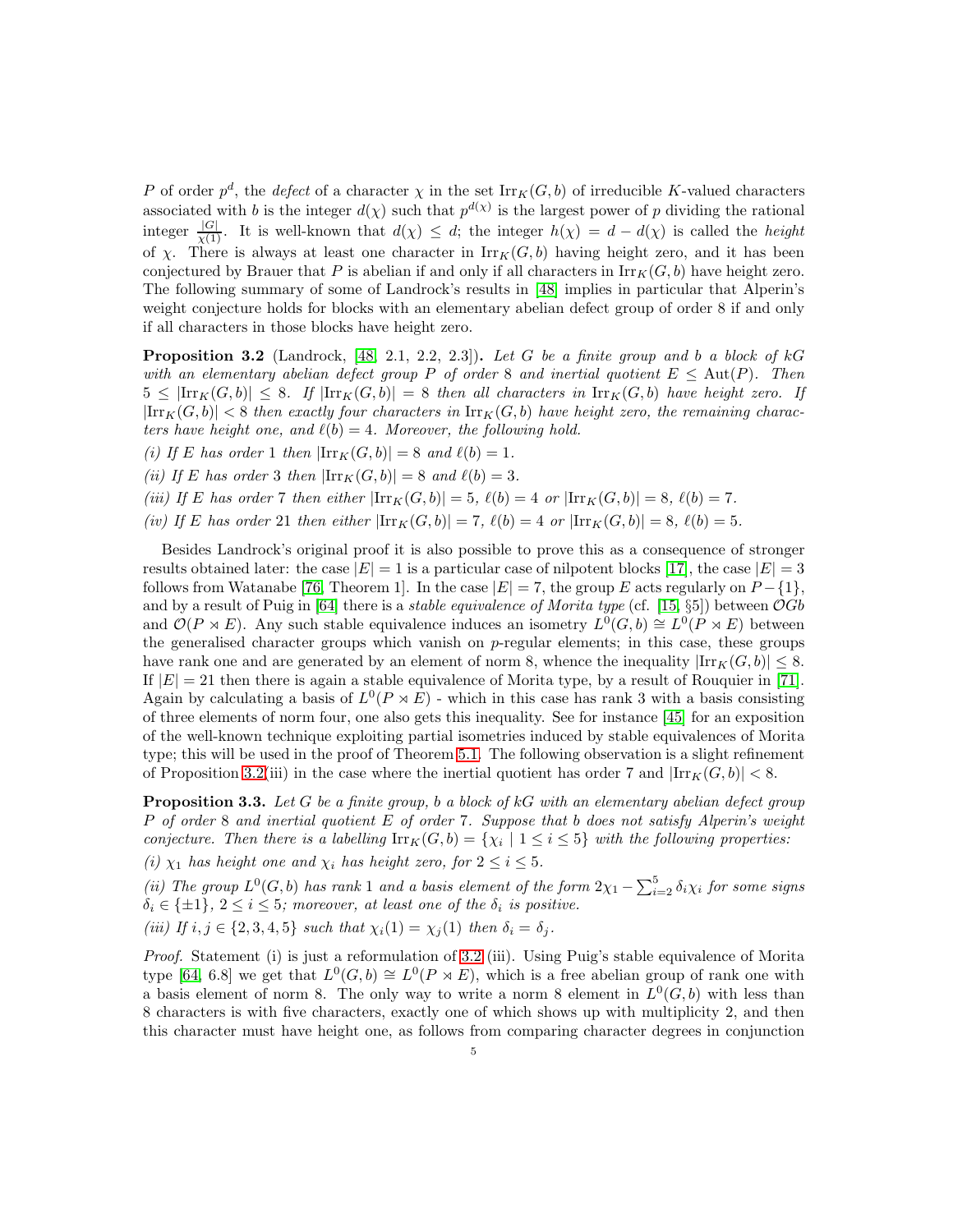with the fact that every generalised character in  $L^0(G, b)$  vanishes at 1. The signs  $\delta_i$  cannot all be negative because the group  $L^0(G, b)$  does not contain any actual non-zero character (again because its elements vanish at 1). This proves (ii). If  $i, j \in \{2, 3, 4, 5\}$  then  $\delta_i \chi_i - \delta_j \chi_j$  is orthogonal to  $L^0(G, b)$ , hence a generalised projective character. In particular, at 1, its value is divisible by the order of a Sylow 2-subgroup of G. But if  $\chi_i(1) = \chi_i(1)$  and  $\delta_i \neq \delta_j$ , this value is  $\pm 2\chi_i(1)$ , which cannot be divisible by the order of a Sylow 2-subgroup of G as  $\chi_i$  has height zero. The result follows.  $\Box$ 

It is not known in general whether a Morita equivalence between two block algebras preserves their local structures, but some easy standard block theoretic arguments show that this is true, even for stable equivalences of Morita type, if one of the two blocks has an elementary abelian defect group of order 8.

<span id="page-6-0"></span>Proposition 3.4. *Let* G*,* H *be finite groups,* b *a block of* kG *with an elementary abelian defect group* P *of order* 8 *and* c *a block of* kH *with a defect group* Q*. If there is a stable equivalence of Morita type between* kGb and kHc *then*  $Q \cong P$  *and the blocks* b and c *have isomorphic inertial quotients (or equivalently, isomorphic fusion systems).*

*Proof.* A stable equivalence of Morita type preserves the largest elementary divisors of the Cartan matrices of the blocks, and these are equal to the orders of the defect groups, whence  $|Q| = |P|$ . A stable equivalence of Morita type preserves also the complexity (cf. [\[4,](#page-38-10) 5.3.4]) of modules; since the largest complexity of a module in a block is the rank of a defect group, we get that Q has rank 3, and thus  $Q \cong P$ . Alternatively, a stable equivalence of Morita type preserves the Krull dimension of the Hochschild cohomology rings, which are also known to be equal to the ranks of the defect groups. (This part of the argument is well-known to remain valid for blocks with arbitrary elementary abelian defect groups, but we do not need this here.) Finally, a stable equivalence of Morita type preserves the rank of  $L^0(G, b)$ , which is equal to  $|\text{Irr}_K(G, b)| - \ell(b)$ , or also equal to  $\sum_{(u,e_u)} \ell(e_u)$ , where  $(u,e_u)$  runs over a set of representatives of the conjugacy classes of non-trivial  $(G, b)$ -Brauer elements. It happens so that this number determines the structure of the inertial quotient E of b. Indeed, by Proposition [3.2,](#page-5-0) this number is equal to 7 if and only if  $|E| = 1$ , equal to 5 if and only if  $|E| = 3$ , equal to 1 if and only if  $|E| = 7$ , and equal to 3 if and only if  $|E| = 21$ , whence the result.  $\Box$ 

When dealing with the exceptional groups of type  $E_7(q)$  we will need a refinement of the preceding result because the finite group of Lie type  $E_7(q)$  is a central extension of the simple group of type  $E_7(q)$  by an involution, and so Bonnafé-Rouquier's Jordan decomposition [\[8,](#page-38-11) §11, Théorème B'] will have to be applied to blocks with a defect group of order  $2<sup>4</sup>$ .

<span id="page-6-1"></span>Proposition 3.5. *Let* G*,* H *be finite groups,* b *a block of* G *with a defect group* P *and* c *a block of* H with a defect group Q. Suppose that there are central involutions  $s \in Z(G)$  and  $t \in Z(H)$  such *that*  $P/\langle s \rangle$  *is elementary abelian of order* 8*. Denote by*  $\bar{b}$  *and*  $\bar{c}$  *the images of b and*  $c$  *in*  $kG/\langle s \rangle$ and  $kH/\langle t \rangle$ , respectively. Suppose that the block algebras kGb and  $kHc$  are Morita equivalent. If  $\bar{b}$  *does not satisfy Alperin's weight conjecture then neither does*  $\bar{c}$  *and the defect groups of*  $\bar{c}$  *are elementary abelian of order* 8*.*

*Proof.* Suppose that  $\bar{b}$  does not satisfy Alperin's weight conjecture. Since the defect group  $P/\langle s \rangle$ of  $\bar{b}$  is elementary abelian of order 8 we have  $\ell(\bar{b}) = 4$  by Proposition [3.2.](#page-5-0) Using that the number of isomorphism classes of simple modules is invariant under central 2-extensions and Morita equivalences we get that  $\ell(\bar{c}) = 4$ . Note that P and Q have the same order since b and c are Morita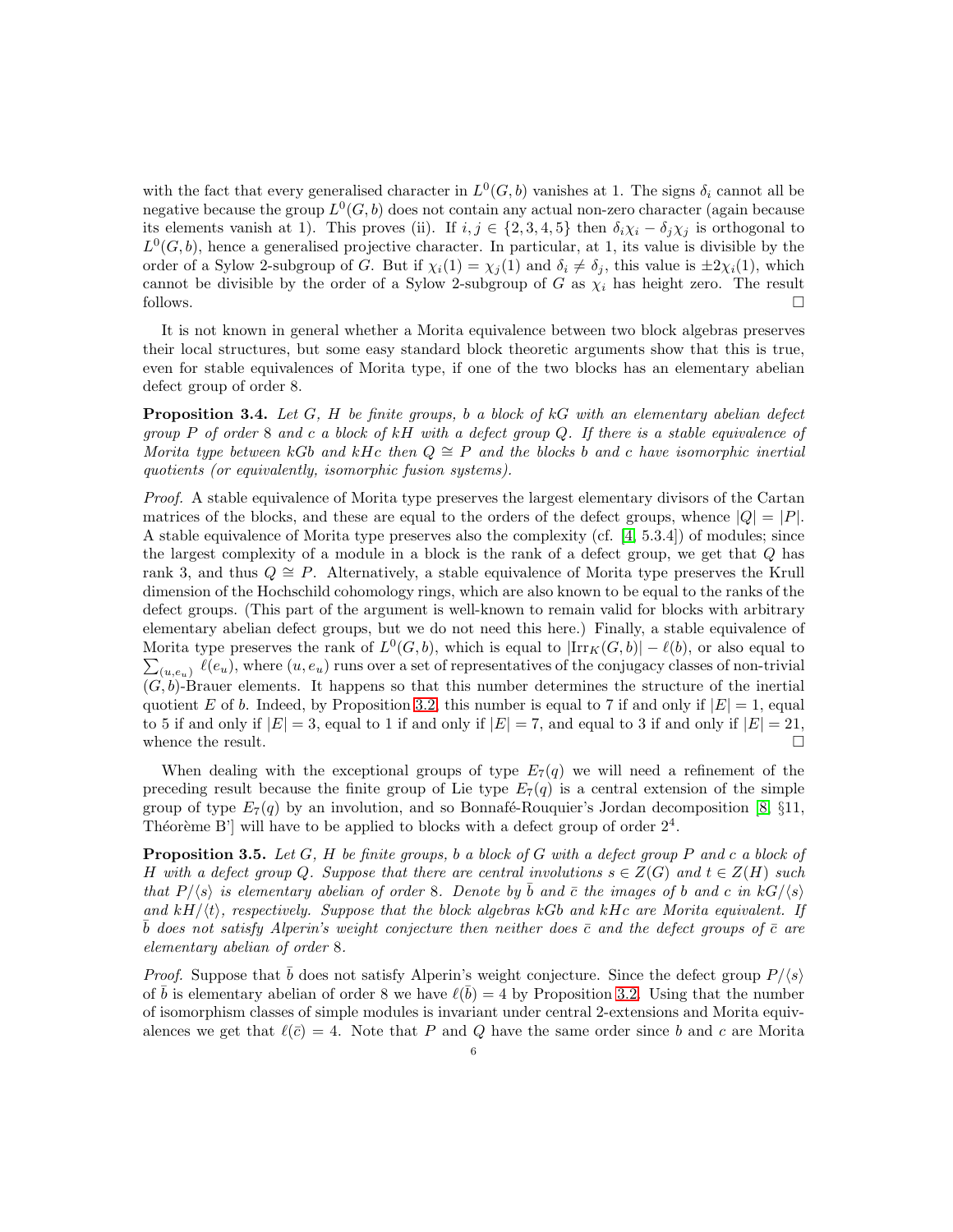equivalent, and hence  $\bar{c}$  has a defect group  $R = Q/\langle t \rangle$  of order 8. If R is cyclic or abelian of rank 2 or isomorphic to one of the non-abelian groups of order 8 then then  $\ell(\bar{c}) \in \{1,3\}$ , a contradiction. So, R is elementary abelian. Now it is immediate from Proposition [3.2](#page-5-0) that  $\bar{c}$  does not satisfy the weight conjecture.

**Remark 3.6.** Experts seem to agree that the Morita equivalences from Bonnafé-Rouquier's Jordan decomposition [\[8,](#page-38-11) §10, §11] should preserve the local structure of the blocks, but at present there is no written reference for this fact. The two propositions [3.4](#page-6-0) and [3.5](#page-6-1) circumvent this issue by adhoc methods.

#### 4. Reduction to quasi-simple groups

The part of Brauer's height zero conjecture predicting that all characters in a block with an abelian defect group have height zero has been reduced to blocks of quasi-simple finite groups in work of Berger and Knörr  $[5]$ . We need to make sure that in the reduction we can indeed restrict the problem to checking only defect groups of order at most 8; this is not entirely obvious since in Step 6 of the proof of [\[5,](#page-38-3) Theorem] the order of the defect group may possibly go up, an issue which arises also in the alternative proof given by Murai in [\[58,](#page-39-8) §6].

<span id="page-7-0"></span>Theorem 4.1. *Let* G *be a finite group and* b *a block of* kG *with an elementary abelian defect group* P of order 8*.* Suppose that  $|G/Z(G)|$  is minimal such that  $|\text{Irr}_{K}(G, b)| < 8$ . Then  $Z(G)$  has odd *order and*  $G/Z(G)$  *is simple. If moreover we also choose*  $|Z(G)|$  *minimal then* G *is quasi-simple. In addition, the inertial quotient of* b *is either cyclic of order* 7 *or a Frobenius group of order* 21*.*

*Proof.* If  $|Z(G)|$  is even then  $P \cap Z(G)$  is non-trivial, hence contains a subgroup Z of order 2. The image  $\bar{b}$  of b in  $k\bar{G}/Z$  is then a block of  $k\bar{G}/Z$  with a Klein four defect group  $P/Z$ . Thus, since  $\bar{b}$  satisfies Alperin's weight conjecture, so does  $b$ , a contradiction to the assumption. Thus  $Z(G)$  has odd order. Let  $(P, e)$  be a maximal  $(G, b)$ -Brauer pair and set  $E = N_G(P, e)/C_G(P)$ . By Proposition [3.2,](#page-5-0) the order of E is either 7 or 21. In both cases, E acts transitively on  $P - \{1\}$ . Thus, if N is a normal subgroup of G then either  $N \cap P = \{1\}$  or  $P \leq N$ . Moreover, the minimality of  $|G/Z(G)|$  implies that if N is a normal subgroup of G containing  $Z(G)$  then there is a unique block c of kN covered by b; that is,  $bc = b$ . Let now N be a maximal normal subgroup of G containing  $Z(G)$  and let c be the block of kN satisfying  $bc = b$ . Consider first the case  $P \cap N = \{1\}$ . In that case, by Proposition [2.1,](#page-3-0) we have an isomorphism

### $kGc \cong kNc \otimes_k k_{\alpha}(G/N)$

for some  $\alpha \in H^2(G/N; k^{\times})$  such that kGb is Morita equivalent to a block  $\hat{b}$  of a finite central 2'-extension H of the simple group  $G/N$ . Consider next the case  $P \leq N$ . Let  $G[c]$  be the subgroup of G consisting of all  $x \in G$  such that conjugation by x induces an inner automorphism of kNc. Since N is maximal normal in G we have either  $N = G[c]$  or  $G[c] = G$ . Suppose first that  $G[c] = G$ . Then, by Proposition [2.2,](#page-4-0) we have an isomorphism

$$
kGc \cong kNc \otimes_{Z(kNc)} Z(kNc)_{\alpha}(G/N)
$$

for some  $\alpha \in H^2(G/N; (Z(kNc))^{\times})$ , and the blocks kGb and kNc are source algebra equivalent but this contradicts the minimality of  $|G|$  since source algebra equivalent blocks have in particular the same number of ordinary irreducible characters. Thus we have  $N = G[c]$ . Then, by Proposition [2.3,](#page-4-1) we have  $b = c$  and  $G/N$  has odd order. Since also  $G/N$  is simple, this implies that  $G/N$  is cyclic of odd prime order ℓ, by Feit-Thompson's Odd Order theorem. By standard results in Clifford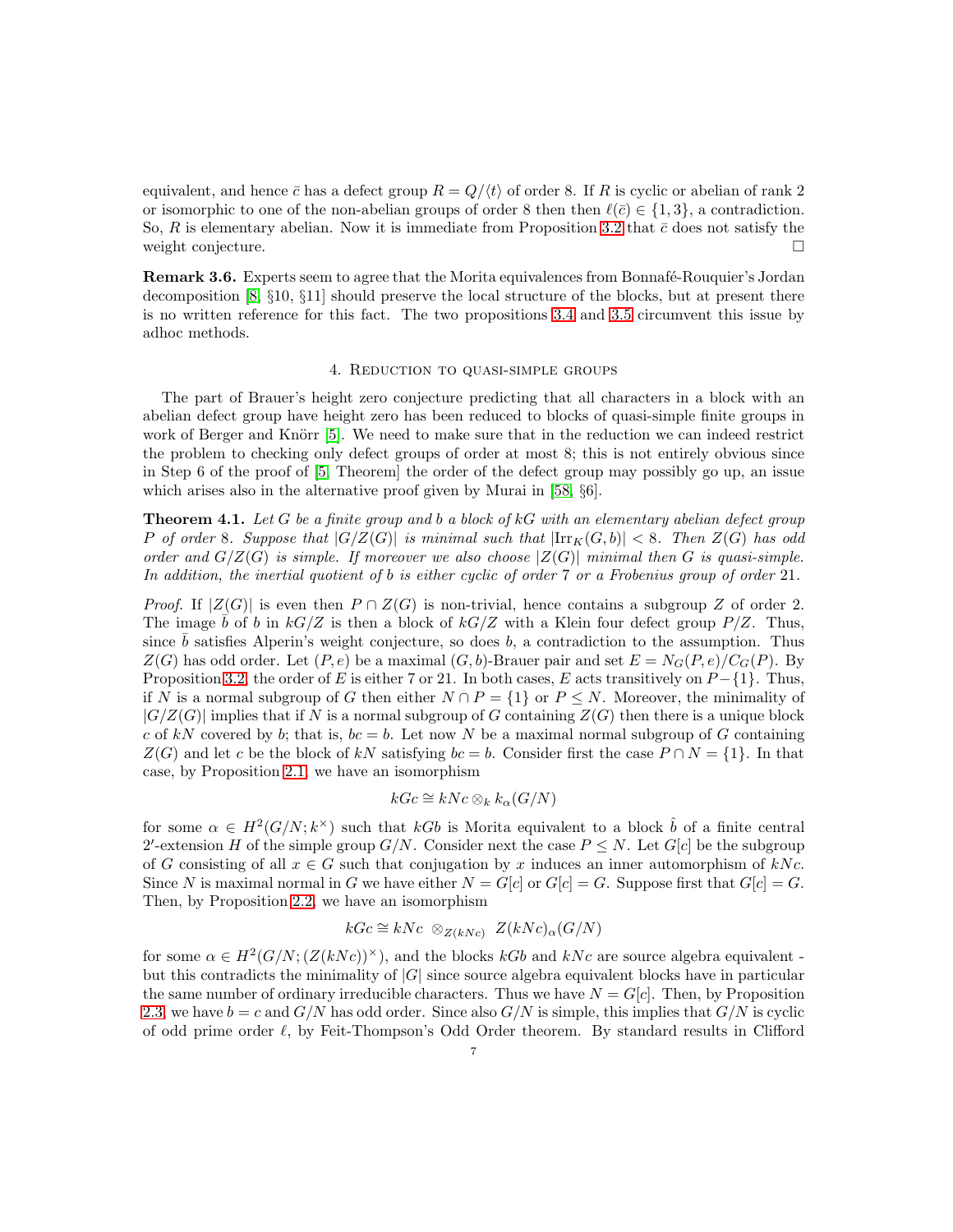theory, any  $\eta \in \text{Irr}_K(N, c)$  is either  $G/N$ -stable, in which case it extends to exactly  $\ell$  different characters in  $\mathrm{Irr}_K(G, b)$ , or  $\mathrm{Ind}_N^G(\eta) \in \mathrm{Irr}_K(G, b)$ . It follows that

$$
|\mathrm{Irr}_K(G,b)| = \ell \cdot m + r < 8
$$

where m is the number of characters in  $\text{Irr}_K(N, c)$  fixed by  $G/N$  and where r is the number of non-trivial  $G/N$ -orbits in  $\text{Irr}_K(N, c)$ . Since  $\ell \geq 3$  we have  $m \leq 2$ . Using induction, we have

$$
8 = |\mathrm{Irr}_K(N, c)| = \ell \cdot r + m
$$

In all possible choices of  $\ell, m, r$  satisfying this equality we get the contradiction  $\ell \cdot m + r \geq 8$ . Thus the assumption  $P \leq N$  is not possible, and therefore the above implies that  $G/Z(G)$  is simple. Finally, since  $G/Z(G)$  is simple we have  $G = Z(G)[G, G]$ , so  $G/[G, G]$  acts trivially on all characters of  $[G, G]$ , and so  $\text{Iirr}_K(G, b) = \text{Iirr}_K([G, G], d)]$ , where d is a block of  $[G, G]$  satisfying  $bd = b$ . After repeating this, if necessary, we also may assume that  $G$  is perfect, hence quasi-simple.  $\Box$ 

#### 5. Perfect isometries

Using Rouquier's stable equivalence for blocks with an elementary abelian defect group of order 8, described in the Appendix below, we show that Alperin's weight conjecture implies the character theoretic version of Broué's abelian defect conjecture for these blocks:

<span id="page-8-0"></span>Theorem 5.1. *Let* G *be a finite group and let* b *be a block of* OG *with an elementary abelian defect group* P *of order* 8*. Set*  $H = N_G(P)$  *and denote by* c the block of OH with defect group P *corresponding to* b *via the Brauer correspondence. Suppose that* K *is large enough for* b *and* c*.*  $I_f\left[\text{Irr}_K(G, b)\right] = \left[\text{Irr}_K(H, c)\right]$  *then the blocks* b and c are isotypic; in particular, there is a perfect *isometry*  $\mathbb{Z}Irr_K(G, b) \cong \mathbb{Z}Irr_K(H, c)$ *. In particular we have*  $Z(\mathcal{O}Gb) \cong Z(\mathcal{O}Hc)$ *.* 

See  $[13, 6.1, 6.2]$ ,  $[14]$ ,  $[15]$  for more precise versions of Broué's abelian defect conjecture, as well as background material on perfect isometries and isotypies.

*Proof of Theorem [5.1.](#page-8-0)* We refer to [\[45,](#page-39-7) §§2, 3] for notation and an expository account of the standard techniques on extending partial isometries induced by stable equivalences of Morita type. By a result of Rouquier in [\[71\]](#page-40-2), there is a stable equivalence of Morita type between the block algebras of b and of c over  $\mathcal O$  (a proof of this result is given in Theorem [21.1](#page-36-0) below) given by a bounded complex of bimodules whose indecomposable summands all have diagonal vertices and trivial source. Denote by E the inertial quotient of b. Since the block algebra  $OHe$  is Morita equivalent to  $\mathcal{O}(P \times E)$  via a bimodule with diagonal vertex and trivial source this implies that there is a stable equivalence of Morita type between  $\mathcal{O}Gb$  and  $\mathcal{O}(P \rtimes E)$ , induced by a bounded complex of bimodules with diagonal vertices and trivial source. It is well-known (see e.g. [\[45,](#page-39-7) 3.1) that any such stable equivalence induces an isometry  $L^0(P \rtimes E) \cong L^0(G, b)$ . It suffices to show that this partial isometry extends to an isometry  $\mathbb{Z}$ Irr $_K(P \rtimes E) \cong \mathbb{Z}$ Irr $_K(G, b)$  because any such extension is then a p-permutation equivalence by [\[45,](#page-39-7) 3.3], hence induces an isotypy by [\[50,](#page-39-9) Theorem 1.4. We do this by running through all possible inertial quotients  $E$ .

If  $E = \{1\}$  the block b is nilpotent, hence Morita equivalent to  $OP$ , and so the result holds trivially in this case. Assume that  $|E| = 3$ . Then  $P \rtimes E \cong C_2 \times A_4$ , and hence we can list the eight ordinary irreducible characters of  $P \rtimes E$  in such a way that the three characters of the projective indecomposable  $\mathcal{O}(P \rtimes E)$ -modules are of the form  $\chi_i + \chi_{i+3} + \chi_7 + \chi_8$  where  $1 \leq i \leq 3$ . Thus a basis of  $L^0(P \rtimes E)$  is of the form

$$
\{\chi_1 - \chi_4, \chi_2 - \chi_5, \chi_3 - \chi_6, \chi_7 - \chi_8, \chi_1 + \chi_2 + \chi_3 - \chi_7\}
$$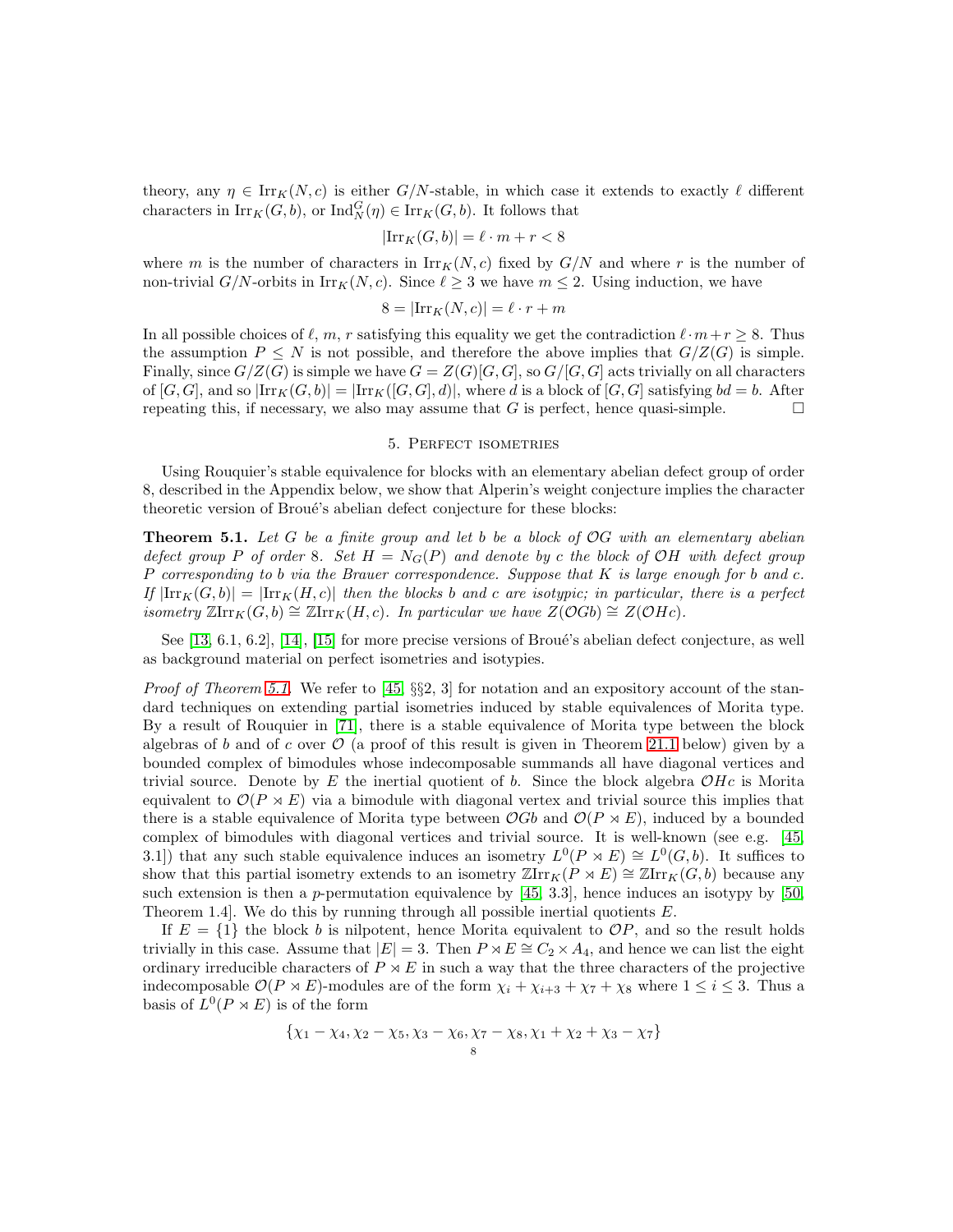The four elements of norm 2 in this basis must be sent to norm 2 elements under the isometry  $L^0(P \rtimes E) \cong L^0(G, b)$  no two of which involve a common irreducible character in  $\text{Irr}_K(G, b)$ , and hence are mapped to elements of the form  $\delta_1(\eta_1 - \eta_4)$ ,  $\delta_2(\eta_2 - \eta_5)$ ,  $\delta_3(\eta_3 - \eta_6)$ ,  $\delta_7(\eta_7 - \eta_8)$ , for some labelling  $\text{Irr}_K(G, b) = \{\eta_i \mid 1 \leq i \leq 8\}$  and some signs  $\delta_i$ . We may then choose notation (after possibly exchanging  $\eta_1$  and  $\eta_4$  etc.) in such a way that the image in  $L^0(G, b)$  of the norm four element  $\chi_1 + \chi_2 + \chi_3 - \chi_7$  is equal to  $\delta_1 \eta_1 + \delta_2 \eta_2 + \delta_3 \eta_3 - \delta_7 \eta_7$ . Setting  $\delta_{i+3} = \delta_i$  for  $1 \le i \le 3$ , and  $\delta_8 = \delta_7$  it follows that the map sending  $\chi_i$  to  $\delta_i \eta_i$  induces an isometry  $\mathbb{Z} \text{Irr}_K(P \rtimes E) \cong \mathbb{Z} \text{Irr}_K(G, b)$ extending the isometry  $L^0(P \rtimes E) \cong L^0(G, b)$  as required.

Assume next that  $|E| = 7$ . Then  $P \rtimes E$  is a Frobenius group, whose seven characters of the projective indecomposable modules are of the form  $\chi_i + \chi_8$  with  $1 \leq i \leq 7$ , for some labelling  $\text{Irr}_K(P \rtimes E) = \{\chi_i \mid 1 \leq i \leq 8\};\$ the characters  $\chi_i, 1 \leq i \leq 7$  have P in their kernel, and  $\chi_8$  is induced from a nontrivial character of P to P  $\rtimes E$ . The group  $L^0(P \rtimes E)$  has rank 1, with a basis element  $\sum_{i=1}^{7} \chi_i - \chi_8$ . This element has norm 8, hence its image in  $L^0(G, b)$  has norm 8 as well. Moreover, all irreducible characters in  $\text{Irr}_K(G, b)$  have to be involved in this element. Since we assume that Alperin's weight conjecture holds for b, we have  $|\text{Irr}_K(G, b)| = 8$ , and so the image of this element in  $L^0(G, b)$  is of the form  $\sum_{i=1}^7 \delta_i \eta_i - \delta_8 \eta_8$  for some labelling  $\text{Irr}_K(G, b) = \{\eta_i \mid 1 \leq i \leq 8\}$  and some signs  $\delta_i$ . Again, the map sending  $\chi_i$  to  $\delta_i \eta_i$  induces the required isometry  $\mathbb{Z} \text{Irr}_K(P \rtimes E) \cong \mathbb{Z} \text{Irr}_K(G, b).$ 

Finally, assume that  $|E| = 21$ . Then E is itself a Frobenius group, isomorphic to  $C_7 \rtimes C_3$  with the obvious nontrivial action of  $C_3$  on  $C_7$ . The group E has 5 ordinary irreducible characters, hence  $\mathcal{O}(P \rtimes E)$  has five isomorphism classes of projective indecomposable modules, and thus  $L^0(G, b)$ has rank 3. We can label  $\text{Irr}_K(P \rtimes E) = \{\chi_i \mid 1 \leq i \leq 8\}$  in such a way that  $\chi_1$ ,  $\chi_2$ ,  $\chi_3$  have degree 1, the characters  $\chi_4$ ,  $\chi_5$  have degree 3 and  $\chi_6$ ,  $\chi_7$ ,  $\chi_8$  have degree 7. An easy calculation shows that  $L^0(P \rtimes E)$  has a basis of the form

$$
\{\chi_6 - \chi_4 - \chi_5 - \chi_1, \ \chi_7 - \chi_4 - \chi_5 - \chi_2, \ \chi_8 - \chi_4 - \chi_5 - \chi_3\}
$$

consisting of three elements of norm 4, such that any two different of these basis elements involve two common irreducible characters. Thus the same is true for  $L^0(G, b)$ . Using again the hypothesis  $|\text{Irr}_K(G, b)| = 8$  one deduces that  $L^0(G, b)$  has a basis of the form

$$
\{\delta_6\eta_6 - \delta_4\eta_4 - \delta_5\eta_5 - \delta_1\eta_1, \ \delta_7\eta_7 - \delta_4\eta_4 - \delta_5\eta_5 - \delta_2\eta_2, \ \delta_8\eta_8 - \delta_4\eta_4 - \delta_5\eta_5 - \delta_3\eta_3\}
$$

for some labelling  $\text{Irr}_K(G, b) = \{\eta_i \mid 1 \leq i \leq 8\}$  and some signs  $\delta_i$ . As before, the map sending  $\chi_i$  to  $\delta_i \eta_i$  induces the required isometry  $\mathbb{Z} \text{Irr}_K(P \rtimes E) \cong \mathbb{Z} \text{Irr}_K(G, b)$ . Since a perfect isometry induces an isomorphism between centers, the result follows.

#### 6. Sporadic finite simple groups

Let G be a finite group and b a block of  $\mathcal{O}G$ . The kernel  $\text{Ker}_G(b)$  of b is defined by

$$
\mathrm{Ker}_G(b) = \bigcap_{\chi \in \mathrm{Irr}_K(G,b)} \mathrm{Ker}(\chi),
$$

see [\[10,](#page-38-1) §3]. By [10, Proposition (3B)] we have  $\text{Ker}_G(b) = O_{p'}(G) \cap \text{Ker}(\chi)$  for any  $\chi \in \text{Irr}_K(G, b)$ . Hence,  $\text{Ker}_G(b)$  is a normal p'-subgroup of G, See [\[59,](#page-39-10) Chap.5, Theorem 8.1] for an exposition of this material. We say that b is *faithful* if  $Ker_G(b) = 1$ .

<span id="page-9-0"></span>**Proposition 6.1.** Let G be a quasi-simple finite group such that p divides  $|G|$ . *(i) We have*  $O_{p'}(Z(G)) = O_{p'}(G)$  *and*  $\text{Ker}_G(b) = O_{p'}(Z(G)) \cap \text{Ker}(\chi)$  *for any*  $\chi \in \text{Irr}_K(G, b)$ *.*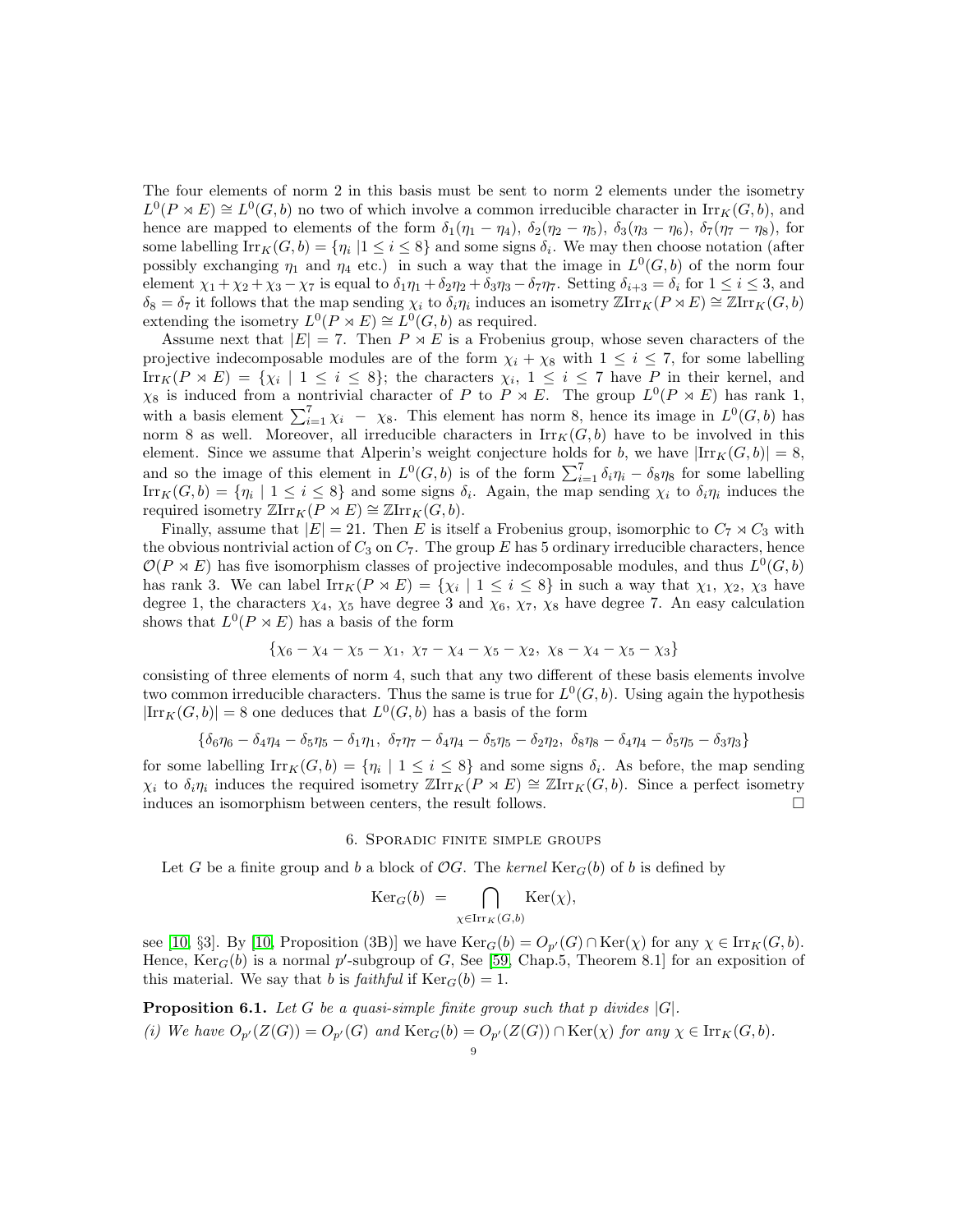*(ii)* Set  $\bar{G} = G/\text{Ker}_G(b)$  and denote by  $\bar{b}$  the image of b in  $\mathcal{O}\bar{G}$ . Then  $\bar{b}$  is a faithful block of  $\mathcal{O}\bar{G}$ and the canonical map  $G \to \overline{G}$  induces an  $\mathcal{O}$ -algebra isomorphism  $\mathcal{O}Gb \cong \mathcal{O}Gb$ .

*Proof.* Statement (i) follows from Brauer's result mentioned above, and (ii) is an easy consequence of [\[59,](#page-39-10) Chap.5, Theorem 8.8].  $\square$ 

The following table is due to Noeske  $[60]$ . By Proposition [6.1\(](#page-9-0)ii) it is enough to consider faithful blocks.

<span id="page-10-1"></span>Proposition 6.2 ([\[60\]](#page-39-11)). *The following is a list of all faithful non-principal* 2*-blocks with non-cyclic abelian defect groups of sporadic simple groups and their covers. Each number in the* 2*nd column corresponds to the number attached to each block in the Modular Atlas* [\[56\]](#page-39-12)*.*

| group           |                | blocks $b$ defect groups            |    |   |  |
|-----------------|----------------|-------------------------------------|----|---|--|
| $M_{12}$        | 2              | $C_2 \times C_2$                    |    | 3 |  |
| $12.M_{22}$     | 5<br>4.        | $C_2 \times C_2$ , $C_2 \times C_2$ | 4. |   |  |
| $J_2$           | 2              | $C_2 \times C_2$                    |    | 3 |  |
| HS              | 2              | $C_2 \times C_2$                    |    | 3 |  |
| Ru              | $\mathfrak{D}$ | $C_2 \times C_2$                    |    | 3 |  |
| Co <sub>3</sub> | 2              | $C_2 \times C_2 \times C_2$         | 8  | 5 |  |
| $2.Fi_{22}$     | 3              | $C_2 \times C_2$                    |    |   |  |
| $Fi_{24}$       | 2              | $C_2 \times C_2$                    |    | 3 |  |

<span id="page-10-0"></span>Proposition 6.3. *Let* G *be a quasi-simple finite group such that* G/Z(G) *is a sporadic simple group, and let* b *be a block of* kG *with an elementary abelian defect group of order* 2 r *for some integer*  $r \geq 3$ *. Then*  $r = 3$  *and either* b *is the principal block of*  $kJ_1$  *or a non-principal block of*  $kCo_3$ . In both cases we have  $|\text{Irr}_K(G, b)| = 8$ ; in particular, Alperin's weight conjecture holds for b*.*

*Proof.* If b is a principal block then  $r = 3$  and  $G = J_1$ , hence the result follows from [\[48,](#page-39-0) Theorem 3.8]. Suppose that b is a non-principal block; by Proposition [6.1](#page-9-0) we may assume that b is faithful. Proposition [6.2](#page-10-1) implies that  $r = 3$ ,  $G = Co_3$  and  $\left|\text{Irr}_K(G, b)\right| = 8$ .

7. Finite simple groups of Lie type with exceptional Schur multipliers

<span id="page-10-2"></span>The Schur multipliers of finite groups of Lie type tend to be 'generic' (that is, dependent only on the series to which the group belongs) except in a few cases of low rank where they are larger; see [\[39,](#page-39-13) Definition 6.1.3]. We consider in this section the groups of Lie type from [\[39,](#page-39-13) Table 6.1.3] defined over a field of odd characteristic.

Proposition 7.1 ([\[39,](#page-39-13) Table 6.1.3, p.313], [\[56\]](#page-39-12)). *The finite simple group* G *of Lie type defined over a field of odd characteristic with exceptional Schur multipliers are as follows:*

|      | $A_1(9) \cong A_6$ $\mid {}^2A_3(3) \cong \text{PSU}_4(3)$ $\mid B_3(3) \cong P\Omega_7(3)$ $\mid G_2(3)$ |  |
|------|-----------------------------------------------------------------------------------------------------------|--|
| Me.  |                                                                                                           |  |
| M(G) |                                                                                                           |  |

*where* Me denotes the elementary divisors of the exceptional parts of the Schur multipliers  $M(G)$ *of* G*.*

**Proposition 7.2.** *If* G *is a quasi-simple finite group such that*  $Z(G)$  *has odd order and*  $G/Z(G)$  *is of Lie type either*  $A_1(9)$ ,  $A_3(3)$ ,  $B_3(3)$  *or*  $G_2(3)$ , then G has no 2-blocks b with elementary abelian *defect group of order*  $2^r$ *, where*  $r \geq 3$ *.*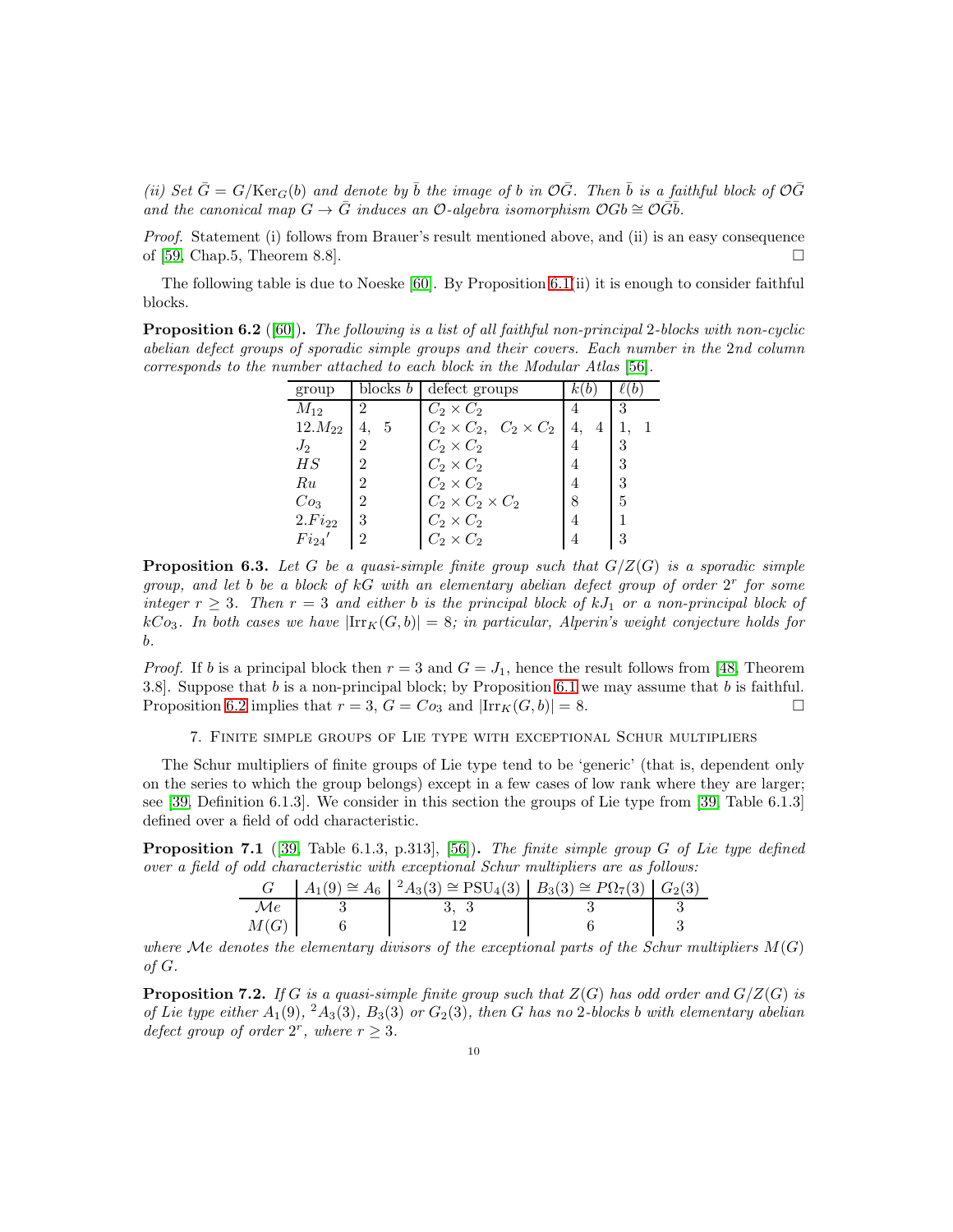*Proof.* For the isomorphisms  $A_1(9) \cong A_6$  and  $^2A_3(3) \cong \text{PSU}_4(3)$  and  $B_3(3) \cong \text{P}\Omega_7(3)$  (also denoted  $O_7(3)$  in the Atlas [\[23,](#page-38-14) p. 106]), used already in the previous Proposition, see [\[38,](#page-39-14) p.8, Table I]. If  $G/Z(G) \cong A_6$  then G is isomorphic to  $A_6$  or 3. $A_6$ ; in both cases G has no 2-blocks with an elementary abelian defect group of order  $2^r$ ,  $r \geq 3$  by [\[56\]](#page-39-12), or by [8.2](#page-11-1) below. If  $G/Z(G)$  is isomorphic to one of  $PSU_4(3)$ ,  $P\Omega_7(3)$ ,  $G_2(3)$  then again G has no 2-blocks with elementary abelian defect group of order  $2^r$ ,  $r \ge 3$ , by [\[56\]](#page-39-12).

#### 8. Alternating groups

<span id="page-11-3"></span>We denote in this section by  $A_n$  the alternating group of degree n, where n is a positive integer.

<span id="page-11-0"></span>**Proposition 8.1.** *If*  $G \cong A_n$  *for some*  $n \geq 5$  *then* G *has no* 2*-blocks with an elementary abelian defect group of order*  $2^r$ *, where*  $r \geq 3$ *.* 

*Proof.* By [\[44,](#page-39-15) 1.2, 1.3, 1.4, 1.7], a 2-block of an alternating group  $A_n$  with defect group P is source algebra equivalent to a block of an alternating group  $A_m$  for some  $m \leq n$  having P as Sylow 2-subgroup. But there is no alternating group with an elementary abelian Sylow 2-subgroup of order  $2^r$ ,  $r \geq 3$ .  $, r \geq 3.$ 

<span id="page-11-1"></span>**Proposition 8.2.** *If* G *is* 3. $A_6$  *or* 3. $A_7$ *, then* G *has no* 2*-block with an elementary abelian defect group of order*  $2^r$ *, where*  $r \geq 3$ *.* 

*Proof.* This is clear since Sylow 2-subgroups of G are dihedral of order 8, see [\[23,](#page-38-14) p.4, p.10].  $\square$ 

#### 9. Finite groups of Lie type in characteristic 2

<span id="page-11-2"></span>**Proposition 9.1.** Let G be a quasi-simple group such that  $G/Z(G)$  is a finite group of Lie type *in characteristic* 2*. Suppose that* Z(G) *has odd order. Let* b *be a block of* G *having an elementary* abelian defect group of order  $2^r$  for some integer  $r \geq 3$ . Then  $G \cong \mathrm{PSL}_2(2^r)$ , the block b is the *principal block of* G*, and Alperin's weight conjecture holds for* b*.*

*Proof.* Consider first the case where  $G/Z(G)$  is not isomorphic to the Tits simple group  ${}^2F_4(2)'$ ,  $PSp_4(2)' \cong A_6$ , or  $G_2(2)' \cong PSU_3(3)$ . Then, by [\[24,](#page-38-6) Proposition 8.7], the defect groups of any 2-block of G are either trivial or the Sylow 2-subgroups of G. It is well-known that the only finite groups of Lie type in characteristic 2 having abelian Sylow 2-subgroups are the groups  $PSL_2(2^r)$ , and hence  $G \cong \text{PSL}_2(2^r)$ , where we use that the Schur multiplier of  $\text{PSL}_2(2^r)$  is trivial. By [\[13,](#page-38-12) A 1.3], the principal block is isotypic to its Brauer correspondent; in particular, Alperin's weight conjecture holds. The group  ${}^2F_4(2)'$  has trivial Schur multiplier and by the pages on decomposition numbers in the Modular Atlas [\[56\]](#page-39-12),  ${}^2F_4(2)'$  has three 2-blocks: the principal block (of defect 11) and two defect zero blocks;  ${}^2F_4(2)'$  has no block with an elementary abelian defect group of order  $2^r, r \geq 3$ . The case  $PSp_4(2) \cong A_6$  is already checked in §[7](#page-10-2) and in Proposition [8.2.](#page-11-1) Finally,  $PSU_3(3)$ has trivial Schur multiplier and again by the pages on decomposition numbers in the Modular Atlas [\[56\]](#page-39-12),  $PSU<sub>3</sub>(3)$  has besides the principal block (of defect 5) two blocks of defect zero; in particular, PSU<sub>3</sub>(3) has no blocks with an elementary abelian defect group of order  $2^r$ ,  $r \geq 3$ .

**Remark 9.2.** For the purpose of the proof of [1.1](#page-1-0) one could have excluded the Tits simple group  ${}^{2}F_{4}(2)'$  and  $A_{6}$  also by observing that its order is not divisible by 7, and hence the inertial quotient of a hypothetical block with elementary abelian defect group of order 8 can only be trivial or cyclic of order 3, in which case Alperin's weight conjecture holds by Proposition [3.2](#page-5-0) above.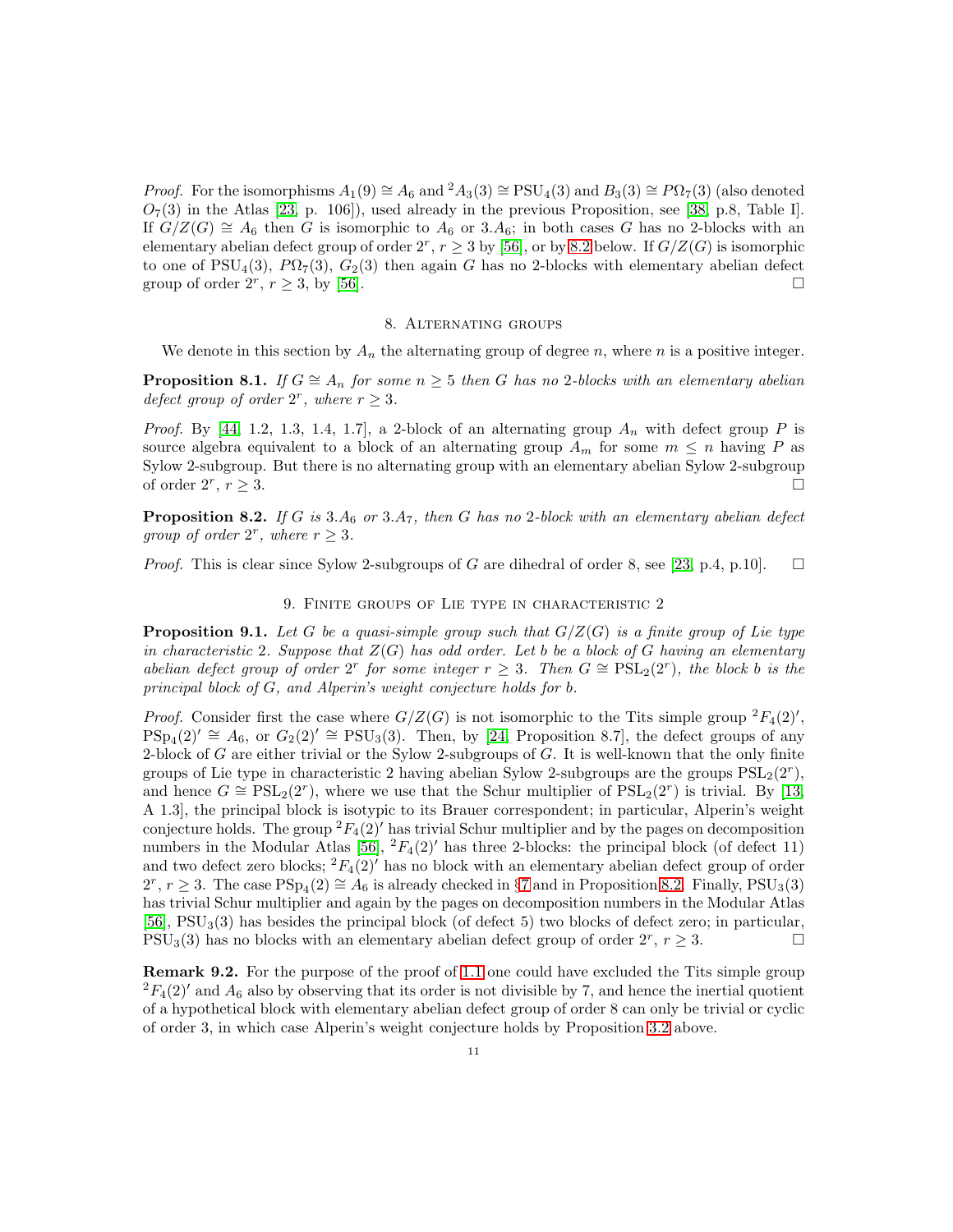#### 10. Further background results on finite reductive groups

<span id="page-12-0"></span>The book [\[26\]](#page-38-15), especially Chapters 13 and 14 is a useful reference for the first part of this section. The following notation will be in effect for this section. Let r and  $\ell$  be disctinct primes and let q be a power of r. Let **G** a connected reductive group over  $\overline{\mathbb{F}}_q$  and  $F: \mathbf{G} \to \mathbf{G}$  a Frobenius morphism with respect to an  $\mathbb{F}_q$ -structure on **G**. Let  $(\mathbf{G}^*, F^*)$  be a pair in duality with  $(\mathbf{G}, F)$  with respect to some choice of an  $F$ -stable (respectively  $F^*$ -stable) maximal torus of  $G$  (respectively  $\mathbf{G}^*$ ) and with respect to a fixed isomorphism  $\overline{\mathbb{F}}_q^{\times} \cong (\mathbb{Q}/\mathbb{Z})_{r'}$  and a fixed embedding  $\overline{\mathbb{F}}_q^{\times} \hookrightarrow \overline{\mathbb{Q}}_{\ell}^{\times}$ . For an  $F^*$ -stable semi-simple element s of  $G^*$ , we denote by  $\mathcal{E}(G^F,(s)) \subseteq \text{Irr}_{\bar{\mathbb{Q}}_\ell}(G)$  the subset of characters corresponding to the geometric conjugacy class (s) and by  $\mathcal{E}(\mathbf{G}^F,[s])$  the subset of characters corresponding to the rational conjugacy class [s]; the geometric (and rational) class of the trivial element will be just denoted  $\mathcal{E}(\mathbf{G}^F, 1)$ . The elements of  $\mathcal{E}(\mathbf{G}^F, 1)$  are called the unipotent characters of  $\mathbf{G}^F$ . We set  $\mathbf{C}(s) = C_{\mathbf{G}^*}(s)$ ,  $\mathbf{C}^\circ(s) = C_{\mathbf{G}^*}(s)^\circ$ , the connected component of  $\mathbf{C}(s)$ ,  $\bar{\mathbf{C}}^{\circ}(s) = \mathbf{C}^{\circ}(s)/Z(\mathbf{C}^{\circ}(s))$ , the quotient of the connected centraliser by its centre, and  $\mathbf{C}^{\circ}(s)' = [\mathbf{C}^{\circ}(s), \mathbf{C}^{\circ}(s)]$  the derived subgroup of the connected centraliser. Set  $a_s = \frac{|\mathbf{C}(s)^{F^*}|}{|\mathbf{C}^{\circ}(s)^{F^*}|}$ ,  $\mathbf{Z}^{\circ}(s) = Z(\mathbf{C}^{\circ}(s))$  and  $z(s) = |\mathbf{Z}^{\circ}(s)|^{F^*}$ . For any positive integer m we denote by  $m_{+}$  the highest power of 2 dividing m.

10.1. Jordan decomposition of characters. By the work of Lusztig ([\[51,](#page-39-16) Theorem 4.23], [\[52,](#page-39-17) Proposition 5.1], see also [\[26,](#page-38-15) 13.24]), there is a bijection between  $\mathcal{E}(\mathbf{G}^F, [s])$  and the set  $\mathcal{E}(\mathbf{C}(s)^{F^*}, 1)$  of unipotent characters of  $\mathbf{C}(s)^{F^*}$  such that if  $\chi \in \mathcal{E}(\mathbf{G}^F, [s])$  corresponds to  $\tau \in$  $\mathcal{E}(\mathbf{C}(s)^{F^*}, 1)$ , then

<span id="page-12-1"></span>(1) 
$$
\chi(1) = \frac{|\mathbf{G}^F|_{r'}}{|\mathbf{C}(s)^{F^*}|_{r'}} \tau(1).
$$

Here we note that if  $\mathbf{C}(s)$  is not connected, then  $\mathcal{E}(\mathbf{C}(s)^{F^*}, 1)$  is defined to be the set of irreducible characters of  $\mathbf{C}(s)^{F^*}$  covering the set  $\mathcal{E}(\mathbf{C}^\circ(s)^{F^*}, 1)$  of unipotent characters of  $\mathbf{C}^\circ(s)^{F^*}$ . By standard Clifford theory, if  $\tau$  is an irreducible character of  $\mathbf{C}(s)^{\vec{F}^*}$  covering an irreducible character  $\lambda$  of  $\mathbf{C}^{\circ}(s)^{F^*}$ , then  $\tau(1) = a\lambda(1)$ , for an integer a dividing  $a(s)$ . Thus, to each element of  $\mathcal{E}(\mathbf{G}^F,(s))$  is associated a  $\mathbf{C}(s)^{F^*}$ -orbit of  $\mathcal{E}(\mathbf{C}^\circ(s)^{F^*},1)$  such that if  $\chi \in \mathcal{E}(\mathbf{G},(s))$  corresponds to the orbit of  $\lambda \in \mathcal{E}(\mathbf{C}^{\circ}(s)^{F^*}, 1)$ , then

(2) 
$$
\chi(1) = \frac{|\mathbf{G}^{F}|_{r'}}{a_{\chi}|\mathbf{C}^{\circ}(s)^{F^{*}}|_{r'}}\lambda(1)
$$

for some integer  $a_{\chi}$  dividing  $a_s$ .

Restriction induces a degree preserving bijection  $\lambda \mapsto \lambda'$  between the sets  $\mathcal{E}(\mathbf{C}^{\circ}(s)^{F^*}, 1)$  and  $\mathcal{E}(\mathbf{C}^{\circ}(s)^{F^*}, 1)$  and there is also a degree preserving bijection  $\lambda \to \overline{\lambda}$  between  $\mathcal{E}(\mathbf{C}^{\circ}(s)^{F^*}, 1)$  and  $\mathcal{E}(\bar{\mathbf{C}}^{\circ}(s)^{F^*}, 1)$  (cf. [\[19,](#page-38-16) Proposition 3.1]). Further, the group  $\bar{\mathbf{C}}^{\circ}(s)^{F^*} = \prod_{\omega} \bar{\mathbf{C}}^{\circ} \bar{\mathbf{C}}^{\omega}$  $\omega$ , where  $\omega$  runs through the F-orbits of the Dynkin diagram  $\Delta_s$  of  $\overline{\mathbb{C}}^{\circ}(s)$ , and for each  $\omega$ ,  $\overline{\mathbb{C}}^{\circ}_{\omega}(s)$  is the direct product of subgroups of  $\bar{\mathbf{C}}^{\circ}(s)$  corresponding to the elements of  $\omega$ . The elements of  $\mathcal{E}(\bar{\mathbf{C}}^{\circ}(s)^{F^*}, 1)$ are products  $\prod_{\omega} \phi_{\omega}$  where  $\phi_{\omega}$  is a unipotent character of  $\bar{C}^{\circ}(s)_{\omega}^{F^*}$  for each  $\omega$ . Tracing through the above bijections, and noting that

$$
|\mathbf{C}^{\circ}(s)^{F^*}| = z(s)|\mathbf{C}^{\circ}(s)^{'F^*}| = z(s)|\bar{\mathbf{C}}^{\circ}(s)^{F^*}|
$$
  
<sub>12</sub>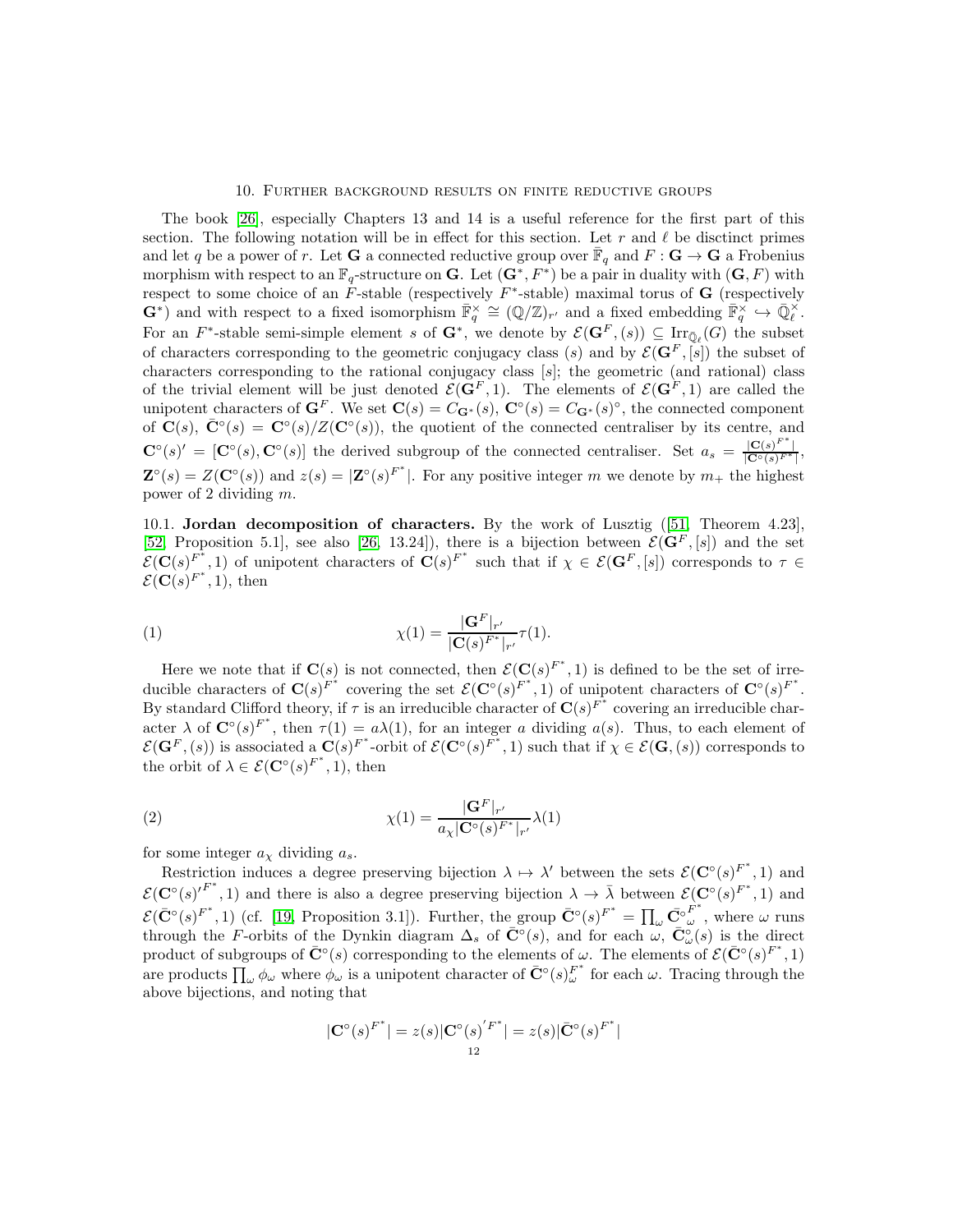it follows that if  $\chi \in \mathcal{E}(\mathbf{G},(s))$  corresponds to the orbit of  $\lambda \in \mathcal{E}(\mathbf{C}^{\circ}(s)^{F^*}, 1)$ , and  $\lambda$  corresponds to to the unipotent character  $\lambda'$  of  $\mathbf{C}^{\circ}(s)^{F^*}$  and to the unipotent character  $\overline{\lambda} := \prod_{\omega} \phi_{\omega}$  of  $\overline{\mathbf{C}}^{\circ}(s)^{F^*}$ , then

<span id="page-13-2"></span>(3)  

$$
\chi(1) = \frac{|\mathbf{G}^F|_{r'}}{z(s)a_{\chi}|\mathbf{C}^{\circ}(s)^{\prime F^*}|_{r'}} \lambda'(1)
$$

$$
= \frac{|\mathbf{G}^F|_{r'}}{z(s)a_{\chi}} \prod_{\omega} \frac{\phi_{\omega}(1)}{|\bar{\mathbf{C}}_{\omega}^{\circ F^*}(s)|_{r'}}.
$$

The above correspondences have the following consequence, which we record for use in later sections. If  $r$  is odd, then

<span id="page-13-1"></span>(4) 2-defect of 
$$
\chi
$$
 =  $\alpha_{\chi} + \zeta_s + 2$ -defect of  $\lambda'$ 

(5) 
$$
= \alpha_{\chi} + \zeta_s + \sum_{\omega} (2 \text{-defect of } \phi_{\omega})
$$

where  $2^{\zeta_s} = z(s)_+$  and  $2^{\alpha_\chi} = |a_\chi|_+$ . We note that we get an analogous formula for  $\ell$ -defects, for any prime  $\ell$  different from r.

10.2. Jordan decomposition of blocks. As is the case of many sources cited below, we divert in this section from our previous notation and use the prime  $\ell$ , instead of p, for the characteristic of  $k$ , which is assumed to be different from the defining characteristic  $r$ . We identify without further comment the sets  $\text{Irr}_{\bar{\mathbb{Q}}_{\ell}}(\mathbf{G}^F)$  and  $\text{Irr}_K(\mathbf{G}^F)$ . Let t be a semi-simple element of  $\mathbf{G}^{*F^*}$  of order prime to  $\ell$  and let  $\mathcal{E}_{\ell}(\mathbf{G}^F,[t]) = \bigcup_u \mathcal{E}(\mathbf{G}^F,[tu]),$  where u runs over the  $\ell$ -elements of  $C^{\circ}_{\mathbf{G}^*}(t)^{F^*}$ . By [\[16,](#page-38-17) Théorème 2.2],  $\mathcal{E}_{\ell}(\mathbf{G}^F,[t]) = \cup_u \mathcal{E}(\mathbf{G}^F,[tu]),$  is a union of  $\ell$ -blocks of  $\mathbf{G}$ ; a block b of  $\mathbf{G}^F$  is in this union if and only if  $\mathcal{E}(\mathbf{G}, [t]) \cap \text{Irr}_K(\mathbf{G}^F, b) \neq \emptyset$  (cf. [\[41,](#page-39-18) Theorem 3.1]). In this case, we say that b is in the series  $[t]$  or that  $[t]$  is the semi-simple label of b. Blocks with semi-simple label [1] are called *unipotent*. Let  $\mathbf{L}^*(t)$  be the (necessarily  $F^*$ -stable) minimal standard Levi subgroup of  $\mathbf{G}^*$ -containing  $\mathbf{C}(t)$  (if  $\mathbf{C}(t)$  is not contained in any proper Levi subgroup of  $\mathbf{G}^*$ , we take for  $\mathbf{L}^*(t)$  the group G itself) and let L be an F-stable Levi subgroup of G dual to  $\mathbf{L}^*(t)$ . Let  $e_t^{\mathbf{G}^F}$ and  $e_t^{\mathbf{L}^F}$  be the sum of block idempotents of  $\mathcal{O} \mathbf{G}^F$  and  $\mathcal{O} \mathbf{L}^F$  in the series [t]. Then by Theorem B' of [\[8\]](#page-38-11), the algebras  $\mathcal{O}G^F e_t^{\mathbf{G}^F}$  and  $\mathcal{O}\mathbf{L}^F e_t^{\mathbf{L}^F}$  are Morita equivalent. Further, if  $\mathbf{C}(t)$  is itself a Levi subgroup of  $\mathbf{G}^*$ , ie. if  $\mathbf{C}(t) = \mathbf{L}^*(t)$ , then by Theorem 11.8 of [\[8\]](#page-38-11),  $\mathcal{O}\mathbf{G}^F e_t^{\mathbf{G}^F}$  is Morita equivalent to the sum of unipotent blocks  $\mathcal{O}\mathbf{L}^F e_1^{\mathbf{L}^F}$  of  $\mathcal{O}\mathbf{L}^F$ . We record a consequence of these results for classical groups for  $\ell = 2$ .

<span id="page-13-0"></span>**Theorem 10.1.** Suppose that  $\ell = 2$  and either  $\mathbf{G} = GL_n(\overline{\mathbb{F}}_q)$  or that  $\mathbf{G}$  is simple of classical type  $B, C$  *or*  $D$ *. Let t be an odd order semi-simple element of*  $G^{*F^*}$ *. Then,*  $C(t)$  *is a Levi subgroup of*  $\mathbf{G}^*$ . Let **L** be an F-stable Levi subgroup of  $\mathbf{G}$  in duality with  $\mathbf{C}(t)$  as above. Then  $e_t^{\mathbf{G}^F}$  is a block *of*  $\mathcal{O}G^F$ , and  $e_1^{\mathbf{L}^F}$  is the principal block of  $\mathcal{O}\mathbf{L}^F$ . The block algebras  $\mathcal{O}G^F e_{t_-}^{\mathbf{G}^F}$  and  $\mathcal{O}\mathbf{L}^F e_1^{\mathbf{L}^F}$  are *Morita equivalent and a Sylow 2-subgroup of*  $\mathbf{L}^F$  *is a defect group of*  $\mathcal{O} \mathbf{G}^F e_t^{\mathbf{G}^F}$ *.* 

*Proof.* The element t has odd order, whereas  $Z(G)/Z^{\circ}(G)$  is a 2-group, hence  $C(t)$  is connected. The prime 2 is the only bad prime for  $G$  (if  $G$  is a general linear group, then all primes are good for G). Thus, the order of t is not divisble by any bad prime, which means that  $\mathbf{C}^\circ(t)$ is a Levi subgroup of  $G^*$ . Thus by the Bonnafé-Rouquier theorem,  $\mathcal{O}G^F e_t^{G^F}$  and  $\mathcal{O}L^F e_1^{L^F}$  are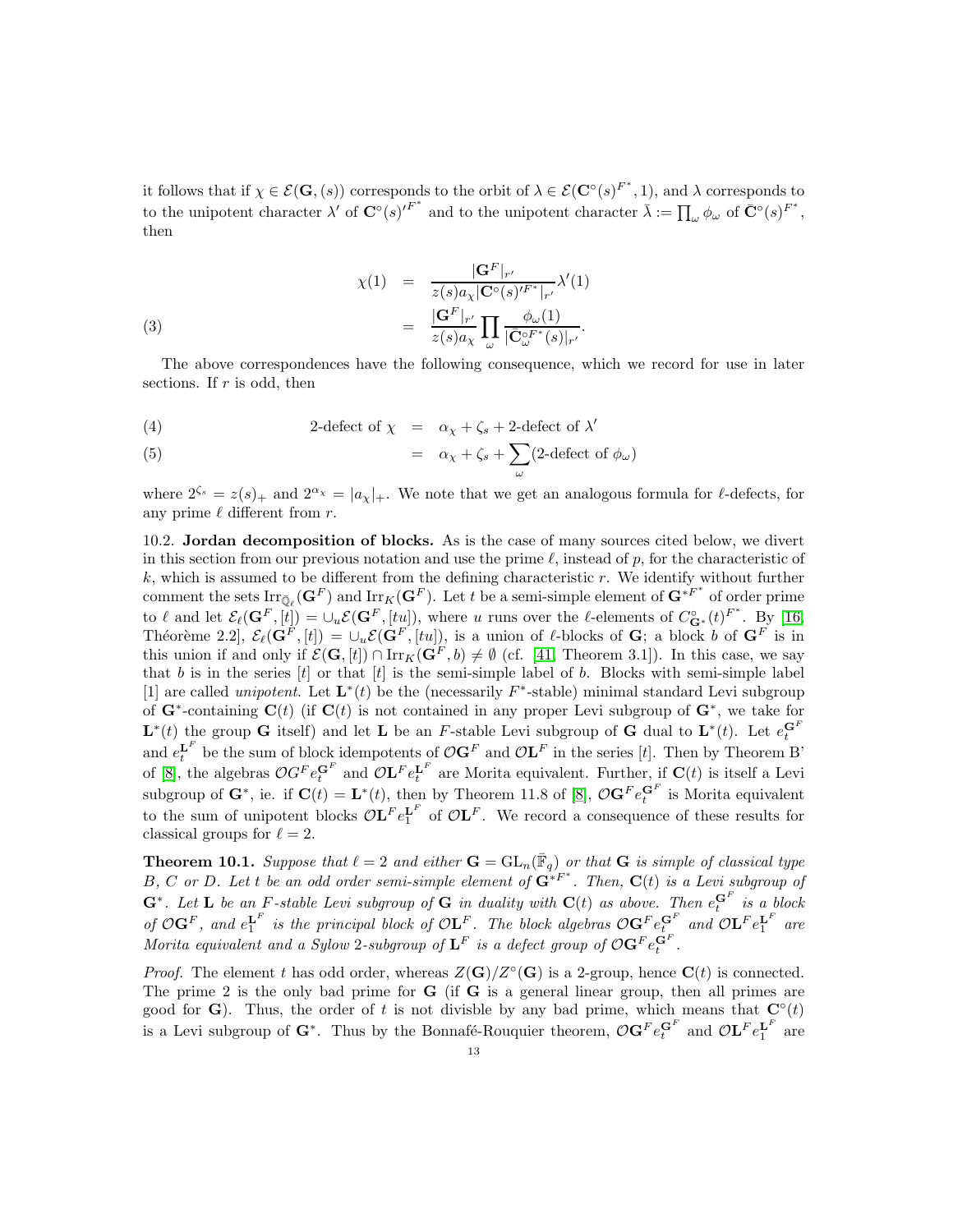Morita equivalent. Now the components of  $L$  are all of classical types  $A, B, C$  or  $D$ . Hence by [\[18,](#page-38-18) Theorem 13], the principal block of  $\mathcal{O}\mathbf{L}^F$  is the unique unipotent 2-block of  $\mathcal{O}\mathbf{L}^F$ , and the Morita equivalence implies that  $e_i^{\mathbf{G}^F}$  is a block of  $\mathcal{O} \mathbf{G}^F$ . The assertion on defect groups is in [\[31,](#page-38-19) Proposition 1.5(ii), (iii)].

<span id="page-14-1"></span>**Corollary 10.2.** Suppose that  $\ell = 2$  and either  $\mathbf{G} = GL_n(\overline{\mathbb{F}}_q)$  or that  $\mathbf{G}$  is simple of classical type B, C or D. Let b be a block of  $\mathcal{O}(\mathbf{G}^F)$ . If b has abelian defect groups, then  $\mathcal{O}(\mathbf{G}^F)$  is nilpotent.

*Proof.* Let t be the semi-simple label of b and suppose that b has abelian defect groups. By the theorem,  $b = e_i^{G^F}$  and the Sylow 2-subgroups of  $\mathbf{L}^F$  are abelian. Suppose that  $[\mathbf{L}, \mathbf{L}] \neq 1$ . If  $\mathbf{L}$  has a component of type different from  $A_1$ , then  $[\mathbf{L}, \mathbf{L}]^F$  contains a subquotient isomorphic to  $SL_2(q')$  for some power  $q'$  of  $q$  (see Theorem 3.2.8 of [\[39\]](#page-39-13)). If all components of **L** are of type  $A_1$ , then  $[\mathbf{L}, \mathbf{L}]^F$ is a commuting product of finite special linear and projective general linear groups of degree 2. But the Sylow 2-subgroups of  $SL_2(q')$  are quaternion and those of  $PGL_2(q')$  are dihedral of order at least 8 for any odd prime power  $q'$  (see [11.1](#page-14-2) below), a contradiction. Hence, **L** and therefore  $\mathbf{L}^F$  is an abelian group. In particular, any block of  $\mathcal{O}\mathbf{L}^F$  is nilpotent. Since nilpotent blocks with abelian defect groups are precisely the blocks with a symmetric centre (cf. [\[61,](#page-39-19) Theorems 3 and 5] and [\[57\]](#page-39-20)), any block Morita equivalent to a block of  $\mathcal{O} L^F$  is nilpotent with an abelian defect group, whence the result. Alternatively, Morita equivalences of blocks preserve nilpotence by [\[65,](#page-39-21) Theorem 8.2].

#### 11. On the 2-local structure of finite classical groups

<span id="page-14-0"></span>Let n be a natural number, q an odd prime power and let L denote one of the groups  $GL_n(q)$ ,  $GU_n(q), O_{2n+1}(q), Sp_{2n}(q), O_{2n}^+(q),$  or  $O_{2n}^-(q)$ . Let Z be a central subgroup of L contained in [L, L] and set  $G = [L, L]/Z$ . We gather together a few well-known facts on the Sylow 2-structure of the groups  $L$  and  $G$ .

#### <span id="page-14-2"></span>Lemma 11.1. *With the notation above,*

*(i)* If  $n \geq 3$ , then the Sylow 2-subgroups of G *(and hence of* [L, L] and L) are non-abelian.

*(ii)* If  $n = 2$ , the Sylow 2-subgroups of [L, L] are non-abelian. Further, if  $n = 2$  and L is not one  $of$   $GL_2(q)$ *,*  $q \equiv \pm 3 \pmod{8}$ *,*  $GU_2(q)$ *,*  $q \equiv \pm 3 \pmod{8}$ *, or*  $O_4^+(q)$ *,*  $q \equiv \pm 3 \pmod{8}$ *, then the Sylow* 2*-subgroups of* G *are non-abelian.*

*(iii)* If L is one of  $GL_2(q)$ ,  $GU_2(q)$  or  $Sp_2(q)$  then the Sylow 2-subgroups of  $[L, L]$  are generalised *quaternion groups. They have order at least* 16 *if*  $q \equiv \pm 1 \pmod{8}$  *and in this case the Sylow* 2*-subgroups of* G are non-abelian. If  $q \equiv \pm 3 \pmod{8}$ , then the Sylow 2*-subgroups of* [L, L] have *order* 8 and the Sylow 2-subgroups of G are Klein 4-groups. The Sylow 2-subgroups of  $PGL_2(q)$ *are dihedral of order at least* 8*.*

 $(iv)$  *If L is one of*  $O_2^+(q)$ *, respectively*  $O_2^-(q)$ *, then L is a dihedral group of order* 2(q−1)*, respectively*  $2(q + 1)$ .

(v) If  $L = O_3(q)$  and if  $q \equiv 1 \pmod{4}$  then the Sylow 2-subgroups of L are isomorphic to the direct  $p$ *roduct of a cyclic group of order* 2 *with a Sylow* 2-subgroup of  $O_2^+(q)$  and the Sylow 2-subgroups of  $SO_3(q)$  are isomorphic to the Sylow 2-subgroups of  $O_2^+(q)$ . If  $L = O_3(q)$  and  $q \equiv 3 \pmod{4}$  then *the Sylow* 2*-subgroups of* L *are isomorphic to the direct product of a cyclic group of order* 2 *with a Sylow* 2*-subgroup of* O − 2 (q) *and the Sylow* 2*-subgroups of* SO3(q) *are isomorphic to the Sylow* 2-subgroups of  $O_2^-(q)$ .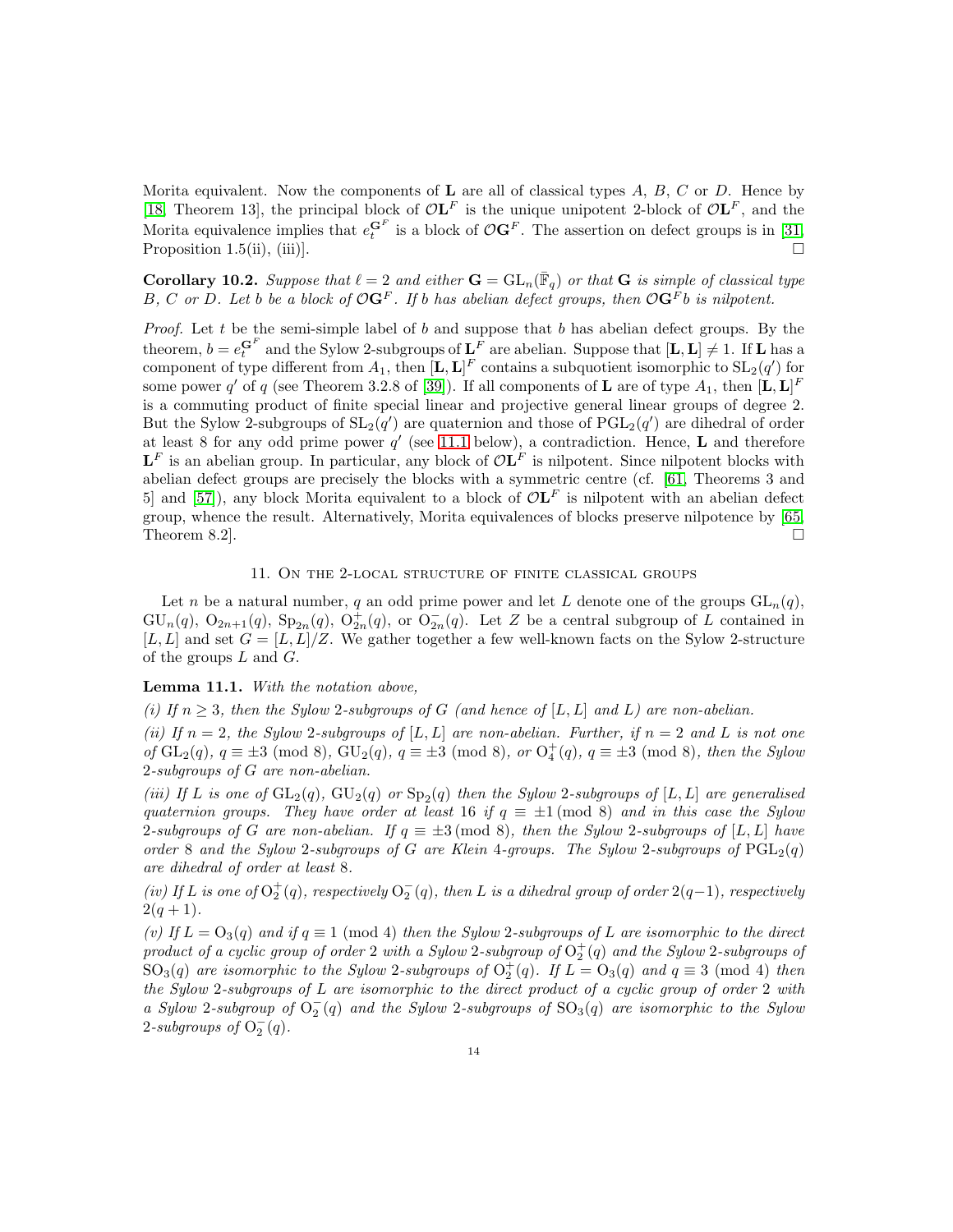*Proof.* Statements (iii), (iv), (v) can be found in [\[21\]](#page-38-20). The only simple groups with abelian Sylow 2-subgroups are  $PSL_2(q')$ ,  $q' \cong \pm 3 \pmod{8}$ ,  $PSL_2(2^a)$ ,  ${}^2G_2(q')$ ,  $q' = 3^{2u+1}$ ,  $u \ge 1$ ,  ${}^2G_2(3)' \cong$  $PSL_2(8)$  or  $J_1$  (cf. [\[74\]](#page-40-3), [\[3\]](#page-37-1)). Also, if  $n \geq 2$ , then unless L is one of  $O_4^+(q)$ ,  $GL_2(2)$ ,  $GL_2(3)$ or  $GU_2(2)$ , the groups G are all quasi-simple. Statement (i) and the second assertion of (ii) are immediate from this. If  $L = GL_2(q)$ , or  $L = GU_2(q)$ , the second assertion of (ii) is immediate from (iii). Now consider  $L = O_4^+(q)$ . Then L contains a subgroup isomorphic to  $GL_2(q)$  or to  $GU_2(q)$ (as a centraliser of a semi-simple element), hence  $[L, L] = \Omega_4^+(q)$  contains a subgroup isomorphic to  $SL_2(q)$  or to  $SU_2(q)$  and  $SL_2(q)$  and  $SU_2(q)$  have non-abelian Sylow 2-subgroups.

In the next sections, we will analyse closely the structure of centralisers of semi-simple elements in classical groups. The following elementary lemma will be useful in this context. In what follows,  $O_0^{\pm}(q)$  are to be interpreted as the trivial group, and  $O_1(q)$  as a cyclic group of order 2. Also note that the center of  $L$  is a 2-group.

<span id="page-15-0"></span>**Lemma 11.2.** Let  $t \geq 0$ , let  $d_i$ ,  $m_i$ ,  $1 \leq i \leq t$ , be positive integers and let  $m_0$  be a non-negative *integer. Let*

$$
H = \prod_{0 \le i \le t} H_i
$$

*be a subgroup of* L *such that*  $H_0$  *is one of the groups*  $Sp_{2m_0}(q)$ ,  $O_{2m_0+1}(q)$  *or*  $O_{2m_0}^{\pm}(q)$  *and*  $H_i$  *is isomorphic to*  $GL_{m_i}(q^{d_i})$  *or*  $GU_{m_i}(q^{d_i})$  *for*  $1 \leq i \leq t$ *. Let* Z *be a central subgroup of* L *contained in* H such that if the above decomposition of H has more than one non-trivial factor, then  $Z \cap H_i =$ 1 *for all*  $i, 0 \le i \le t$ . Let T be a Sylow 2-subgroup of H and set  $P = (T \cap [L, L]Z)/Z$ . Suppose *that* P *is abelian. Then,*

*(i)*  $m_i \leq 2, 0 \leq i \leq t$ .

(*ii*) If  $m_0 = 2$ , then  $H = H_0 = O_4^+(q)$ .

*(iii)* If  $m_i = 2$  for some  $i \geq 1$ , then  $t = 1$  and  $m = 0$ , that is  $H = H_1$ . Further,  $d_1$  is odd and  $q \equiv \pm 3 \pmod{8}$ .

*(iv)* If  $H_0 = \text{Sp}_{2n}(q)$  *and if*  $m_0 \neq 0$ *, then*  $t = 0$ *, that is*  $H = H_0$ *.* 

*Proof.* For  $0 \leq i \leq t$ ,  $[H_i, H_i] \leq H \cap [L, L]$ , and hence

$$
[H_i, H_i]/[H_i, H_i] \cap Z \cong [H_i, H_i]Z/Z \leq (H \cap [L, L]Z)/Z.
$$

Suppose first that two of the factors of H are non-trivial, say  $H_i$  and  $H_j$ ,  $i \neq j$ . Then, by assumption  $[H_i, H_i] \cap Z = 1$ . It follows from the above that  $[H_i, H_i]$  is a subgroup of  $(H \cap [L, L])/Z$ . In particular, the Sylow 2-subgroups of  $[H_i, H_i]$  are abelian. But by Lemma [11.1,](#page-14-2)  $[H_i, H_i]$  has nonabelian Sylow 2-subgroups if  $m_i \geq 2$ . This proves the first assertions of (ii) and (iii).

Now supppose that some  $m_i \geq 2$ . By what has just been proved, either  $t = 0$  or  $t = 1$  and  $m_0 = 0$ . If  $t = 0$ , then  $H = H_0$  is an orthogonal or symplectic group of dimension  $m_0$ . By Lemma [11.1,](#page-14-2) it follows that  $H_0 = O_4^+(q)$ , proving (ii). If  $t = 1$  and  $m_0 = 0$ , then  $[H, H]/Z([H, H])$  is a projective special linear or unitary group, and by Lemma [11.1](#page-14-2) (i),  $m_1 = 2$ ,  $H \cong GL_2(q^{d_1})$ , and  $q^{d_1} \equiv \pm 3 \pmod{8}$ . The last can only hold if  $d_1$  is odd and  $q \equiv \pm 3 \pmod{8}$ . This proves (iii). The proof of (iv) is similar, using the fact that symplectic groups  $Sp_{2n}(q)$  are perfect for  $n \geq 2$ .

#### 12. Type A in odd characteristic

By results of Blau and Ellers in [\[6\]](#page-38-21), Brauer's height zero conjecture holds for all blocks in non-defining characteristic of quasi-simple groups of type  $A$  and  $^2A$ , and hence so does Alperin's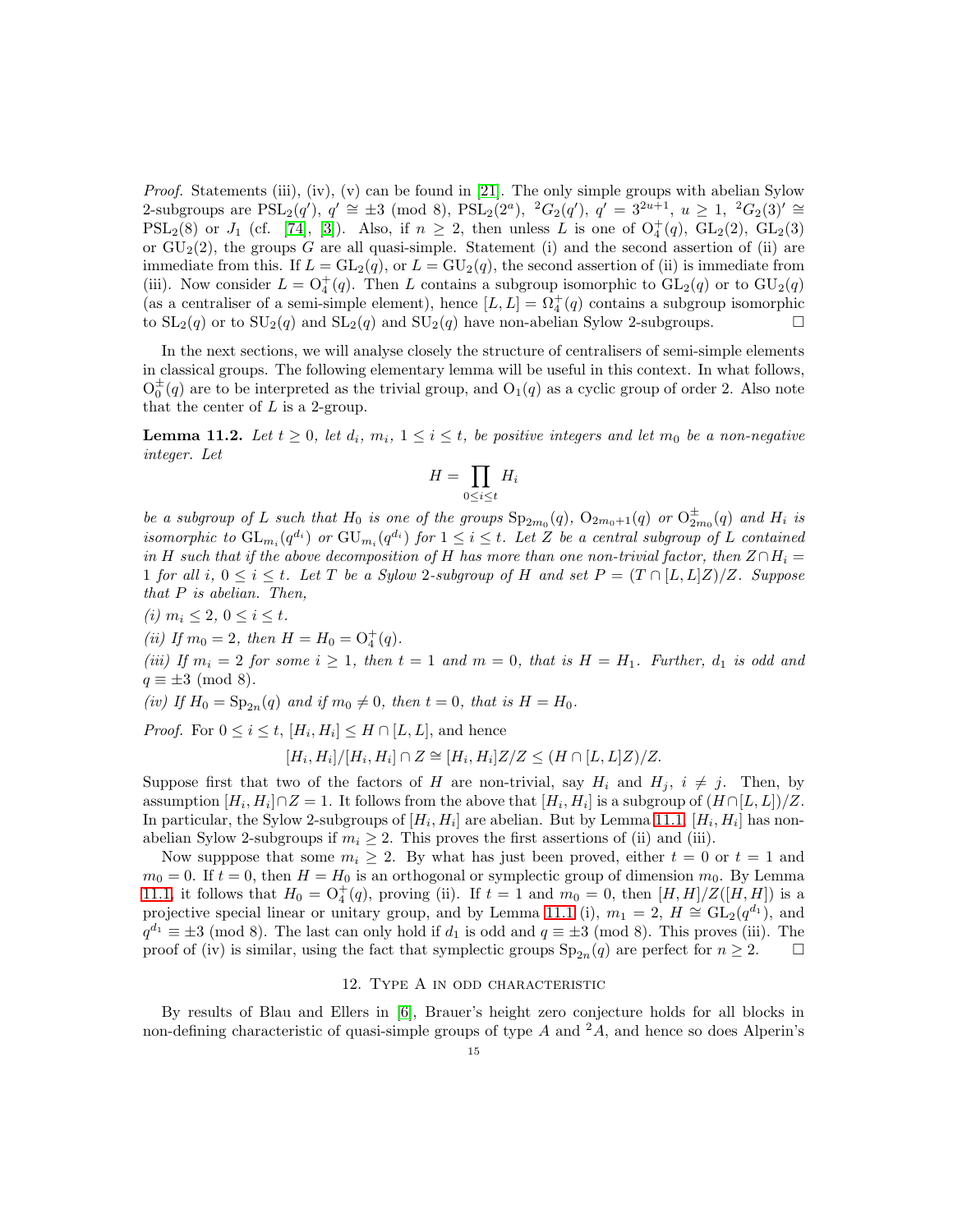weight conjecture for all blocks of these groups in odd characteristic with an elementary abelian defect group of order 8, by Landrock's results quoted in Proposition [3.2.](#page-5-0) This proves in particular Theorem [1.1](#page-1-0) for these groups. For future reference, and using methods similar to those in [\[6\]](#page-38-21), we prove in this and the following section that elementary abelian 2-defect groups of odd rank at least three do not occur in type  $A$  and type  ${}^2A$ , and that blocks with an elementary abelian 2-defect group of even rank at least four of these groups satisfy Alperin's weight conjecture. For the remainder of the paper, we assume  $p = 2$ .

<span id="page-16-0"></span>Theorem 12.1. *Let* G *be a quasi-simple finite group such that* Z(G) *has odd order and such that*  $G/Z(G) \cong \text{PSL}_n(q)$  *for some positive integer* n *and some odd prime power* q. Let b be a block of kG with an elementary abelian defect group of order  $2^r$  for some integer  $r \geq 3$ . Then r is even *and* b *satisfies Alperin's weight conjecture.*

<span id="page-16-1"></span>**Lemma 12.2.** Let n, m, d be positive integers such that  $n = md$ . Consider  $GL_m(q^d)$  as subgroup *of*  $GL_n(q)$  *through some*  $\mathbb{F}_q$ -decomposition  $(\mathbb{F}_q)^n \cong (\mathbb{F}_{q^d})^m$ . Denote by det the determinant function *on*  $GL_n(q)$ *. Then there is an element*  $x \in GL_m(q^d)$  *such that*  $det(x)$  *has order*  $q-1$ *.* 

*Proof.* Let  $\lambda$  be a generator of  $\mathbb{F}_{q^d}^{\times}$  and  $f \in \mathbb{F}_q[X]$  the minimal polynomial of  $\lambda$  over  $\mathbb{F}_q$ . Then f has degree d, and the roots of f are  $\lambda$ ,  $\lambda^q$ ,  $\lambda^{q^2}$ ,...,  $\lambda^{q^{d-1}}$ . Let  $y \in GL_d(q)$  with minimal polyomial f. Define  $x \in GL_n(q)$  via  $d \times d$ -block diagonal matrices where the first block is y and the remaining m blocks are the identity matrices  $\mathrm{Id}_d$ . Then, in  $\mathrm{GL}_n(\overline{\mathbb{F}}_q)$ , the element x is conjugate to a diagonal matrix whose diagonal entries are  $\lambda$ ,  $\lambda^q$ ,  $\lambda^{q^2}$ ,  $\lambda^{q^2}$ ,  $\lambda^{q^{d-1}}$ , 1, 1, ..., 1. Thus the determinant of x is  $\det(x) = \lambda \cdot \lambda^{q} \cdots \lambda^{q^{d-1}} = \lambda^{\frac{q^d-1}{q-1}}$ . Since  $\lambda$  has order  $q^d-1$  it follows that  $\det(x)$  has order  $q-1$ .  $\Box$ 

<span id="page-16-2"></span>**Lemma 12.3.** Let n, m, d be positive integers such that  $n = md$ . Consider  $GL_m(q^d)$  as subgroup  $of$   $GL_n(q)$  *through some*  $\mathbb{F}_q$ -decomposition  $(\mathbb{F}_q)^n \cong (\mathbb{F}_{q^d})^m$ . If  $m \geq 2$  and  $q^d \equiv 1 \pmod{4}$  *then there is an element*  $y \in GL_m(q^d)$  *of order* 4 *such that the image of* y *in*  $PGL_n(q)$  *has order* 4*. If moreover*  $m \geq 3$  *we can choose such an element* y *in*  $SL_n(q)$ *.* 

*Proof.* Since  $m \geq 2$ , the group  $GL_m(q^d)$  contains a subgroup isomorphic to  $\mathbb{F}_{q^d}^{\times} \times \mathbb{F}_{q^d}^{\times}$ ; choose  $y = (y_1, 1)$  in this subgroup, where  $y_1 \in \mathbb{F}_{q^d}^{\times}$  has order 4. Then y has an eigenvalue 1, hence if some power y<sup>r</sup> is a scalar multiple of  $\mathrm{Id}_n$  then  $y^r = \mathrm{Id}_n$ , which shows that the order of y remains unchanged upon taking its image in  $PGL_n(q)$ . If  $m \geq 3$  then  $GL_m(q^d)$  contains a subgroup isomorphic to  $(\mathbb{F}_{q^d}^{\times})^3$ ; choose  $y = (y_1, 1, y_3)$  with  $y_3$  such that  $\det(y_3) = \det(y_1)^{-1}$ , which is possible thanks to Lemma [12.2,](#page-16-1) and as before, y has the required properties.

Since the case  $PSL_2(9) \cong A_6$  is dealt with in §[7](#page-10-2) in order to prove Theorem [12.1](#page-16-0) we may assume that  $G = SL_n(q)/Z_+$ , where  $Z_+$  is the Sylow 2-subgroup of  $Z(SL_n(q))$ . Note that  $|Z_+|$  is equal to the 2-part  $(n, q - 1)_{+}$  of  $(n, q - 1)$ .

Let b be a block of kG and denote by P a defect group of b. Since  $PSL_n(q) \cong G/Z_$ , where  $Z_$ is the complement of  $Z_+$  in  $Z(SL_n(q))$  identified to its image in G, the image of P in  $PSL_n(q)$  is isomorphic to P. Since  $Z_+$  is a central 2-subgroup, b is the image of a unique block b of  $k \operatorname{SL}_n(q)$ , and the inverse image  $\tilde{P}$  of P in  $SL_n(q)$  is a defect group of b. Let d be a block of  $k GL_n(q)$ covering  $\tilde{b}$  with a defect group T such that  $T \cap SL_n(q) = \tilde{P}$ . By [\[24,](#page-38-6) Proposition 6.3] the block  $\tilde{b}$ is stable under the 2-part of  $GL_n(q)/ SL_n(q)$ , and hence  $T/\tilde{P}$  is cyclic of order the 2-part  $(q-1)_+$ of  $q-1$ . By [\[12,](#page-38-22) Théorème 3.3], there exists a semi-simple element s of odd order in  $GL_n(q)$  such that T is a Sylow 2-subgroup of  $C_{GL_n(q)}(s)$  (this can also be seen as a consequence of the Jordan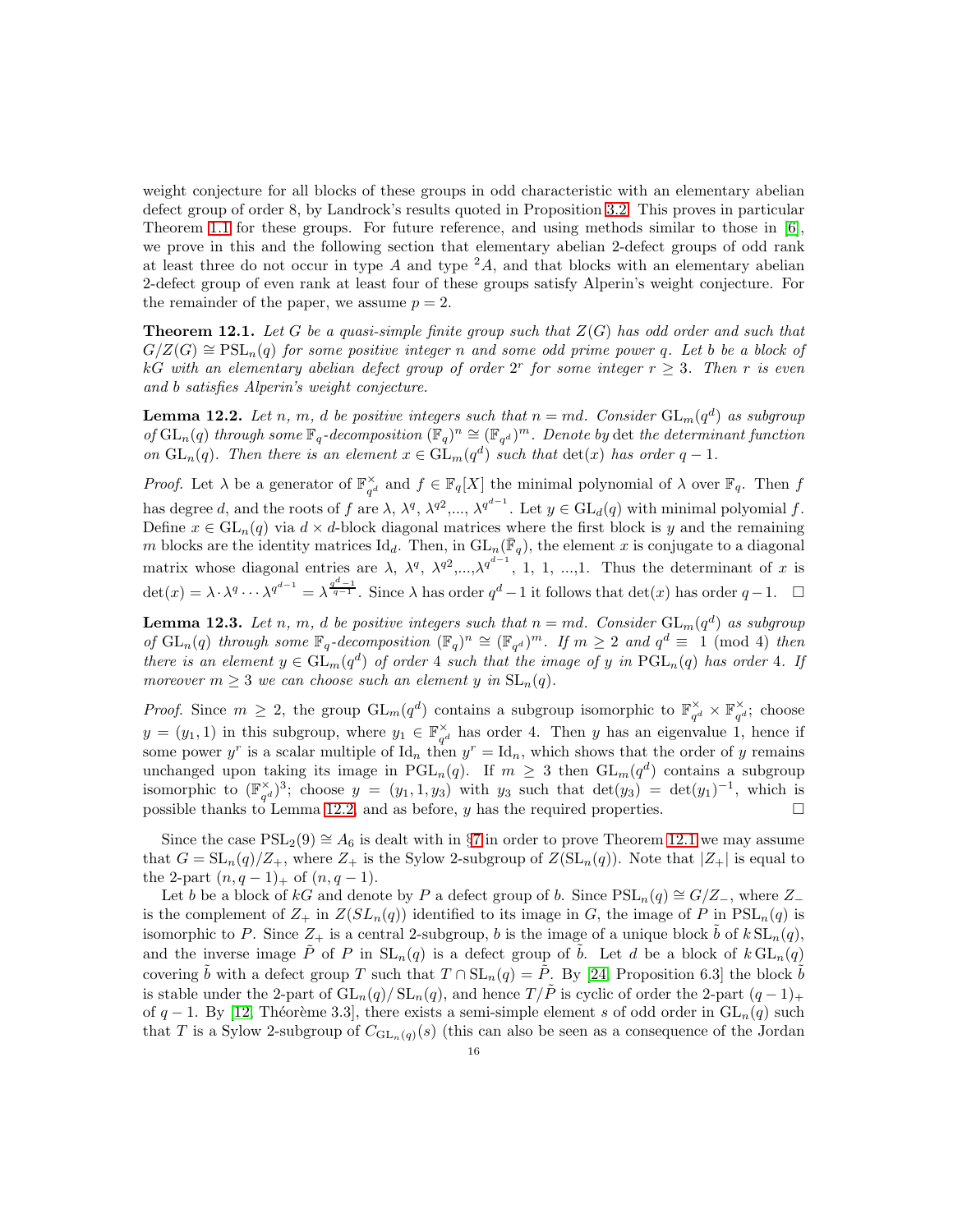decomposition of Theorem [10.1\)](#page-13-0). Further there exist positive integers  $m_i, d_i, 1 \le i \le t$  such that

$$
n = \sum_{1 \le i \le t} m_i d_i,
$$

and setting  $H_i = GL_{m_i}(q^{d_i})$ , there is a decomposition

$$
C_{\mathrm{GL}_n(q)}(s) \equiv \prod_{1 \le i \le t} H_i
$$

corresponding to a subspace decomposition of the underlying  $\mathbb{F}_q$ -vector vector space as isotypic  $\mathbb{F}_q[s]$ -modules. In particular,  $H_i = GL_{m_i}(q^{d_i})$  is a subgroup of  $GL_{m_i d_i}(q)$  through some  $\mathbb{F}_q$ decomposition  $(\mathbb{F}_q)^{m_i d_i} \cong (\mathbb{F}_{q^{d_i}})^{m_i}$ .

<span id="page-17-0"></span>**Lemma 12.4.** *With the notation above, suppose that* P *is elementary abelian and that*  $t \geq 3$ *. Then the following holds.*

*(i)*  $q \equiv 3 \pmod{4}$ *.* 

- *(ii)*  $m_i = 1$  *for*  $1 \le i \le t$ *.*
- *(iii)*  $d_i$  *is odd for*  $1 \leq i \leq t$ *.*

*(iv)* If t is even then  $|P| = 2^{t-2}$ , and if t is odd then  $|P| = 2^{t-1}$ ; in particular, the 2*-rank of* P is *even.*

(v) The block d of  $GL_n(q)$  is nilpotent with an elementary abelian defect group T of order  $2^t$ .

*(vi) The block* b *of* kG *satisfies Alperin's weight conjecture.*

*Proof.* Clearly,  $P = (T \cap SL_n(q))/Z_+$  and  $Z_+ \cap H_i = 1$  for any i such that  $H_i \neq C_L(s)$ . Thus Lemma [11.2](#page-15-0) (ii) and (iii) apply with  $L = GL_n(q)$ ,  $H = C<sub>L</sub>(s)$  and  $Z = Z<sub>+</sub>$ , and assertion (ii) is immediate. If  $q \equiv 1 \pmod{4}$  or if  $d_1$  is even, then the group  $H_1 = GL_1(q^{d_1})$  contains an element  $y_1$  of order 4. By Lemma [12.2](#page-16-1) the group  $H_2 = GL_1(q^{d_2})$  contains a 2-element  $y_2$  such that  $\det(y_2) = \det(y_1)^{-1}$ . Thus  $x = y_1y_2 \in SL_n(q) = [L, L]$ . Since  $t \ge 3$ , we have  $H_1 \times H_2 \cap Z_+ = 1$ , and it follows that the image  $xZ_+$  of x in P has order 4, a contradiction. Thus (i) and (iii) hold. Hence T is a Sylow 2-subgroup of  $\prod_{i=1}^{t} \mathbb{F}_{q^a}^{\times}$  $\gamma_{q^{d_i}}^{\times}$ . Since the  $d_i$  are odd and  $q \equiv 3 \pmod{4}$  this implies that T is elementary abelian of rank t, and hence  $\tilde{P}$  is elementary abelian of rank  $t-1$ . If n is odd then  $P \cong \tilde{P}$  and since  $n = \sum_{i=1}^{t} d_i$  and the  $d_i$  are odd it follows that t is odd, hence  $|P| = 2^{t-1}$ . If *n* is even then  $|P| = \frac{|\tilde{P}|}{2}$  $\frac{P}{2}$  and since  $n = \sum_{i=1}^{t} d_i$  and the  $d_i$  are odd it follows that t is even and  $|P| = 2^{t-2}$ , which proves (iv). Since T is clearly abelian, (v) is immediate from Corollary [10.2.](#page-14-1) Statement (vi) follows from (v) and Proposition [2.4.](#page-4-2)

<span id="page-17-1"></span>**Lemma 12.5.** Suppose that P is elementary abelian and that  $t = 2$ . Then  $m_1 = m_2 = 1$ ,  $|P| \leq 4$ *and*  $\tilde{P}$  *contains an element of order*  $max((q^{d_1}-1)_+, (q^{d_2}-1)_+).$ 

*Proof.* The fact that  $m_1 = m_2 = 1$  is a consequence of Lemma [11.2.](#page-15-0) So  $H_i \cong GL_1(q^{d_i})$ . By Lemma [12.2,](#page-16-1) it follows that  $\tilde{P} = T \cap SL_n(q)$  contains elements of order  $max((q^{d_1}-1)_+, (q^{d_2}-1)_+).$  □

<span id="page-17-2"></span>**Lemma 12.6.** *Suppose that* P *is elementary abelian and that*  $t = 1$ *. Then*  $m_1 \leq 2$ *.* 

If  $m_1 = 2$ , then  $d_1$  is odd,  $n = 2d_1$ ,  $|P| = 4$  and P is a quaternion group of order 8*.* 

*If*  $m_1 = 1$ , then T,  $\tilde{P}$  and P are cyclic,  $|P| = 2$  if and only if n is even, and either  $q \equiv 3 \pmod{4}$ *and*  $n_+ \leq (q-1)_+$  *or*  $q \equiv 1 \pmod{4}$  *and*  $n_+ = 2(q-1)_+$ *.*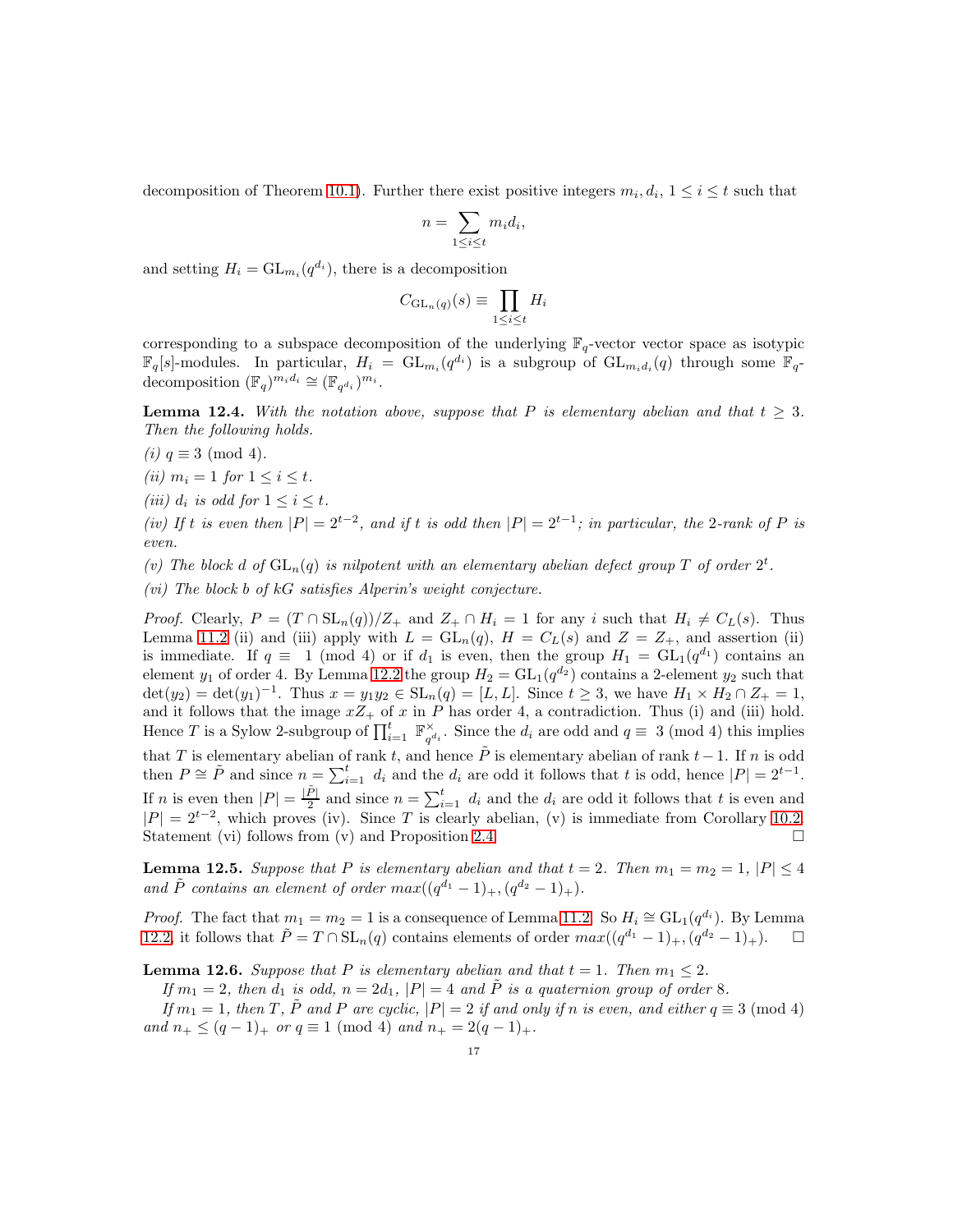*Proof.* By Lemma [11.2,](#page-15-0)  $m_1 \leq 2$ . Suppose that  $m_1 = 1$ , so T is a Sylow 2-subgroup of  $GL_1(q^n)$  and in particular, T is a cyclic group of order  $(q^n-1)_+$ . It follows from Lemma [12.2](#page-16-1) that  $\tilde{P} = P \cap \mathrm{SL}_n(q)$ is cyclic of order  $\frac{(q^n-1)_+}{(q-1)_+}$  $\frac{(q^{n}-1)_+}{(q-1)_+}$ , and hence P is cyclic of order  $\frac{(q^n-1)_+}{(q-1)_+|Z|}$  $\frac{(q-1)}{(q-1)+|Z_+|}$ . Now,  $|Z_+| = min(n_+, (q-1)_+).$ If n is odd then  $(q^n - 1)_+ = (q - 1)_+$  and if n is even then  $(q^n - 1)_+ = \frac{(q^2 - 1)_+ n_+}{2}$ . The statement of the lemma for the case  $m_1 = 1$  follows by an easy calculation. Now suppose  $m_1 = 2$ . Then by Lemma [11.2,](#page-15-0) (ii) we have  $C_{\mathrm{GL}_n(q)}(s) = \mathrm{GL}_2(q^{d_i}), q \equiv \pm 3 \pmod{8}, d_i$  is odd and  $n = 2d_i$ . With this arithmetic, one sees easily that  $|P| = 4$  and  $|\tilde{P}| = 8$ . Finally,  $\tilde{P}$  is quaternion since it contains a subgroup isomorphic to the Sylow 2-subgroups of  $SL_2(q^{d_i})$ , which by Lemma [11.1](#page-14-2) are quaternion.

*Proof of Theorem [12.1.](#page-16-0)* If  $t > 3$ , Lemma [12.4](#page-17-0) shows that the 2-rank of P is at least 4 and even and that b satisfies Alperin's weight conjecture. If  $t \leq 2$ , Lemma [12.5](#page-17-1) and Lemma [12.6](#page-17-2) show that the rank of P is at most 2.  $\Box$ 

We also note the following.

**Lemma 12.7.** Suppose that  $n = 2m$ ,  $m > 1$ , and P is elementary abelian of order 2 or 4. Then *the inverse image of* P *in a non-split central extension* 2.G *has an element of order* 4 *unless*  $t = 4$ *,*  $q \equiv 3 \pmod{4}$ *, and*  $d_i$  *is odd for*  $1 \leq i \leq 4$ *. In particular, if* P *has order* 2*, then the inverse image has order* 4*.*

*Proof.* The central extension 2.G may be assumed to be a central quotient of  $SL_n(q)$  and the inverse image,  $P_0$  of P in 2.G is a quotient of  $\tilde{P}$  by a cyclic (central) group of order  $\frac{1}{2} |Z_+|$ . We will show that unless we are in the exceptional case above, that either  $\tilde{P}$  is cyclic or that  $\tilde{P}_0$  contains an element of order  $2|Z|_+$ . If  $t = 1$  and  $m_1 = 1$ , then  $C_L(s)$ , and hence P is cyclic. So certainly  $P_0$  is cyclic. If  $t = 1$  and  $m_1 = 2$ , then  $[H_2, H_2] \le C_L(s) \cap [L, L]$  is a special linear group of dimension 2 and hence  $\tilde{P} \cap [H_2, H_2]$  is a quaternion group of order  $q^{2d} - 1$ . In particular,  $\tilde{P}$  contains an element of order  $\frac{1}{2}(q^{2d}-1)$ . Since  $|Z|_+\leq (q-1)_+$ , if d is even, then  $\tilde{P}$  contains an element of order at least  $2|Z|_+$ . So we may assume that d is odd. Then  $|Z|_+ = 2$ , and  $\frac{1}{2}(q^{2d} - 1) \ge 4 = 2|Z|_+$ . Now suppose  $t = 2$ . So,  $m_1 = m_2 = 1$  and  $n = d_1 + d_2$ . Thus,  $T = T_1 \times T_2$ , with  $H_i$  a cyclic group of order  $(q^{d_i}-1)_+$ ,  $i=1,2$ . We assume without loss of generality that  $|T_1|\geq |T_2|$ . By Lemma [12.2,](#page-16-1) it is easy to see that  $\tilde{P} = T \cap SL_n(q)$  is a direct product  $Q_1 \times Q_2$  such that  $Q_1$  is cyclic of order  $|T_1|$  and  $Q_2$  is cyclic of order  $\frac{|T_2|}{(q-1)_+}$ . If  $d_1$  is even, then  $|T_1| \geq 2(q-1)_+ \geq 2|Z|_+$ . If  $d_1$  is odd, then  $d_2$  is also odd (as n is even), hence  $T_2 = 1$ , that is  $\tilde{T}$  is cyclic. Finally, suppose that  $t \geq 3$ . By Lemma [12.4,](#page-17-0) P is not of order 2, and P is of order 4 if and only if  $t = 4$ ,  $q \equiv 3 \pmod{4}$ , and  $d_i$ is odd for  $1 \le i \le 4$ . Note that in this case,  $\tilde{P}$  is elementary abelian of order 8.

# 13. TYPE  $^2A$  in odd characteristic

We show that type  $2A$  yields no blocks with elementary abelian defect groups of order 8; in fact, more generally, we have the following result:

<span id="page-18-0"></span>Theorem 13.1. *Let* G *be a quasi-simple finite group such that* Z(G) *has odd order and such that*  $G/Z(G) \cong \text{PSU}_n(q)$  *for some positive integer* n *and some odd prime power* q. Let b be a block of kG with an elementary abelian defect group of order  $2^r$  for some integer  $r \geq 3$ . Then r is even *and* b *satisfies Alperin's weight conjecture.*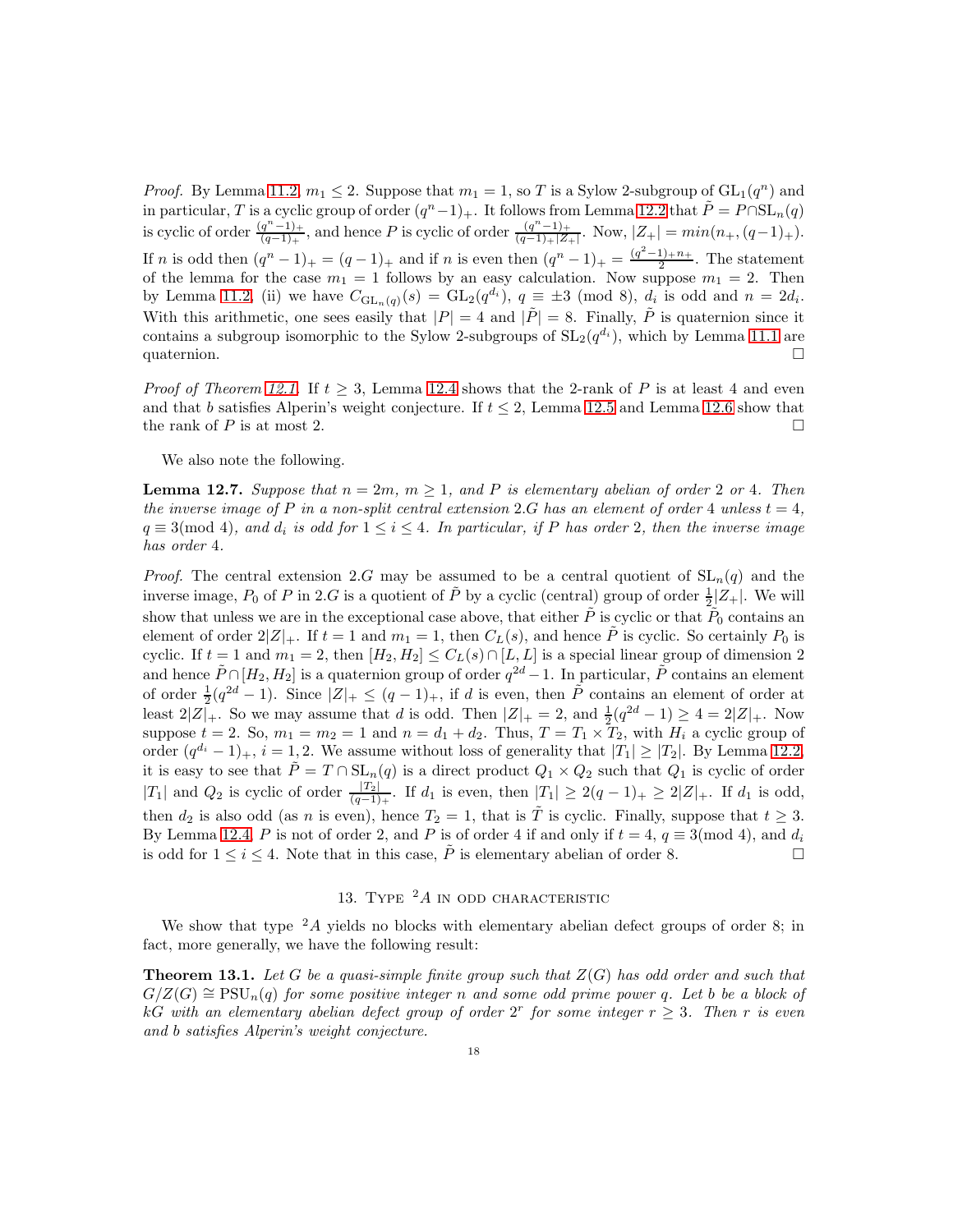The proof of this follows the same lines as the untwisted case. We give details for the convenience of the reader. We single out two elementary observations which we will use in the proof below:

<span id="page-19-0"></span>Lemma 13.2. *Let* n*,* m*,* d *be positive integers and denote by* det *the determinant function on*  $\mathrm{GL}_n(\bar{\mathbb{F}}_q)$ .

*(i)* Suppose that  $n \geq 2d$ . Consider the inclusions  $GL_1(q^{2d}) \leq GL_d(q^2) \leq GU_{2d}(q) \leq GU_n(q)$ , where  $GL_1(q^{2d})$  is a subgroup of  $GL_d(q^2)$  through some  $\mathbb{F}_{q^2}$ -vector space isomorphism  $(\mathbb{F}_{q^2})^d \cong \mathbb{F}_{q^{2d}}$ ,  $GL_d(q^2)$  is a subgroup of  $\mathrm{GU}_{2d}(q)$  through some  $\mathbb{F}_{q^2}$ -vector space embedding  $(\mathbb{F}_{q^2})^d \hookrightarrow (\mathbb{F}_{q^2})^d \oplus$  $(\mathbb{F}_{q^2})^d$  of the form  $\lambda \to \lambda + \lambda^{-q}$  and  $\text{GU}_{2d}(q)$  is a subgroup of  $\text{GU}_n(q)$  through some decomposition  $(\mathbb{F}_{q^2})^n \cong (\mathbb{F}_{q^2})^{2d} \oplus (\mathbb{F}_{q^2})^{n-2d}$ . There is an element  $x \in GL_1(q^{2d})$  such that  $\det(x)$  has order  $q+1$ .

*(ii)* Suppose that *d is odd and that*  $n \ge d$ *. Consider the inclusions*  $GU_1(q^d) \le GU_d(q) \le GU_n(q)$ *,* where  $GU_{1}(q^{d})$  is a subgroup of  $GU_{d}(q)$  through an irreducible unitary representation of  $GU_{1}(q^{d})$  on *a* d-dimensional  $\mathbb{F}_{q^2}$ -space, and where  $GU_d(q)$  is a subgroup of  $GU_n(q)$  through some decomposition  $(\mathbb{F}_{q^2})^n \cong (\mathbb{F}_{q^2})^{2d} \oplus (\mathbb{F}_{q^2})^{n-2d}$ . There is an element  $x \in GL_1(q^{2d})$  such that  $\det(x)$  has order  $q+1$ .

*Proof.* (i) Let  $\lambda$  be a generator of  $\mathbb{F}_{q^{2d}}^{\times}$  and  $f \in \mathbb{F}_{q^2}[X]$  the minimal polynomial of  $\lambda$  over  $\mathbb{F}_{q^2}$ . Then f has degree d, and the roots of f are  $\lambda$ ,  $\lambda^{q^2}$ ,  $\lambda^{q^4}$ ,...,  $\lambda^{q^{2(d-1)}}$ . Let  $x \in GL_d(q^2)$  with minimal polyomial f. Then, in  $GL_n(\overline{\mathbb{F}}_q)$ , the element x is conjugate to a diagonal matrix whose diagonal entries are  $\lambda$ ,  $\lambda^{q^2}$ ,  $\lambda^{q^4}$ ,..., $\lambda^{q^{2(d-1)}}$ ,  $\lambda^{-q}$ ,  $(\lambda^{q^2})^{-q}$ ,  $(\lambda^{q^4})^{-q}$ ,..., $(\lambda^{q^{2(d-1)}})^{-q}$ ,  $1 \cdots 1$ . Thus the determinant of x is  $\det(x) = aa^{-q}$ , where  $a = \lambda \cdot \lambda^{q^2} \cdots \lambda^{q^{2(d-1)}} = \lambda^{\frac{q^{2d}-1}{q^2-1}}$ . Since  $\lambda$  has order  $q^{2d}-1$ it follows that  $\det(x)$  has order  $q + 1$ .

(ii) Let  $\lambda$  be an element of order  $q^{d+1}$  in  $\mathbb{F}_{q^{2d}}^{\times}$  and  $f \in \mathbb{F}_{q^2}[X]$  the minimal polynomial of  $\lambda$  over  $\mathbb{F}_{q^2}$ . Since d is odd, f has degree d. Let  $x \in \mathrm{GU}_d(q)$  with minimal polyomial f. In  $\mathrm{GL}_n(\overline{\mathbb{F}})$ , the element x is conjugate to a diagonal matrix whose diagonal entries are  $\lambda$ ,  $\lambda^{q^2}$ ,  $\lambda^{q^4}$ ,..., $\lambda^{q^{2(d-1)}}$ . Thus the determinant of  $x$  is

$$
\det(x) = \lambda \cdot \lambda^{q^2} \cdots \lambda^{q^{2(d-1)}} = \lambda^{\frac{q^{2d}-1}{q^2-1}}.
$$

Since  $\lambda$  has order  $q^d + 1$  and since d being odd, the integers,  $\frac{q^d-1}{q-1}$  and  $q^d + 1$  are relatively prime, it follows that  $\det(x)$  has order  $q + 1$ .

We turn now towards the proof of Theorem [13.1.](#page-18-0) Since the case  $PSU<sub>4</sub>(3)$  is dealt with in §[7](#page-10-2) in order to prove Theorem [12.1](#page-16-0) we may assume that  $G = SU_n(q)/Z_+$ , where  $Z_+$  is the Sylow 2-subgroup of  $Z(SU_n(q))$ . Note that  $|Z_+|$  is equal to the 2-part  $(n, q + 1)_+$  of  $(n, q + 1)$ . Let b be a block of kG and denote by P a defect group of b. Since  $PSU_n(q) \cong G/Z_$ , where  $Z_$  is the complement of  $C_+$  in  $Z(SL_n(q))$  identified to its image in G, the image of P in  $PSU_n(q)$  is isomorphic to P. Since  $Z_+$  is a central 2-subgroup, b is the image of a unique block b of  $k \text{SU}_n(q)$ , and the inverse image  $\tilde{P}$  of P in  $SU_n(q)$  is a defect group of  $\tilde{b}$ . Let d be a block of  $k \text{ GU}_n(q)$ covering b with a defect group T such that  $T \cap SU_n(q) = \tilde{P}$ . By [\[24,](#page-38-6) Proposition 6.3] the block b is stable under the 2-part of  $GU_n(q)/SU_n(q)$ , and hence  $T/\tilde{P}$  is cyclic of order the 2-part  $(q+1)_+$ of  $q + 1$ . By Fong-Srinivasan [\[35\]](#page-39-22), T is isomorphic to a Sylow 2-subgroup of

$$
H = \prod_{i=1}^{s} GL_{m_i}(q^{2d_i}) \times \prod_{j=1}^{t} GU_{n_j}(q^{e_j})
$$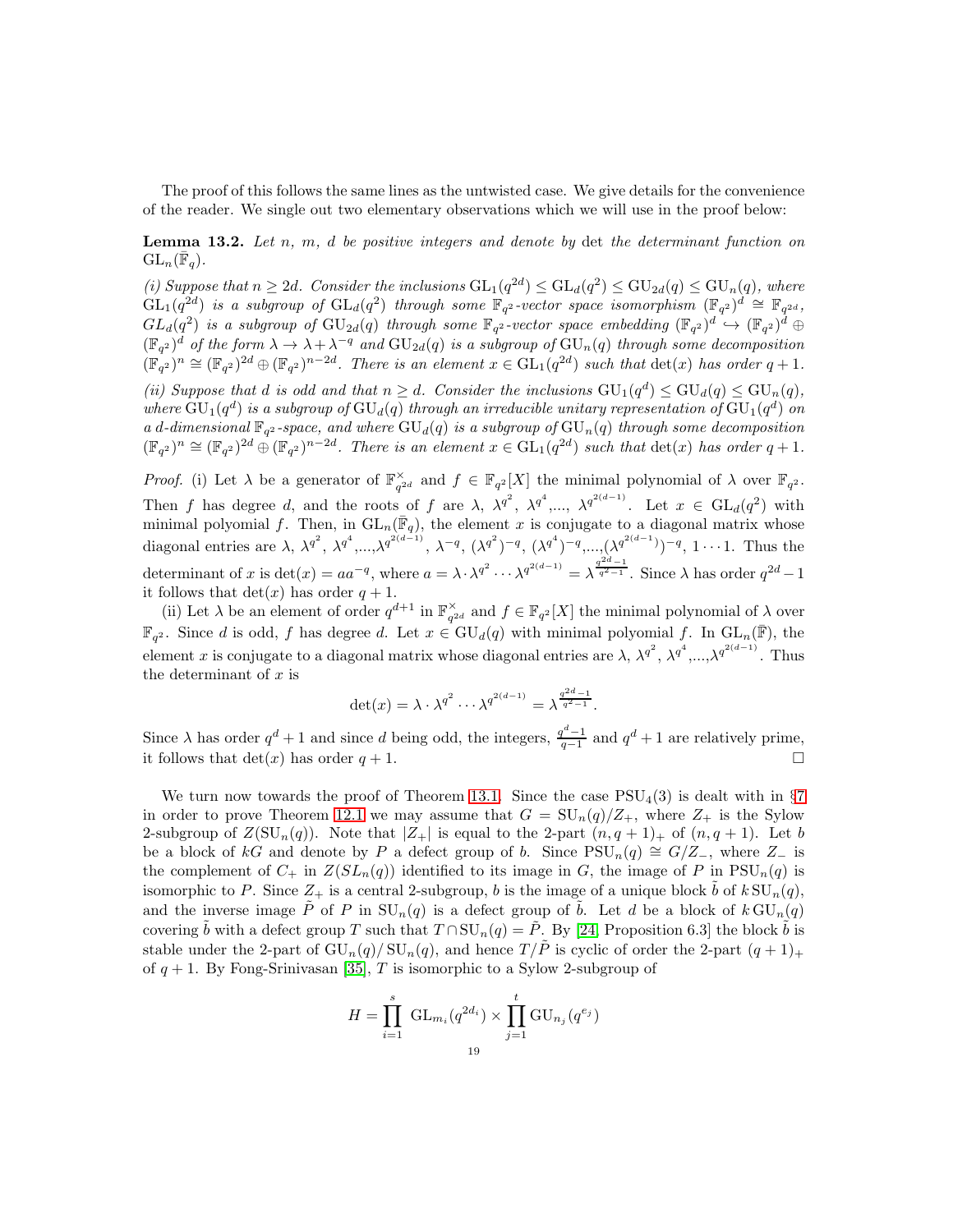for some non-negative integers s, t, and some positive integers  $m_i$ ,  $n_i$   $d_i$ ,  $e_j$  such that all  $e_j$  are odd and satisfy

$$
n = \sum_{i=1}^{s} 2m_i d_i + \sum_{j=1}^{t} n_j e_j.
$$

We keep this notation for the remainder of this section.

<span id="page-20-0"></span>**Lemma 13.3.** *(i)* Suppose that  $\sum_{1 \leq i \leq s} m_i + \sum_{1 \leq j \leq t} n_j \geq 3$ . If for some i, j, either  $GL_1(q^{2d_i})$  or  $GU_{1}(q^{e_j})$  *contains an element of order*  $2^a$ *, then so does* P.

(*ii*) Suppose that  $\sum_{1 \leq i \leq s} m_i + \sum_{1 \leq j \leq t} n_j \geq 4$  and either  $m_i \geq 2$  for some  $i, 1 \leq i \leq s$  or  $n_j \geq 2$ *for some*  $j, 1 \leq j \leq t$ *. Then* P *contains an element of order* 8*.* 

*(iii)* Suppose that  $n_j \geq 2$  for some  $j$ ,  $1 \leq j \leq t$  and  $\sum_{1 \leq i \leq s} m_i + \sum_{1 \leq j \leq t} n_j \geq 3$ . Then,  $\tilde{P}$  contains *an element of order* 8*.*

*Proof.* (i) This follows easily from Proposition [13.2](#page-19-0) using arguments similar to Lemma [12.3.](#page-16-2)

(ii) Similar argument to (i) using the fact that  $GL_2(q')$  and  $GU_2(q')$  contain elements of order 8 for any odd prime power  $q'$ .

(iii) Again, we use the fact that  $\mathrm{GU}_2(q^{e_i})$  has an element of order 8.

**Lemma 13.4.** *Suppose that* P *is elementary abelian and that*  $s + t \geq 3$ *. Then the following hold.*  $(i) s = 0.$ 

*(ii)*  $n_i = 1$  *for all*  $i, 1 \leq i \leq t$ *.* 

*(iii)*  $q \equiv 1 \pmod{4}$ *.* 

*(iv)* If t is even then  $|P| = 2^{t-2}$ , and if t is odd then  $|P| = 2^{t-1}$ ; in particular, the 2*-rank of* P is *even.*

(*v*) The block d of  $GU_n(q)$  is nilpotent with an elementary abelian defect group T of order  $2^s$ .

*(vi) The block* b *of* kG *satisfies Alperin's weight conjecture.*

*Proof.* Since  $GL_1(q^{2d_1})$  contains an element of order 8, conclusion (i) is immediate from Lemma [13.3\(](#page-20-0)i). Assume from now on that  $s = 0$ . If  $n_1 \geq 2$ , then the fact that  $s + t \geq 3$  implies that  $\sum_{1 \leq j \leq s} n_j \geq 4$ . So, by Lemma [13.3\(](#page-20-0)ii), P has an element of order 8, a contradiction. So, (ii) holds. If  $q \equiv 3 \pmod{4}$ , then  $GU_1(q^{e_i})$  contains an element of order 4, and again by Lemma [13.3\(](#page-20-0)i), P has an element of order 4. This proves (iii). Hence T is a Sylow 2-subgroup of  $\prod_{j=1}^{t} \mathbb{F}_{q^{e_j}}^{\times}$ . Since the  $e_j$  are odd and  $q \equiv 1 \pmod{4}$  this implies that T is elementary abelian of rank t, and hence  $\tilde{P}$ is elementary abelian of rank  $t-1$ . If n is odd then  $P \cong \tilde{P}$  and since  $n = \sum_{j=1}^{t} e_j$  and the  $e_j$  are odd it follows that t is odd, hence  $|P| = 2^{t-1}$ . If n is even then  $|P| = \frac{|\tilde{P}|}{2}$  $\frac{\overline{p}}{2}$  and since  $n = \sum_{j=1}^{t} e_j$ and the  $e_j$  are odd it follows that t is even and  $|P| = 2^{t-2}$ , which proves (iv). Finally, the block d of  $GU_n(q)$  is nilpotent in that case because (ii) implies that the centraliser of the semi-simple element labelling d is a torus, whence (v). Statement (vi) follows from (v) and Proposition [2.4.](#page-4-2)  $\Box$ 

**Lemma 13.5.** Suppose that P is elementary abelian and that  $s + t \leq 2$ . Then  $|P| \leq 4$ .

*Proof.* Suppose  $s+t=1$ ; that is, T is a Sylow 2-subgroup of  $GL_m(q^{2d})$ , where  $m = m_1$  and  $d = d_1$ , and we have  $n = 2md$  or T is a Sylow 2-subgroup of  $GU_m(q^e)$ , where  $m = n_1$  and  $e = e_1$ , and we have  $n = me$ . In the former case, if  $m = 1$  then T is cyclic, hence  $|P| \leq 2$ , so we may assume  $m \geq 2$ . If  $m \geq 3$ , then since  $GL_1(q^{2d})$  contains an element of order 8, by Lemma [13.3](#page-20-0) (i), P has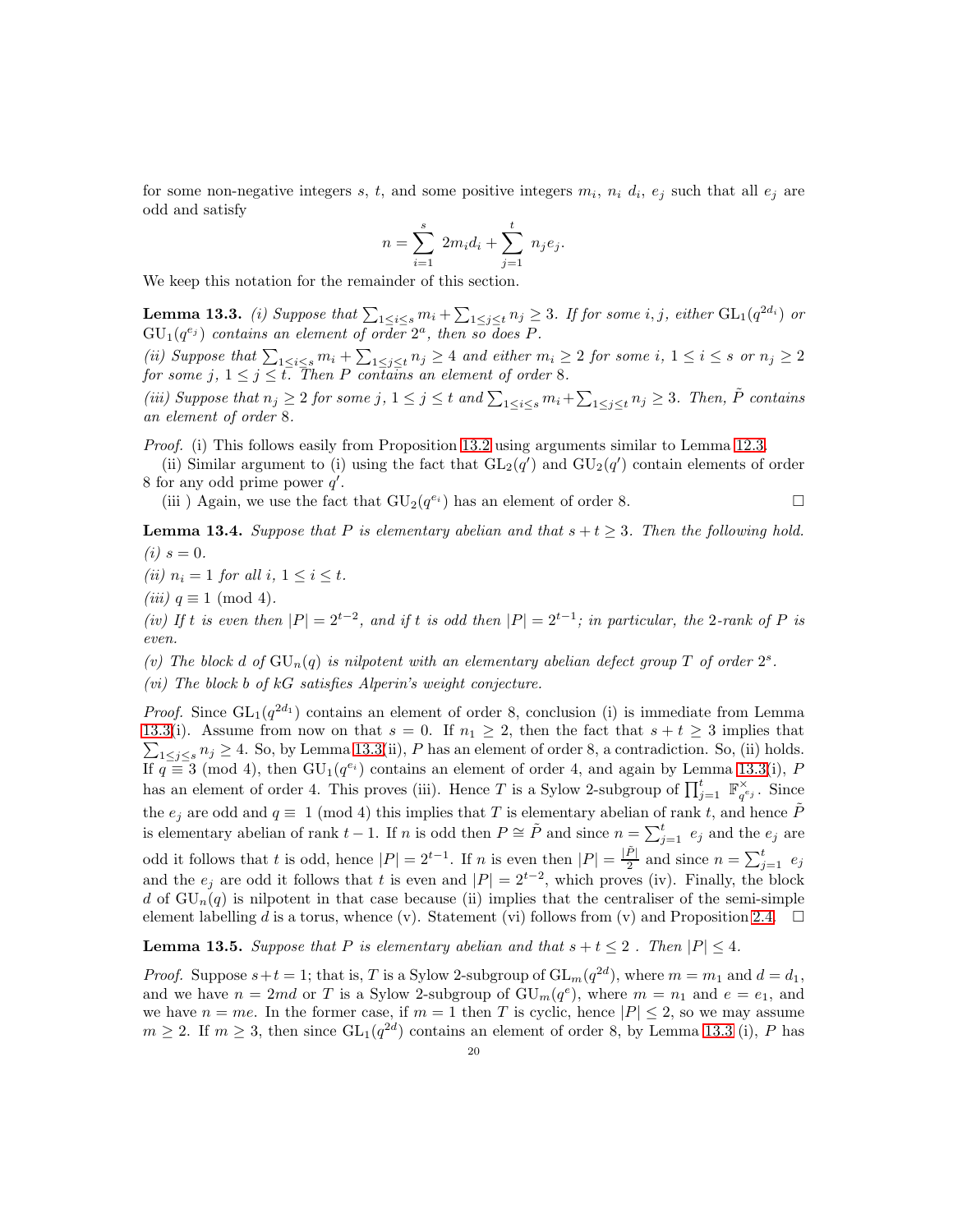an element of order 8, a contradiction. This contradiction shows  $m = 2$ . Thus  $n = 4d$ , and so T is a Sylow 2-subgroup of  $GL_2(q^{2d})$ , and one easily checks that any elementary abelian subquotient of T has rank at most 2. In the latter case, again if  $m = 1$ , then T is cyclic. If  $m \geq 4$ , then by Lemma [13.3](#page-20-0) (ii), P contains an element of order 8, a contradiction. If  $m = 3$ , then by Lemma 13.3 (iii), P has an element of order 8. But  $n = 3e$  is odd, and hence  $P \equiv P$ . This contradiction shows that  $m = 2$ , and T is a Sylow 2-subgroup of  $GU_2(q^2)$ . But any elementary abelian subquotient of T has rank at most 2. Now suppose that  $s + t = 2$  and  $\sum_i m_i + \sum_j n_j \ge 3$ . By Lemma [13.3](#page-20-0) (i),  $s = 0$ , whence  $t = 2$ . By Lemma [13.3](#page-20-0) (ii), at least one of  $n_1$  or  $n_2$  equals 1, say  $n_2 = 1$ . If  $n_1 \geq 3$ , then by Lemma [13.3](#page-20-0) (ii), P contains an element of order 8. I If  $n_2 = 2$ , then by Lemma [13.3](#page-20-0) (iii),  $\tilde{P}$  contains an element of order 8. But in this case,  $n = 2e_1 + e_2$  is odd, which means that  $\tilde{P} \equiv P$ , and hence P has an element of order 8. If  $n_1 = 1$ , then T is abelian of rank 2, hence P has order at most 4. Finally suppose that  $s + t = 2$  and  $\sum_i m_i + \sum_j n_j = 2$ . If  $s = 0, t = 2$ , then  $n_1 = n_2 = 1$ ; if  $s = 1, t = 1$ , then  $m_1 = n_1 = 1$  and if  $s = 2, t = 0$ , then  $m_1 = m_2 = 1$ . In all cases  $T$  is abelian of rank 2 whence  $P$  has order at most 4.

*Proof of Theorem [13.1.](#page-18-0)* This is immediate from the preceding lemmas. □

#### 14. Orthogonal and symplectic groups in odd characteristic

We show that blocks of orthogonal and symplectic groups with elementary abelian defect groups of order at least 8 are all nilpotent.

<span id="page-21-0"></span>Theorem 14.1. *Let* G *be a quasi-simple finite group such that* Z(G) *has odd order and such that*  $G/Z(G)$  is isomorphic to one of  $\mathrm{PSp}_{2n}(q)$ ,  $n \geq 2$ ,  $\mathrm{P}\Omega_{2n+1}(q)$  ,  $n \geq 3$  or  $\mathrm{P}\Omega_{2n}^{\pm}(q)$ ,  $n \geq 4$  for some *odd prime power* q*. Let* b *be a block of* kG *with elementary abelian defect groups of order* 2 r *for some integer*  $r > 3$ *. Then b is nilpotent.* 

Notation. The group  $G$  will denote one of the groups in the above theorem. Further, we define  $L, L_0$  and  $G$  as follows.

If  $G/Z(G) = \text{PSp}_{2n}(q)$ , then  $L = L_0 = \text{Sp}_{2n}(q)$  and  $\tilde{G} = \text{Sp}_{2n}(q)$ .

If  $G/Z(G) = \mathbb{P}\Omega_{2n+1}(q)$ , then  $L = \mathbb{O}_{2n+1}(q)$ ,  $L_0 = \mathbb{SO}_{2n+1}(q)$  and  $\tilde{G} = \Omega_{2n+1}(q)$ .

If  $G/Z(G) = \mathrm{P}\Omega^+_{2n}(q)$ , then  $L = \mathrm{O}^+_{2n}(q)$ ,  $L_0 = \mathrm{SO}^+_{2n}(q)$  and  $\tilde{G} = \Omega^+_{2n}(q)$ .

If  $G/Z(G) = \mathbf{P} \Omega_{2n}^{-}(q)$ , then  $L = \mathbf{O}_{2n}^{-}(q)$ ,  $L_0 = \mathbf{SO}_{2n}^{-}(q)$  and  $\tilde{G} = \Omega_{2n}^{-}(q)$ .

So,  $\tilde{G} \triangleleft L_0 \triangleleft L$  with the indices of the inclusions being 1 or 2 and  $G = \tilde{G}/Z$  where Z is a central subgroup of  $\tilde{G}$  of order 1 or 2. Let b be a block of kG and denote by P a defect group of b. Since Z is a central 2-subgroup, b is the image of a unique block  $\tilde{b}$  of  $k\tilde{G}$ , and the inverse image  $\tilde{P}$  of P in kG is a defect group of b. Let  $d_0$  be a block of  $kL_0$  covering b with a defect group  $T_0$  such that  $T_0 \cap \tilde{G} = \tilde{P}$ . We note that the block  $\tilde{b}$  is  $L_0$ -stable (see [\[24,](#page-38-6) Corollary 6.4]) whence,  $d_0 = \tilde{b}$  and  $T_0/\tilde{P}$  is cyclic of order  $[L_0 : \tilde{G}]$ . Let d be a block of kL covering  $d_0 = \tilde{b}$  and T a defect group of  $b$  containing  $T_0$ . As a byproduct of the Jordan decomposition of blocks (see Theorem [10.1\)](#page-13-0), there exists a semi-simple element  $s \in L_0$  of odd order such that  $T_0$  is a Sylow 2-subgroup of  $C_{L_0}(s)$  and T is a Sylow 2-subgroup of  $C_L(s)$  (see [\[2,](#page-37-2) (5A)]).

<span id="page-21-1"></span>**Lemma 14.2.** If the defect groups of  $kL_0d_0$  are abelian, then  $kL_0d_0$ ,  $kLd$ ,  $k\tilde{G}\tilde{b}$  and  $kGb$  are all *nilpotent blocks.*

*Proof.*  $L_0 = \mathbf{L}_0^F$ , where  $\mathbf{L}_0$  is a simple algebraic group of type B, C or D over  $\overline{\mathbb{F}}_q$  and  $F: \mathbf{L}_0 \to$  $\mathbf{L}_0$  is a Frobenius endomorphism with respect to an  $\mathbb{F}_q$ -structure on  $\mathbf{L}_0$ . Thus, by Corollary [10.2,](#page-14-1)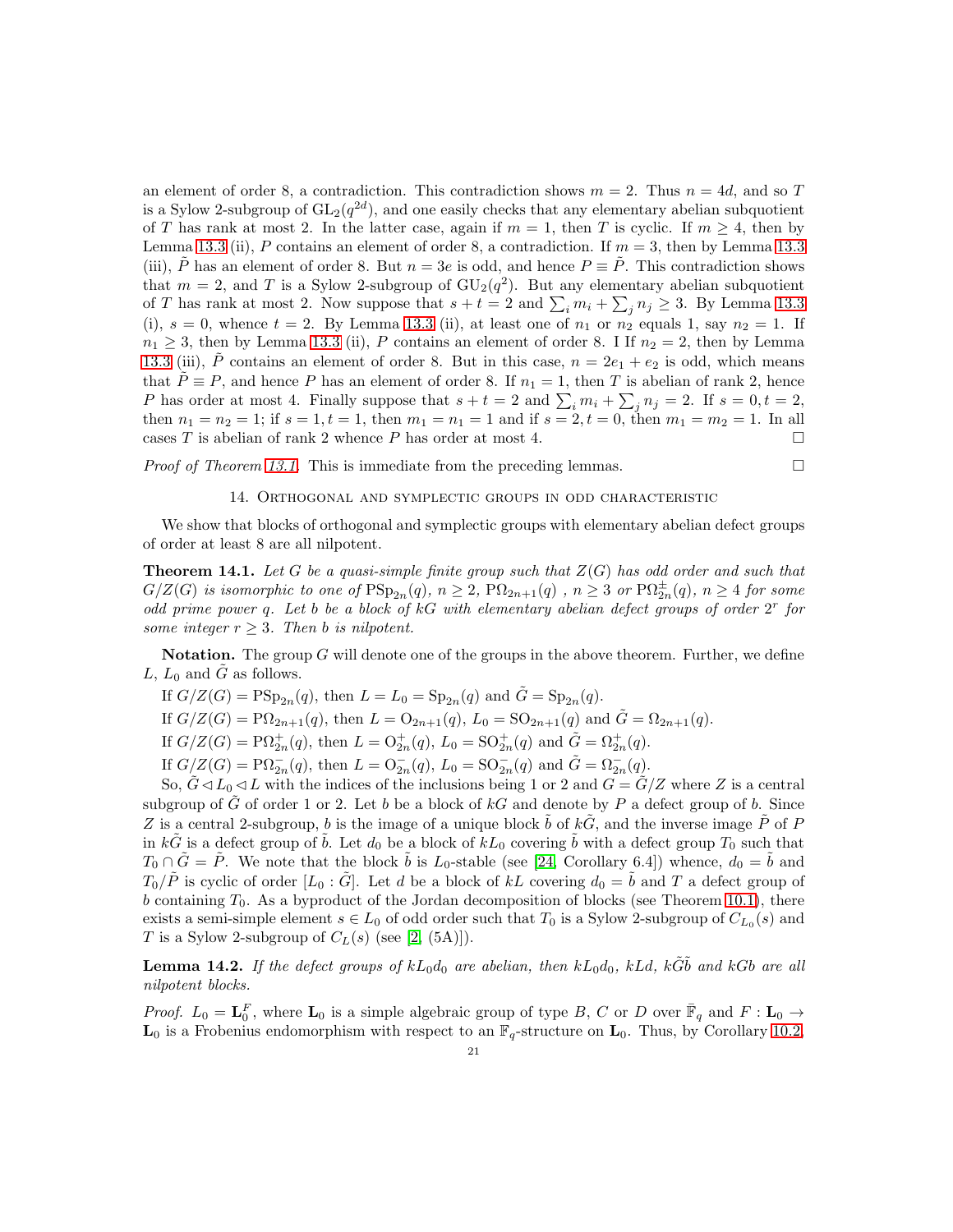$kL_o d_0$  is nilpotent. Since  $\tilde{G}$  is a normal subgroup of  $L_0$  of index a power of 2 and  $d_0$  covers  $\tilde{b}$ ,  $k\tilde{G}\tilde{b}$ is nilpotent. Since G is a quotient of  $\tilde{G}$  by a central 2-subgroup, and  $\tilde{b}$  lifts b, kGb is nilpotent. Finally  $L_0$  is of index 1 or 2 in L, and d covers  $d_0$ , hence  $kLd$  is nilpotent.

For the rest of this section s will denote a semi-simple element of odd order in  $L_0$  such that  $T_0$ is a Sylow 2-subgroup of  $C_{L_0}(s)$  and T is a Sylow 2-subgroup of  $C_L(s)$ .

**Lemma 14.3.** Suppose that  $G = \text{PSp}_{2n}(q)$ ,  $n \geq 2$ . If P is abelian, then b is nilpotent.

*Proof.* Note that  $\tilde{G} = [L, L] = L_0 = L$ ,  $G = L/Z$ ,  $|Z| = 2$ , and  $d = d_0 = \tilde{b}$ . Further, by [\[36,](#page-39-23) §1], and noting that s has odd order, the group  $H = C<sub>L</sub>(s)$  is a direct product of groups  $H<sub>i</sub>$  as in Lemma [11.2](#page-15-0) with  $H_0 \cong \mathrm{Sp}_{2m_0}(q)$  and

$$
n = m_0 + \sum_{1 \le i \le t} m_i d_i.
$$

The above decomposition of  $C<sub>L</sub>(s)$  corresponds to the orthogonal decomposition of the underlying symplectic space as a direct sum of isotypic  $\mathbb{F}_q[s]$ -modules (for instance,  $H_0$  corresponds to the 1-eigen space of  $s$ ). In particular, if the decomposition has more than one non-trivial factor, then  $Z \cap H_i = 1$  for all  $i, 0 \le i \le t$ . We have  $T = T_0 = \tilde{P}$  and  $P = T \cap [L, L]/Z = T/Z$ . Suppose that P is abelian. If  $m_0 \neq 0$ , then by Lemma [11.2\(](#page-15-0)ii) and (iv),  $m_0 = 1$ ,  $H = H_0 = Sp_2(q)$ . In particular,  $n = m_0 = 1$ , a contradiction. Thus  $m_0 = 0$ . Suppose that  $m_i = 2$  for some  $i \ge 1$ . Then by Lemma [11.2,](#page-15-0)  $t = 1$  and  $H = GL_2(q^{d_1})$  or  $H_1 = \mathrm{GU}_2(q^{d_1})$ . But as observed above, P is the quotient of a Sylow 2-subgroup of H by  $Z(H)$ , and  $PGL_2(q')$  and  $PGU_2(q')$  have non-abelian Sylow 2-subgroups for any odd prime power q', a contradiction. Thus  $m_0 = 0$  and  $m_i \leq 1$  for all  $i, 1 \leq i \leq t$ . In particular, H and therefore  $T_0$  is abelian. The result follows by Lemma [14.2.](#page-21-1)  $\Box$ 

Before we proceed, we recall the structure of  $C<sub>L</sub>(s)$  when L is an orthogonal group as described in [\[36,](#page-39-23) §1]. Let V be an underlying  $\mathbb{F}_q$ -vector space for L, and let  $\tau: V \to \mathbb{F}_q$  be a non-degenerate quadratic form underlying L. So  $L = I(V)$ , the subgroup of  $GL(V)$  consisting of isometries with respect to  $\tau$ ,  $L_0 = I_0(V)$ , the subgroup of  $I(V)$  consistsing of matrices of determinant 1 and  $G = \Omega(V) = [I(V), I(V)]$ . Let  $V_0$  denote the 1-eigen space of s. The space V decomposes as an orthogonal direct sum

$$
V = V_0 \oplus (\oplus_{1 \leq i \leq t} V_i)
$$

where for  $i \geq 1$ ,  $V_i$ , is an isotypic  $\mathbb{F}_q[s]$ -module, such that  $V_i$  and  $V_j$  have no common irreducible  $\mathbb{F}_q[s]$ -summands for  $0 \leq i \neq j \leq t$  and such that

$$
C_L(s) = \prod_i C_L(s) \cap \mathrm{GL}(V_i).
$$

Here  $\prod_i GL(V_i)$  is considered as a subgroup of  $GL(V)$  in the standard way. Further, setting  $H_i = C_L(s) \cap GL(V_i)$ , we have that

$$
H_i = \begin{cases} L \cap \text{GL}(V_i) & \text{if } i = 0\\ \text{GL}_{m_i}(\epsilon_i q^{d_i}) & \text{if } i \geq 1. \end{cases}
$$

Here for each  $i \geq 1$ ,  $2d_i m_i$  is the  $\mathbb{F}_q$ -dimension of  $V_i$  and  $H_0 = I(V_0)$ . Also,  $\epsilon_i \in {\pm 1}$  and  $GL_{m_i}(\epsilon_i q^{d_i})$  denotes  $GU_{n_i}(q^{d_i})$  if  $\epsilon_i = -1$ . If  $i \geq 1$ , then  $H_i \leq L_0$ . Thus,

$$
C_{L_0}(s) = (H_0 \cap L_0) \times \prod_{1 \le i \le s} H_i.
$$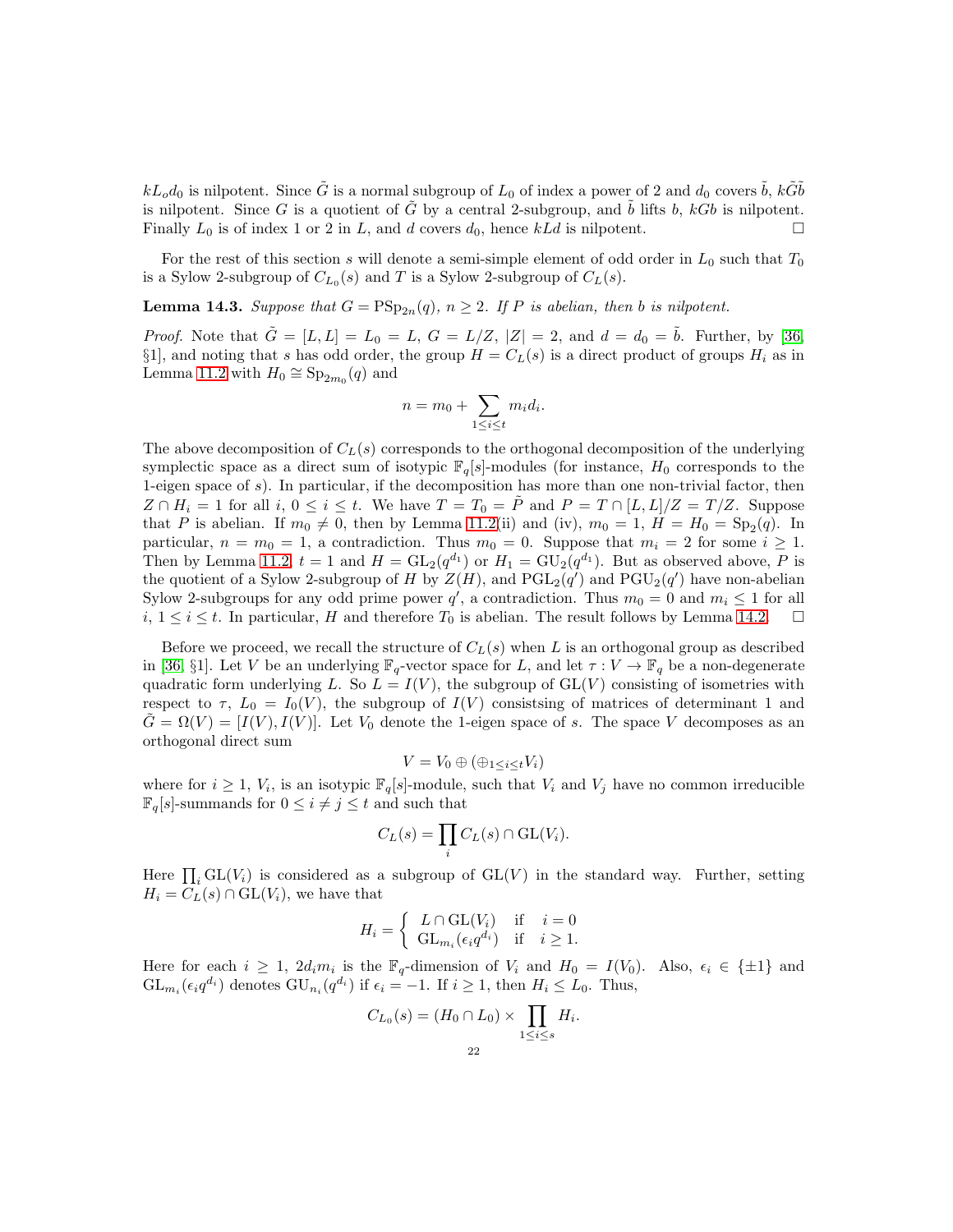For each  $i, 0 \le i \le t$ , the restriction of  $\tau$  to  $V_i$  is non-degenerate. This form has maximal Witt index if  $\epsilon_i^{m_i} = 1$  and is of non-maximal Witt index if  $\epsilon_i^{m_i} = -1$ . For  $1 \le i \le t$ , let  $t_i$  be the unique involution in the centre of  $H_i$ . As an element of  $GL(V)$ ,  $t_i$  acts as  $-1$  on  $V_i$  and as 1 on all  $V_j$ ,  $j \neq i$ . Now  $\tilde{G} = [I(V), I(V)]$  is the kernel of the spinorial norm from  $I_0(V)$  to  $\mathbb{F}_q^{\times}/\mathbb{F}_q^{\times 2}$  (see [\[39,](#page-39-13) §2.7]). From this it follows that  $t_i \in \Omega(V)$  if and only if  $q^{d_i m_i} \equiv \epsilon_i^{m_i} \pmod{4}$ . We will use this fact in the sequel.

**Lemma 14.4.** Suppose that  $G = \mathbb{P}\Omega_{2n+1}(q)$ ,  $n \geq 3$  and that P is elementary abelian with  $|P| \geq$ 8*. Then* b *is nilpotent.*

*Proof.* Note that since the dimension of the underlying vector space is odd,  $G = \tilde{G} = [L, L]$ ,  $\tilde{G}$  is of index 2 in  $L_0$  and  $L_0$  is of index 2 in L. In particular,  $\tilde{P} = P$ . By Lemma [11.2,](#page-15-0) either  $m_1 = 2$ and  $m_i = 0$  for all i different from 1, or all  $m_i \leq 1$ . In the former case, again by Lemma [11.2,](#page-15-0) T is isomorphic to a Sylow 2-subgroup of a 2-dimensional general linear group. In particular, T has an element of order 8. Since  $T \leq L$  in this case, P is of index 2 in of T, hence P has an element of order 4, a contradiction. We assume from now on that all  $m_i \leq 1$ . If  $m_0 = 0$ , then T and therefore  $T_0$  is abelian and we are done by Corollary [14.2.](#page-21-1) So,  $m_0 = 1$ , i.e.  $H_0 = O_3(q)$ . Since  $n \ge 2$ ,  $i \ge 1$ , i.e.,  $m_1 \neq 0$ . Let  $T^i$  be the *i*-th component of T. We claim that  $T^i \nleq P$  for any  $i \geq 1$ . Indeed, suppose the contrary. Then  $T^i = \langle t_i \rangle$  has order 2. In particular, this means that  $q^{d_i} \not\equiv \epsilon_i \pmod{4}$ . But since  $m_i = 1$ , this means that  $t_i \notin \Omega(V)$  and hence  $t_i \notin P$ . This proves the claim. By Lemma [11.2,](#page-15-0)  $T^0 \cap H_0$  is a dihedral group of order at least eight. Also, clearly  $T^0 \cap H_0 \leq T_0$ . Since P is of index 2 in  $T_0$ , and since as just shown  $T^1 \nleq P$ , it follows that P contains a subgroup isomorphic to  $T^0 \cap H_0$ , an impossibility as P is abelian and  $T^0 \cap SO_3(q)$  is not.

**Lemma 14.5.** Suppose that  $G = \mathrm{P}\Omega_{2n}^+(q)$ , or  $\mathrm{P}\Omega_{2n}^-(q)$ ,  $n \geq 4$  and that P is elementary abelian *with*  $|P| \geq 8$ *. Then b is nilpotent.* 

*Proof.* We first consider  $G = \mathrm{P}\Omega_{2n}^+(q)$ . If  $m_1 = 2$ , then by Lemma [11.2\(](#page-15-0)i) and (iii),  $m_j = 0$ for  $j \neq i$ ,  $C_L(s) = H_1 \cong GL(\epsilon_1 q^{\overline{d_1}})$ , where  $q \equiv \pm 3 \pmod{8}$  and  $d_1$  is odd. But  $q^{d_1 m_1} \equiv 1 \equiv$  $\epsilon_1^{m_1}$  (mod 4), hence the central involution  $t_1$  of  $H_1$  is in [L, L] and P is a subgroup of  $T/\langle t_i \rangle$ . Since  $T/\langle t_i \rangle$  is a dihedral group (see [\[21\]](#page-38-20)), P has rank at most 2, a contradiction. Now suppose  $m_0 = 2$ . Then,  $m_i = 0$  for all  $i \ge 1$ , and  $n = 2$ , a contradiction, as n is assumed to be at least 3. Thus,  $m_i \leq 1$  for all i. If  $m_0 = 0$ , then  $T_0$  is abelian and we are done by Theorem [14.2.](#page-21-1) So, suppose that  $m_1 = 1$ . Then  $H_0 = O_2^{\pm}(q)$  is a dihedral group and  $H_0 \cap L_0 = SO_2^{\pm}(q)$  is a cyclic group (see [\[39,](#page-39-13)  $\S2.7$ ). Since  $H_i$  is also cyclic for all  $i \geq 1$ ,  $T_0$  is abelian and we are done by Theorem [14.2.](#page-21-1) The proof for  $G = \mathrm{P}\Omega_{2n}^-(q)$  is similar.

*Proof of Theorem [14.1.](#page-21-0)* This is immediate from the preceding lemmas.  $\square$ 

## 15. TYPE  $G_2$ ,  ${}^2G_2$  and  ${}^3D_4$  in odd characteristic

Let q an odd prime power. The 2-rank of  $G_2(q)$ ,  ${}^2G_2(q)$  and  ${}^3D_4(q)$  is 3; see e.g. [\[37,](#page-39-24) §1], [\[39,](#page-39-13) Theorem 4.10.5].

<span id="page-23-0"></span>Proposition 15.1. *Let* G *be a quasi-simple finite group such that* Z(G) *has odd order and such that*  $G/Z(G)$  *is simple of type*  $G_2(q)$ *. Then* kG *has no block with an elementary abelian defect group of order* 8*.*

*Proof.* This follows from [\[42\]](#page-39-25), where the 2-blocks of G are determined. Alternatively, one can use the arguments in [\[24,](#page-38-6) 12.2]: there is a unique conjugacy class of involutions u in G and by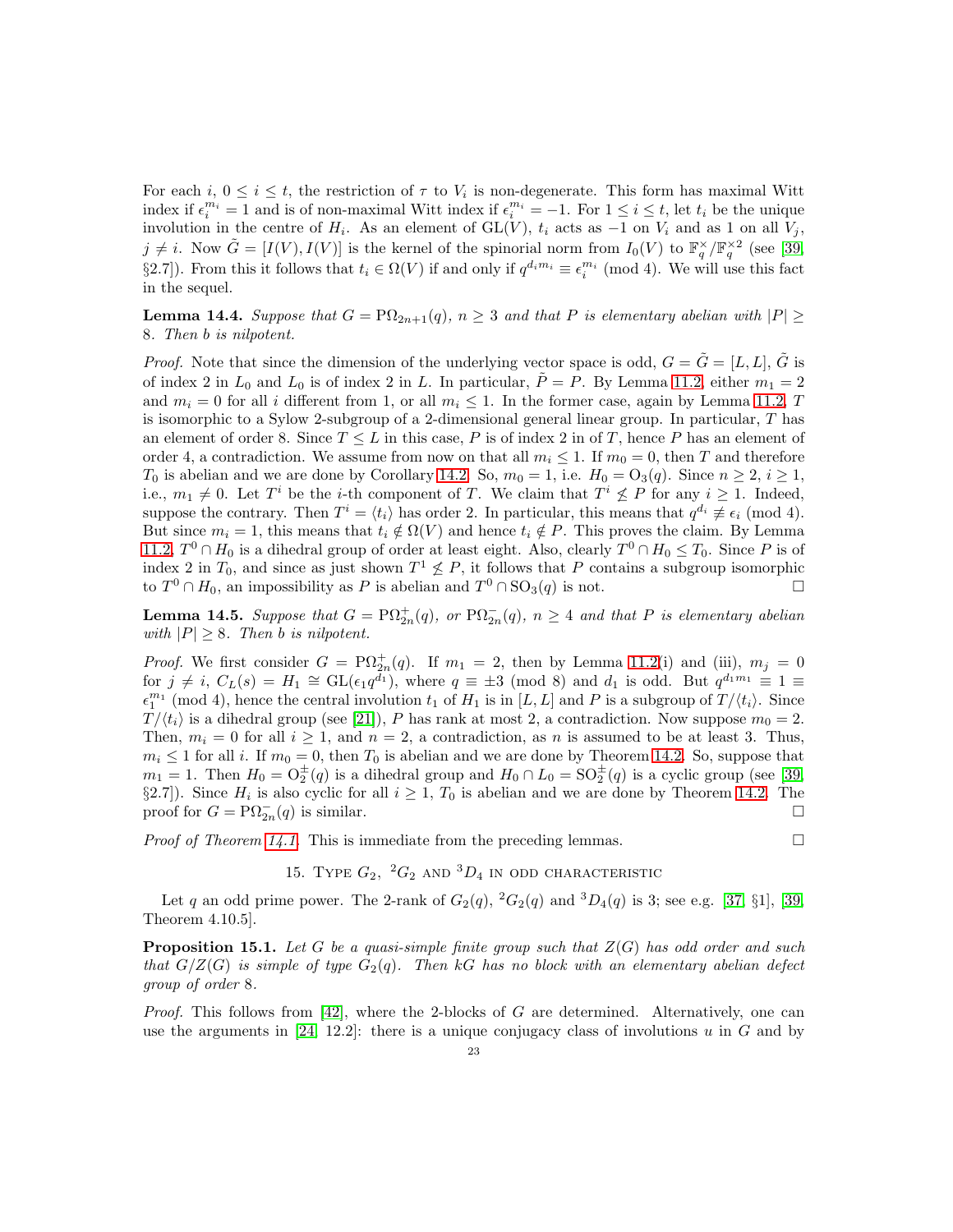[\[39,](#page-39-13) 4.5.1],  $C_G(u) \cong Z(G) \times (2.(\text{PSL}_2(q) \times \text{PSL}_2(q)).2)$ . The acting 2-automorphism in the second factor is inner-diagonal, hence stabilises any block of  $2.(PSL<sub>2</sub>(q) \times PSL<sub>2</sub>(q))$ . Thus a block of  $C<sub>G</sub>(u)$ with elementary abelian defect group of order 8 would cover a block of  $2.(PSL<sub>2</sub>(q) \times PSL<sub>2</sub>(q))$  with a Klein four defect group, whose image modulo the central involution would yield a block of  $PSL_2(q) \times PSL_2(q)$  with a defect group of order 2. Any block of this direct product is of the form  $c_0 \otimes c_1$ , where  $c_0$ ,  $c_1$  are blocks of  $PSL_2(q)$ , so exactly one of  $c_0$ ,  $c_1$  would have defect zero and the other defect one. But since any inverse image of an involution in  $PSL_2(q)$  in  $SL_2(q)$  has order 4 this is impossible.  $\square$ 

<span id="page-24-0"></span>Proposition 15.2. *Let* G *be a quasi-simple finite group such that* Z(G) *has odd order and such that*  $G/Z(G)$  *is simple of type*  ${}^2G_2(q)$ *. The principal block* b<sub>0</sub> *is the unique block of* kG *having an elementary abelian defect* P *group of order* 8*, and we have*  $|\text{Irr}_K(G, b_0)| = 8$ *.* 

*Proof.* The Sylow 2-subgroups of  ${}^2G_2(q)$  are elementary abelian of order 8. The simple group of type  ${}^{2}G_{2}(q)$  has trivial Schur multiplier, hence  $Z(G) = 1$ . In that case we have  $N_{G}(P) \cong P \rtimes E$ , with  $E$  a Frobenius group of order 21 acting faithfully on  $P$ , and hence, by Brauer's First Main Theorem, the principal block  $b_0$  of kG is the unique block having P as defect group. By Ward's explicit calculations in [\[75\]](#page-40-4) or Landrock's general results in [\[48,](#page-39-0) §3] we have  $|\text{Irr}_{K}(G, b_0)| = 8.$ 

Finally for the triality  $D_4$ -groups we have the following proposition due to Deriziotis and Michler [\[29,](#page-38-23) Proposition 5.3]

<span id="page-24-1"></span>Proposition 15.3. *Let* G *be a quasi-simple finite group such that* Z(G) *has odd order and such that*  $G/Z(G)$  *is simple of type*  ${}^{3}D_{4}(q)$ *. Let* P *be a defect group of some block of* kG*. Then either* P *is non-abelian or* P *has rank at most* 2*. In particular, no block of* kG *has defect groups which are elementary abelian of order* 8*.*

#### 16. Unipotent characters with small 2-defects

<span id="page-24-3"></span>Recall that the 2-defect of an irreducible character  $\chi$  of a finite group G is the largest integer  $d(\chi)$  such that  $2^{d(\chi)}$  divides the rational integer  $\frac{|G|}{\chi(1)}$ . The notation of the finite groups of Lie type and the labelling of their unipotent characters due to Lusztig in the following two propositions are from the tables page  $75/76$  and pages  $465-488$  in Carter's book [\[20\]](#page-38-24). In particular, if X is some simple type we denote by  $X(q)$  the finite group of Lie type (that is, the group of fixed points in the algebraic group under some Frobenius endomorphism). We will deviate from the notation of [\[20\]](#page-38-24) in one respect, i.e., we will denote by  ${}^2A_l(q)$ ,  ${}^2D_l(q)$ , and  ${}^3D_4(q)$  the twisted groups denoted by  ${}^2A_l(q^2)$ ,  ${}^2D_l(q^2)$ , and  ${}^3D_4(q^3)$  respectively in [\[20\]](#page-38-24). For classical groups, we will also draw upon Olsson's treatment of the combinatorics of symbols [\[63\]](#page-39-26). Given a positive integer n, let  $n_+$  denote as before the 2-part of n and  $n_-\,$  the 2'-part of n. So,  $n = n_+n_-\,$ , no odd prime divides  $n_+\,$  and 2 does not divide n−.

<span id="page-24-2"></span>**Proposition 16.1.** Let q be a power of an odd prime r. Let  $(q - 1)_+ = 2^d$  and  $(q + 1)_+ = 2^e$ .

*(i) Every unipotent character of*  $A_l(q)$  *has* 2-defect greater than or equal to dl. If  $l + 1$  is not a *triangular number, then the* 2*-defect of any unipotent character of*  $A_l(q)$  *is at least*  $dl + e \geq 2 + l$ *. If*  $l \geq 3$ *, then all unipotent charecters have* 2*-defect greater than or equal to* 5*.*  $A_2(q)$  *has one unipotent character,*  $\chi^{(1,2)}$  *of* 2*-defect* 2*d, all other unipotent characters have* 2*-defect* 2*d* + *e*  $\geq$  4*. The* 2*-defect of any unipotent character of*  $A_1(q)$  *is*  $d + e \geq 3$ *.* 

*(ii) Every unipotent character of*  ${}^2A_l(q)$  *has* 2*-defect greater than or equal to el. If*  $l + 1$  *is not a triangular number, then the* 2*-defect of any unipotent character of*  ${}^2A_l(q)$  *is at least*  $el + d \geq 2 + l$ *.*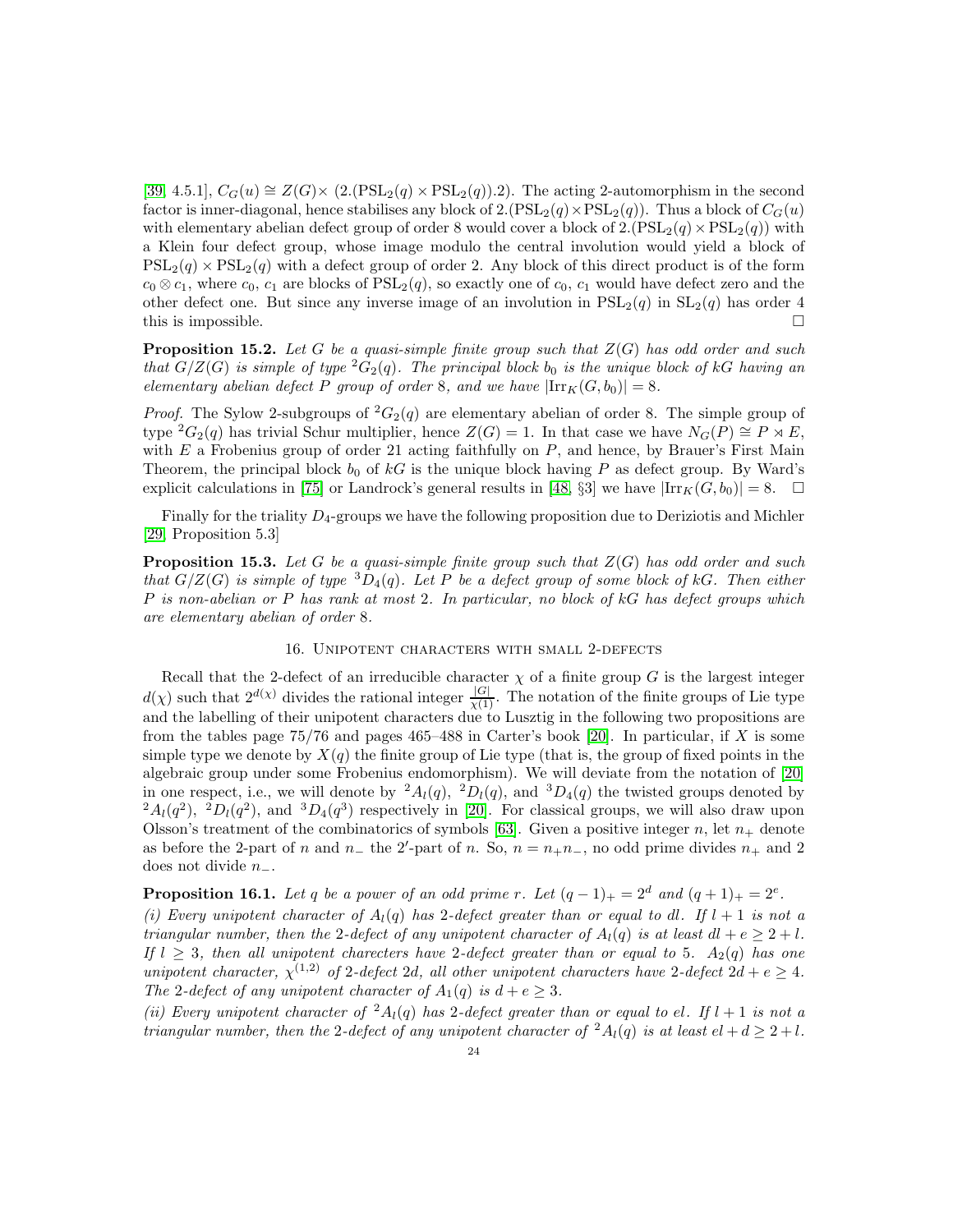*If*  $l \geq 3$ , then all unipotent characters have 2-defect greater than or equal to 6.  ${}^{2}A_{2}(q)$  has one *unipotent character,*  $\chi^{(1,2)}$  *of* 2*-defect* 2*e, all other uniptent characters have* 2*-defect* 2*e* +  $d \geq 4$ *. The* 2*-defect of any unipotent character of*  ${}^2A_1(q)$  *is*  $d+e \geq 3$ *. (iii) Every unipotent character of*  $B_l(q)$  *or*  $C_l(q)$ ,  $l \geq 2$  *has* 2-defect at least  $2l \geq 4$ .

*(iv) Every unipotent character of*  $D_l(q)$  *or*  ${}^2D_l(q)$ *,*  $l \geq 4$  *has* 2*-defect at least*  $2l - 1 \geq 7$ *.* 

*Proof.* We note that  $d + e \geq 3$ .

(i) The unipotent characters of  $A_l(q)$  are parametrized by the partitions of  $l + 1$ . If  $\alpha$  is a partition of l and  $\chi^{\alpha}$  is the corresponding unipotent character, then

$$
|\chi^{\alpha}(1)|_{r'} = \frac{(q-1)|A_l(q)|_{r'}}{\prod_h (q^h - 1)}
$$

where h runs over the set of hook lengths of  $\alpha$  (see for instance [\[54,](#page-39-27) pp.152-153]). Thus the 2-defect of  $\chi^{\alpha}$  is f where  $2^{f} = \frac{\prod_{h} (q^{h} - 1)_{+}}{(q - 1)_{+}}$  $\frac{h^{(q-1)}+1}{(q-1)+}$ . Since  $\alpha$  has  $l+1$  hooks, the first assertion follows. If  $l+1$  is not a triangular number, then at least one hook of  $\alpha$  is of even length. So,  $(q^2-1)$  divides  $q^h-1$  for at least one hook length h of  $\alpha$ , whence  $f \geq (d+e) + d(l-1)$ . Since 5 is not a triangular number, it is immediate from the first two assertions that any unipotent character of  $A_l(q)$ ,  $l \geq 4$  has 2-defect at least 6. Any partition of 4 has two hooks of even length, hence  $f \geq 2(d+e) \geq 6$ . If  $\alpha = (1,1,1)$  or  $\alpha = (3)$ , then the hook lengths of  $\alpha$  are 1, 2 and 3 and it follows that  $f = 2d + e \ge 4$ . If  $\alpha = (2, 1)$ , then the hook lengths of  $\alpha$  are 1, 1 and 3 and the 2-defect is 2d. Finally, if  $\alpha = (1,1)$  or (2), then the hook lengths are 1 and 2 and the 2-defect is  $d + e$ .

(ii) The unipotent characters of  ${}^2A_l(q)$  are also parametrised by partitions of  $l+1$ . If  $\chi^{\alpha}$  is the character labelled by  $\alpha$ , then

$$
|\chi^{\alpha}(1)|_{r'} = \frac{(q+1)|^2 A_l(q)|_{r'}}{\prod_h((-q)^h - 1)},
$$

where h runs over the set of hook lengths of  $\alpha$  (see [\[53\]](#page-39-28)). The assertions of (ii) follow as in (i).

(iii) and (iv) Let G be one of the groups  $B_l(q)$ ,  $C_l(q)$ ,  $l \geq 2$ ,  $D_l(q)$ ,  ${}^2D_l(q)$ ,  $l \geq 4$ . In Lusztig's description, the unipotent characters are labelled using symbols. A symbol is an equivalence class  $[X, Y]$  of unordered pairs  $[X, Y]$  with X, Y (possibly empty) subsets of the non-negative integers. The pair  $[X, Y]$  is equivalent to  $[X', Y']$  if and only if there exists an integer t such that either  $X = X'^{+t}$  and  $Y = Y'^{+t}$  or  $X = Y'^{+t}$  and  $Y = X'^{+t}$ . Let  $[X, Y]$  be a symbol,  $X = \{a_1, a_2, \dots, a_k\}$ ,  $Y = \{b_1, b_2, \dots, b_r\}$ , with  $a_1 > a_2 \dots > a_k \geq 0$  and  $b_1 > b_2 > \dots b_r \geq 0$ . The rank of  $[X, Y]$  is defined by

$$
rk[X,Y] = \sum_{i} a_i + \sum_{j} b_j - \lfloor \left( \frac{k+r-1}{2} \right)^2 \rfloor
$$

where  $|x|$  denotes the greatest integer less than or equal to x. Let  $c(X, Y)$  be defined by

$$
c(X,Y) = \begin{cases} \lfloor \frac{k+r-1}{2} \rfloor - |X \cap Y| & : X \neq Y \\ 0 & : X = Y. \end{cases}
$$

If  $\chi_{[X,Y]}$  is the unipotent character of G indexed by the symbol  $[X,Y]$ , then  $rk[X,Y] = l$  and

$$
|\chi_{[X,Y]}(1)|_{r'} = \frac{|G|_{r'}}{2^{c(X,Y)} \prod_{h} (q^h - 1) \prod_{h'} (q^{h'} + 1)}
$$

where h runs over the set of hooks of  $[X, Y]$  and h' runs over the set of cohooks of  $[X, Y]$  (see [\[63,](#page-39-26) Proposition 5]). Let  $h^+[X,Y]$  be the number of hooks of  $[X,Y]$  and let  $h^-[X,Y]$  denote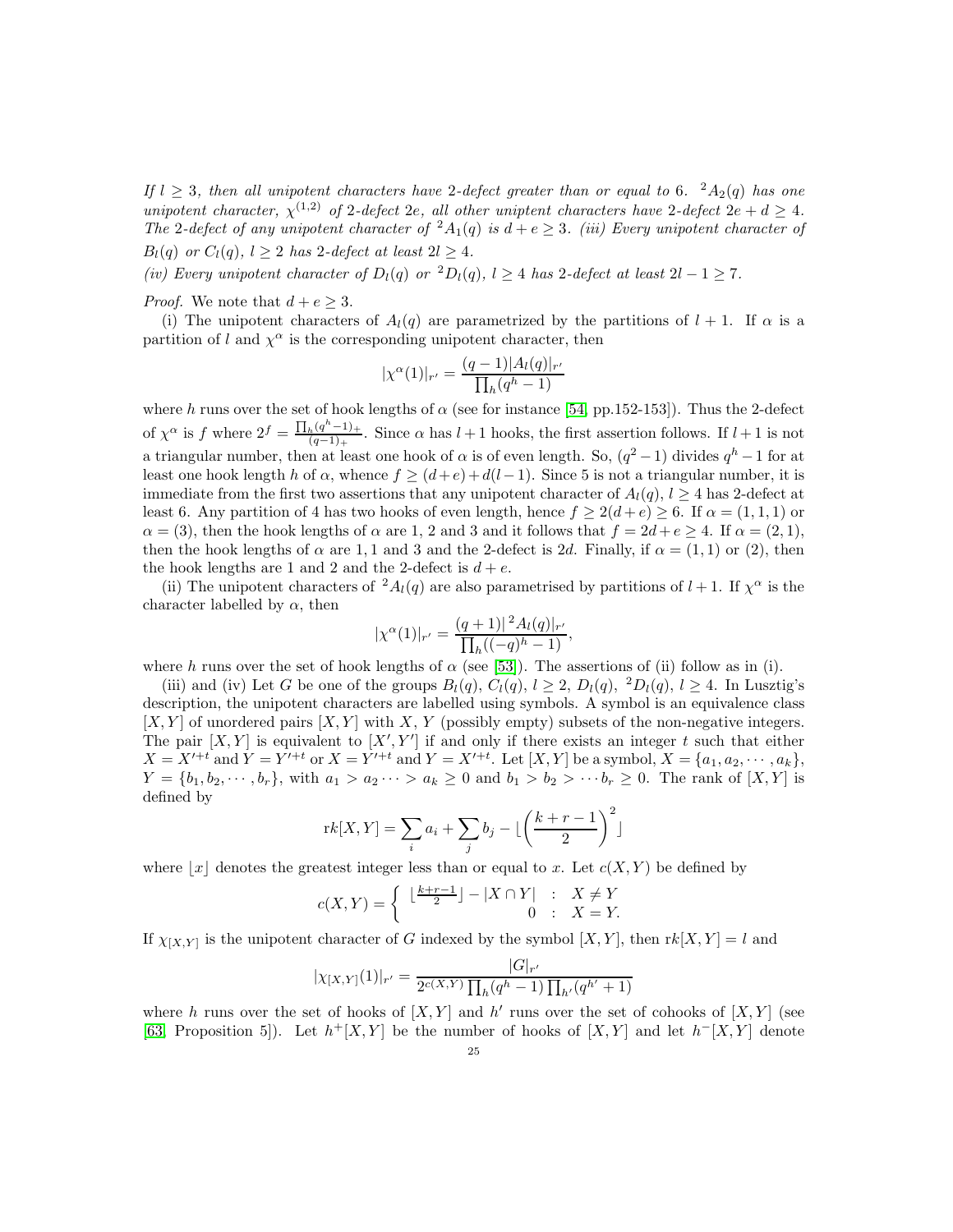the number of cohooks of  $[X, Y]$ . Then by the character formula above it suffices to prove that  $c(X,Y) + h^+[X,Y] + h^-[X,Y] = 2(\text{rk}[X,Y])$  in case  $G = B_l(q)$  or  $G = C_l(q)$  and that  $c(X,Y)$  +  $h^+[X,Y]+h^-[X,Y]=2(\text{rk}[X,Y])-\delta$ , where  $\delta \in \{0,1\}$  in case  $G=D_l(q)$  or  $G={}^2D_l(q)$ . By [\[63,](#page-39-26) Equations 15, 16],

(6) 
$$
h^{+}[X,Y] = \sum_{i} a_{i} + \sum_{j} b_{j} - {k \choose 2} - {r \choose 2}
$$

and

(7) 
$$
h^{-}[X,Y] = \sum_{i} a_i + \sum_{j} b_j - kr + |X \cap Y|.
$$

From these it is straighforward to check that

$$
c(X,Y) + h^{+}[X,Y] + h^{-}[X,Y] - 2(\text{rk}[X,Y]) = 0
$$

if either  $k - r$  is odd or  $X = Y$  and

$$
c(X,Y) + h^+[X,Y] + h^-[X,Y] - 2(\mathop{\rm rk}\nolimits[X,Y]) = -1
$$

if  $k - r$  is even and  $X \neq Y$ . The result follows since if  $G = B<sub>l</sub>(q)$  or  $G = C<sub>l</sub>(q)$  then  $k - r$  is odd and if  $G = D_l(q)$  or  $G = {}^2D_l(q)$  then  $k - r$  is even (see [\[20,](#page-38-24) Section 13.8]).

<span id="page-26-0"></span>Proposition 16.2. *Let* q *be an odd prime power.*

(*i*)  $G_2(q)$  *has two unipotent characters of* 2-defect 0, (labelled  $G_2[\theta]$ ,  $G_2[\theta^2]$ ); if  $q \equiv 1 \pmod{4}$  *then*  $G_2(q)$  has two unipotent characters of 2-defect 3 (labelled  $G_2[1]$ ,  $G_2[-1]$ ), and if  $q \equiv 3 \pmod{4}$ *then*  $G_2(q)$  *has one unipotent character of* 2*-defect* 3 *(labelled*  $\Phi_{2,2}$ *). In both cases, all remaining unipotent characters of*  $G_2(q)$  *have* 2-defect at least 4.

*(ii)*  ${}^{2}G_{2}(q)$  has two cuspidal unipotent characters of 2-defect 0, four cuspidal unipotent characters *of* 2*-defect* 2*, and the remaining two unipotent characters have* 2*-defect at least* 4*.*

*(iii)*  $F_4(q)$  *has two unipotent characters of* 2-defect 0 *(labelled*  $F_4[\theta]$ ,  $F_4[\theta^2]$ ), and two unipotent *characters of* 2*-defect* 5 *(labelled*  $F_4[i]$ *,*  $F_4[-i]$ *). All other unipotent characters of*  $F_4(q)$  *have* 2*defect at least* 7*.*

(*iv*)  $E_6(q)$  and  ${}^2E_6(q)$  each have two unipotent characters of 2-defect 0 (labelled  $E_6[\theta]$ ,  $E_6[\theta^2]$  in the *case of*  $E_6(q)$ *), and all other unipotent characters have* 2-defect at least 8. The unipotent characters *of defect* 0 *of*  $E_6(q)$  *each have degree*  $\frac{1}{3}q^7 \Phi_1^6(q) \Phi_2^4(q) \Phi_2^4(q) \Phi_5(q) \Phi_8(q)$  *and the unipotent characters of defect* 0 *of*  ${}^2E_6(q)$  *each have degree*  $\frac{1}{3}q^7\Phi_1^4(q)\Phi_2^6(q)\Phi_4^2(q)\Phi_8(q)\Phi_{10}(q)$ *.* 

*(v)*  $E_7(q)$  *has four unipotent characters of* 2*-defect*  $d \geq 3$ *, labelled*  $(E_6[\theta], 1)$ *,*  $(E_6[\theta^2], 1)$ *,*  $(E_6[\theta], \epsilon)$ *,*  $(E_6[\theta^2], \epsilon)$ , where  $2^d$  is the largest power of 2 dividing  $q^2 - 1$ . These characters each have degree  $\frac{1}{3}q^7\Phi_1^6(q)\Phi_2^6(q)\Phi_4^2(q)\Phi_5(q)\Phi_7(q)\Phi_8(q)\Phi_{10}(q)\Phi_{14}(q)$ . Furthermore,  $E_7(q)$  has exactly two unipotent *characters of* 2*-defect* 8 *(labelled*  $E_7[\xi]$ *,*  $E_7[-\xi]$  *if*  $q \equiv 1 \mod 4$  *and*  $\Phi_{512,11}$ *,*  $\Phi_{512,12}$  *if*  $q \equiv 3 \mod 4$ *)*; *all other unipotent characters have* 2*-defect at least* 14*.*

(*vi*)  $E_8(q)$  *has four unipotent characters of* 2-defect 0 (labelled  $E_8[\zeta]$ ,  $E_8[\zeta^2]$ ,  $E_8[\zeta^3]$ ,  $E_8[\zeta^4]$ ), four *unipotent characters of* 2*-defect* 3 *(labelled*  $E_8[\theta]$ *,*  $E_8[\theta^2]$ *,*  $E_8[-\theta]$ *,*  $E_8[-\theta^2]$  *if*  $q \equiv 1 \mod 4$ *, and*  $(E_8[\theta], \Phi_{2,1}), (E_8[\theta^2], \Phi_{2,1}), (E_8[\theta], \Phi_{2,2}'), (E_8[\theta^2], \Phi_{2,2}')$  if  $q \equiv 3 \mod 4$ ; all other unipotent *characters have* 2*-defect at least* 5*.*

*(vii)* <sup>3</sup>D4(q) *has two unipotent characters with* 2*-defect* 3*, two unipotent characters with* 2*-defect at least* 5*, and four unipotent characters with* 2*-defect at least* 6*.*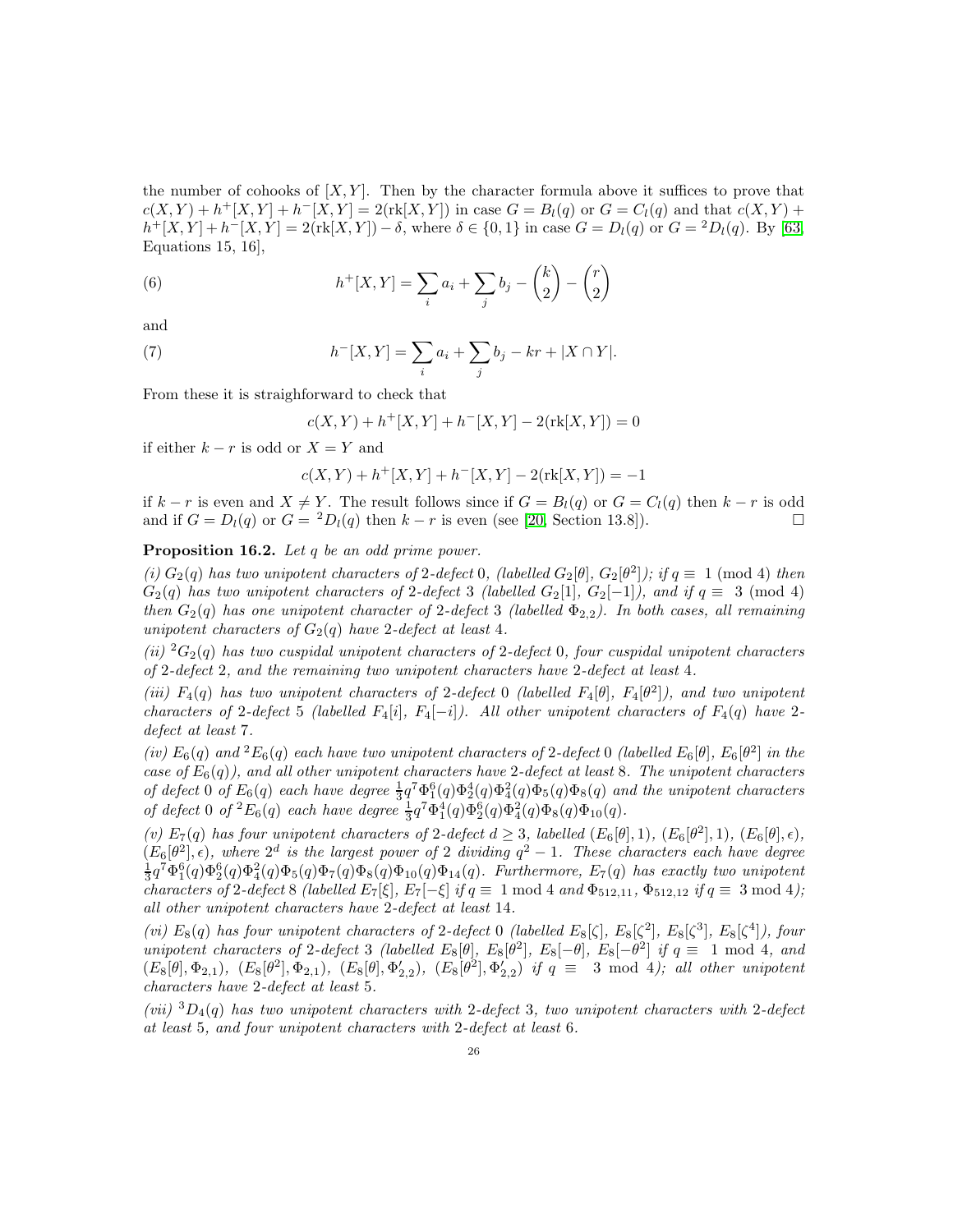*Proof.* One proves this by first expressing the group orders given in [\[20,](#page-38-24) pp. 75-76] as products of cyclotomic polynomials evaluated at  $q$ . Then, for any of the above groups  $G$  and any unipotent character  $\Phi$  of G one calculates the 2-part of  $\frac{|G|}{\Phi(1)}$  by running through Lusztig's lists of character degrees of unipotent characters in [\[20,](#page-38-24) pp. 477–488], observing that the only cyclotomic polynomials  $\Phi_d$  which occur in these character degrees for which  $\Phi_d(q)$  is even, are those for  $d \in \{1, 2, 4, 8\}$ . While the 2-part of  $\Phi_4(q)$  and  $\Phi_8(q)$  is exactly 2, the 2-part of  $\Phi_1(q)\Phi_2(q) = q^2 - 1$  is at least 8, possibly bigger, which accounts for the inequalities in the above statements.

### 17. Type F<sup>4</sup>

<span id="page-27-1"></span>Proposition 17.1. *Let* G *be a quasi-simple finite group such that* Z(G) *has odd order and such that*  $G/Z(G)$  *is a simple group of type*  $F_4(q)$ *, where* q *is an odd prime power. If* kG *has a block* b with an elementary abelian defect group P of order 8, then either  $|\text{Irr}_K(G,b)| = 8$  or OGb is *Morita equivalent to a block of OL of a finite group* L *such that*  $|L/Z(L)| < |G/Z(G)|$ *.* 

*Proof.* Here  $Z(G) = 1$  and  $G = \mathbf{G}^F$ , where **G** is a simple algebraic group of type  $F_4$  over  $\overline{\mathbb{F}}_q$  and  $F: \mathbf{G} \to \mathbf{G}$  is a Frobenius morphism with respect to an  $\mathbb{F}_q$ -structure on  $\mathbf{G}$ . Let [t] be the semi-simple label of b (see §[10\)](#page-12-0) and let  $\mathbf{C}(t) := C_{\mathbf{G}^*}(t)$ . Suppose first that  $\mathbf{C}(t)$  is contained in a proper Levi subgroup of  $G^*$ . Then by the Jordan decomposition of blocks (see §[10\)](#page-12-0), there exists a proper F-stable Levi subgroup, **L** such that the block  $\mathcal{O}Gb$  is Morita equivalent to some block of  $\mathcal{O}\mathbf{L}^F$ . Since **L** is a proper Levi subgroup of **G**,  $|\mathbf{L}(t)^F/Z(\mathbf{L}(t)^F)|$  is strictly smaller than  $|G/Z(G)|$ . Hence, we may assume that t is a quasi-isolated element of  $G^*$ , i.e. that  $C(t)$  is not contained in any proper Levi subgroup of  $G^*$ . Since  $Z(G)$  is trivial,  $C(t) = C^{\circ}(t)$ , hence t is even isolated in  $G^*$ , i.e  $C^{\circ}(t)$ is not contained in any proper Levi subgroup of G<sup>∗</sup> . From the tables describing centralisers of semi-simple elements in groups of type  $F_4$  in [\[72\]](#page-40-5), (see also the tables in [\[28\]](#page-38-25)) one sees that  $\bar{\mathbf{C}}^{\circ}(t)^{F^*}$ is isomorphic to one of  $F_4(q)$ ,  $B_4(q)$ ,  $C_3(q) \times A_1(q)$ ,  $A_3(q) \times A_1(q)$ ,  $A_3(q) \times A_1(q)$ ,  $A_2(q) \times A_2(q)$ or  ${}^2A_2(q) \times {}^2A_2(q)$  (and  $Z^{\circ}(\mathbf{C}^{\circ}(t)) = 1$ ). By [\(1\)](#page-12-1), [\(4\)](#page-13-1) and Propositions [16.1](#page-24-2) and [16.2,](#page-26-0) the 2-defect of any element of  $\mathcal{E}(\mathbf{G}^F,[t]) = \mathcal{E}(\mathbf{G}^F,(t))$  is at least 4, whence  $\mathcal{E}(\mathbf{G}^F,(t)) \cap \text{Irr}_K(G,b) = \emptyset$ , a contradiction.

#### 18. ON CHARACTERS OF SMALL DEFECT IN TYPE  $E$  GROUPS

We use the notation of §[10.](#page-12-0)

<span id="page-27-0"></span>**Proposition 18.1.** Suppose that **G** is simple, simply connected of type  $E_6$ , and  $\mathbf{G}^F$  is a group *of type*  $E_6(q)$ *. Let s be a semi-simple element of*  $\mathbf{G}^*^{F^*}$  *and let*  $\chi \in \operatorname{Irr}_K(G) \cap \mathcal{E}(\mathbf{G}^F,[s])$ *. Let*  $\lambda$ *,*  $\lambda'$  *and*  $\bar{\lambda}$  *correspond to*  $\chi$  *as in* §*[10](#page-12-0)* [\(3\)](#page-13-2)*. Suppose that the* 2-defect  $d(\chi)$  *of*  $\chi$  *is at most* 3*. Then*  $a_x$  *is* 1 *or* 3,  $\alpha_x = 0$  *(see notation after [\(4\)](#page-13-1) in* §*[10\)](#page-12-0) and s*,  $\chi$  *and*  $\bar{\lambda}$  *satisfy one of the rows in the following table.*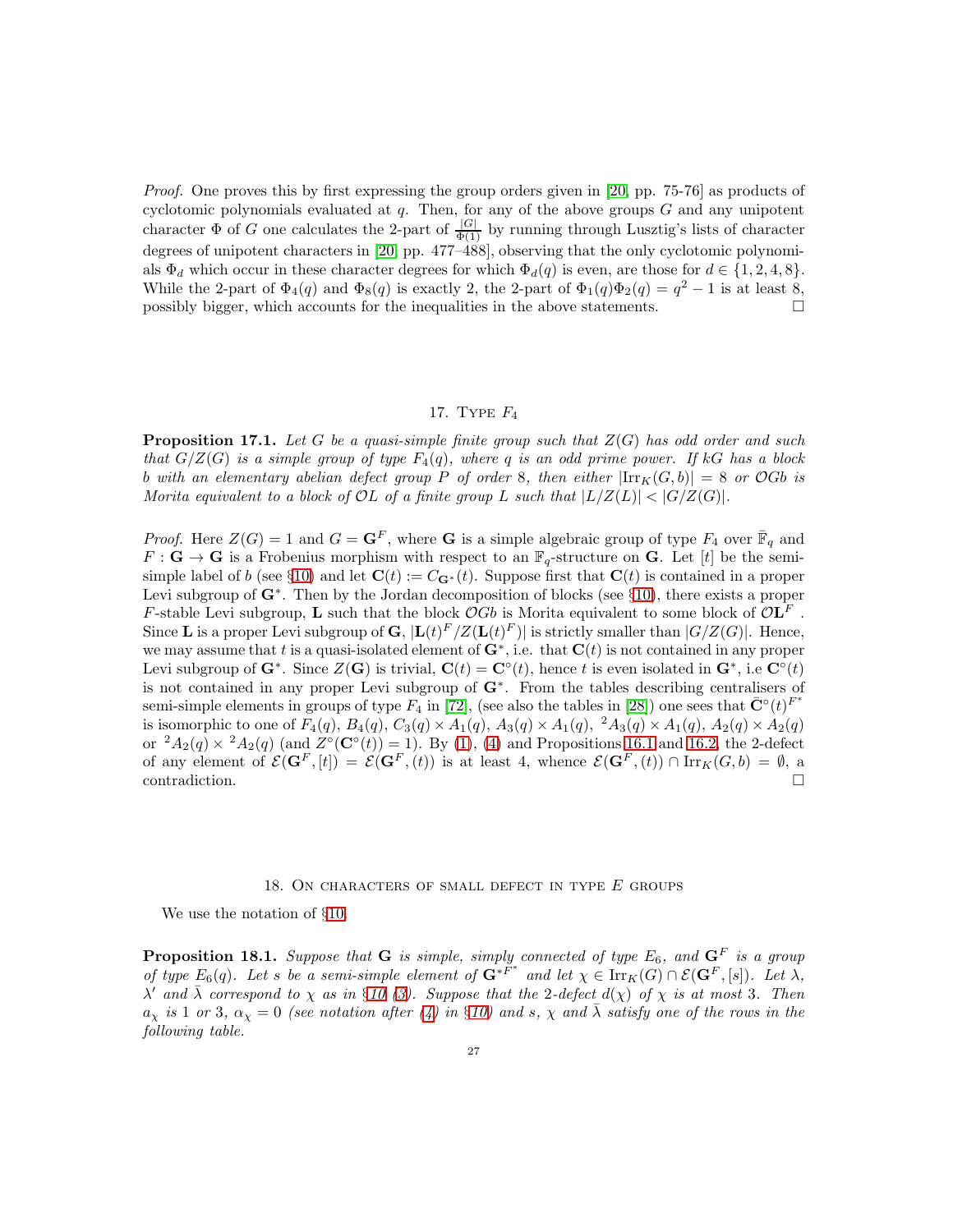|                          | $\Delta_s$ | $\mathbf{C}^\circ(s)^{\prime F^*}$ | z(s)                       | $\lambda$                    | $a_{\chi}\chi(1)_{r'}$                                                                 | $d(\chi)$      | cond. on $q$        |
|--------------------------|------------|------------------------------------|----------------------------|------------------------------|----------------------------------------------------------------------------------------|----------------|---------------------|
| (i)                      |            |                                    | $\Phi_1^2 \Phi_3^2$        | $\mathbf{1}$                 | $\overline{\Phi_1^4 \Phi_2^4 \Phi_3 \Phi_4^2 \Phi_5 \Phi_6^2 \Phi_8 \Phi_9 \Phi_{12}}$ | $\overline{2}$ | $q \equiv 3 \mod 4$ |
| (ii)                     |            |                                    | $\Phi_1^2 \Phi_5$          | 1                            | $\Phi_1^4 \Phi_2^4 \Phi_3^3 \Phi_4^2 \Phi_6^2 \Phi_8 \Phi_9 \Phi_{12}$                 | $\overline{2}$ | $q \equiv 3 \mod 4$ |
| (iii)                    |            |                                    | $\Phi_1\Phi_2\Phi_3^2$     | 1                            | $\Phi_1^5 \Phi_2^3 \Phi_3 \Phi_4^2 \Phi_5 \Phi_6^2 \Phi_8 \Phi_9 \Phi_{12}$            | 3              | $(q^2-1)_+ = 8$     |
| (iv)                     |            |                                    | $\Phi_1 \Phi_2 \Phi_5$     | 1                            | $\Phi_1^5 \Phi_2^3 \Phi_3^3 \Phi_4^2 \Phi_6^2 \Phi_8 \Phi_9 \Phi_{12}$                 | 3              | $(q^2-1)_+ = 8$     |
| (v)                      |            |                                    | $\Phi_1\Phi_2\Phi_3\Phi_6$ |                              | $\Phi_1^5 \Phi_2^3 \Phi_3^2 \Phi_4^2 \Phi_5 \Phi_6 \Phi_8 \Phi_9 \Phi_{12}$            | 3              | $(q^2-1)_+ = 8$     |
| (vi)                     |            |                                    | $\Phi_3^3$                 | 1                            | $\Phi_1^6 \Phi_2^4 \Phi_4^2 \Phi_5 \Phi_6^2 \Phi_8 \Phi_9 \Phi_{12}$                   | $\Omega$       |                     |
| (vii)                    |            |                                    | $\Phi_2^2\Phi_3\Phi_6$     | 1                            | $\Phi_1^6 \Phi_2^2 \Phi_3^2 \Phi_4^2 \Phi_5 \Phi_6 \Phi_8 \Phi_9 \Phi_{12}$            | $\overline{2}$ | $q \equiv 1 \mod 4$ |
| (viii)                   |            |                                    | $\Phi_3\Phi_{12}$          |                              | $\Phi_1^6 \Phi_2^4 \Phi_3^2 \Phi_4^2 \Phi_5 \Phi_6^2 \Phi_8 \Phi_9$                    | $\theta$       |                     |
| (ix)                     |            |                                    | $\Phi_9$                   |                              | $\Phi_1^6 \Phi_2^4 \Phi_3^3 \Phi_4^2 \Phi_5 \Phi_6^2 \Phi_8 \Phi_{12}$                 | $\Omega$       |                     |
| (x)                      | -          |                                    | $\Phi_3\Phi_6^2$           |                              | $\Phi_1^6 \Phi_2^4 \Phi_3^2 \Phi_4^2 \Phi_5 \Phi_8 \Phi_9 \Phi_{12}$                   | $\theta$       |                     |
| (xi)                     | $A_2$      | $A_2(q)$                           | $\Phi_3^2$                 | $\chi^{(2,1)}$               | $\Phi_1^4 \Phi_2^4 \Phi_4^2 \Phi_5 \Phi_6^2 \Phi_8 \Phi_9 \Phi_{12}$                   | $\overline{2}$ | $q \equiv 3 \mod 4$ |
| (xii)                    | $A_2$      | $^{2}A_{2}(q)$                     | $\Phi_3\Phi_6$             | $\chi^{(2,1)}$               | $\Phi_1^6 \Phi_2^2 \Phi_3 \Phi_4^2 \Phi_5 \Phi_8 \Phi_9 \Phi_{12}$                     | $\overline{2}$ | $q \equiv 1 \mod 4$ |
| (xiii)                   | $D_4$      | ${}^3D_4(q)$                       | $\Phi_3$                   | $\phi_{2,2}$                 | $\frac{1}{2}\Phi_1^4 \Phi_2^4 \Phi_4^2 \Phi_5 \Phi_8 \Phi_9 \Phi_{12}$                 | 3              | $q \equiv 3 \mod 4$ |
| (xiv)                    | $D_{4}$    | ${}^3D_4(q)$                       | $\Phi_3$                   | $\phi_{2,1}$                 | $\frac{1}{2}\Phi_1^4 \Phi_2^4 \Phi_4^2 \Phi_5 \Phi_6^2 \Phi_8 \Phi_9$                  | 3              | $q \equiv 3 \mod 4$ |
| $(\mathrm{x}\mathrm{v})$ | $D_{4}$    | ${}^3D_4(q)$                       | $\Phi_3$                   | ${}^{3}D_{4}[-1]$            | $\frac{1}{2}\Phi_1^6 \Phi_2^2 \Phi_3^2 \Phi_4^2 \Phi_5 \Phi_8 \Phi_9$                  | 3              | $q \equiv 1 \mod 4$ |
| (xvi)                    | $D_{4}$    | ${}^3D_4(q)$                       | $\Phi_3$                   | ${}^3D_4[1]$                 | $\frac{1}{2}\Phi_1^6 \Phi_2^2 \Phi_4^2 \Phi_5 \Phi_8 \Phi_9 \Phi_{12}$                 | 3              | $q \equiv 1 \mod 4$ |
| (xvii)                   | $3A_2$     | $A_2(q^3)$                         | 1                          | $\chi^{(2,1)}$               | $\bar{\Phi}_1^4 \Phi_2^4 \Phi_3 \Phi_4^2 \Phi_5 \Phi_8 \Phi_{12}$                      | $\overline{2}$ | $q \equiv 3 \mod 4$ |
| (xviii)                  | $E_{6}$    | $E_6(q)$                           | 1                          | $E_6[\theta], E_6[\theta^2]$ | $\frac{1}{2}\Phi_1^6 \Phi_2^4 \Phi_4^2 \Phi_5 \Phi_8$                                  | $\Omega$       |                     |

*Here*  $\Phi_d = \Phi_d(q)$  *denotes the d-th cyclotomic polynomial over*  $\mathbb Q$  *evaluated at q. The non-blank* entries of the third column are to be interpreted as  $\mathbf{C}^\circ(s)^{\prime F^*}$  being a group of the given type, and *do not specify the isomorphism type of*  $\mathbb{C}^{\circ}(s)^{F^*}$ .

*Proof.* Let s,  $\chi$ ,  $\lambda$  be as in the statement. The group  $\mathbf{C}(s)/\mathbf{C}^\circ(s)$  is isomorphic to a subgroup of  $\text{Irr}_{\bar{\mathbb{Q}}_{2'}}(Z(\mathbf{G})/Z^{\circ}(\mathbf{G}))$  (see for instance [\[26,](#page-38-15) Lemma 13.14(iii), Remark 2.4]). The first two assertions follow since  $Z(G)/Z^{\circ}(G)$  is a cyclic group of order 3.

We will use [\(4\)](#page-13-1), and Propositions [16.1](#page-24-2) and [16.2](#page-26-0) in conjunction with the tables giving connected centralisers of semi-simple elements in groups of type  $E_6(q)$  in [\[28\]](#page-38-25) in order to identify the  $\Delta_s$ ,  $\mathbf{C}^{\circ}(s)^{F^*}, z(s)$  and  $\bar{\lambda}$  entries of a row in the table. Once these have been identified, the  $\frac{\chi(1)_{r'}}{\alpha_{\chi}}$  entry of the row is calculated using [\(3\)](#page-13-2), the degree formulae for unipotent characters as given in [\[20,](#page-38-24) §13.8] and the order formulae for the finite groups of Lie type (see [\[20,](#page-38-24) pp.75-76]). The last two entries are obtained by comparing  $\frac{\chi(1)_{r'}}{\alpha_{\chi}}$  with  $|\mathbf{G}^F|$ . We note here that

$$
|\mathbf{G}^F|=q^{36}\Phi_1^6\Phi_2^4\Phi_3^3\Phi_4^2\Phi_5\Phi_6^2\Phi_8\Phi_9\Phi_{12}.
$$

The connected components of  $\Delta_s$  are of type  $A_l$ ,  $l \geq 1$ ,  $D_4$ ,  $D_5$ , or  $E_6$ . If  $\Delta_s$  has a component of type  $E_6$  (and in particular is a single component), then s is central in  $\mathbf{G}^*, z(s) = 1$  and  $\bar{\lambda}$  is one of the unipotent characters  $E_6[\theta]$  or  $E_6[\theta^2]$  of  $E_6(q)$  as in Proposition [16.2.](#page-26-0) Both  $E_6[\theta]$  and  $E_6[\theta^2]$ have degree  $\frac{1}{3}q^7\Phi_1^6\Phi_2^4\Phi_4^2\Phi_5\Phi_8$ , hence  $\chi$ , s, and  $\bar{\lambda}$  are as in the last row of the table.

Assume from now on that the components of  $\Delta_s$  are of classical type. So  $\bar{C}^{\circ}(s)^{F^*}$  is a direct product of groups  $A_l(q^j), l \ge 1, \ {}^2A_l(q^j), l \ge 2, D_l(q^j), {}^2D_l(q^j), l \ge 4$  or  ${}^3D_4(q)$ . By Propositions [16.1](#page-24-2) and [16.2,](#page-26-0) the 2-defect of any unipotent character of a group  $A_l(q^j)$ ,  $l \geq 1$ ,  ${}^2A_l(q^j)$ ,  $l \geq 2$ ,  $D_l(q^j), {}^2D_l(q^j), l \geq 4$  or  ${}^3D_4(q)$  is at least 2. On the other hand, by [\(4\)](#page-13-1),  $\bar{\lambda}$  has 2-defect at most 3 (note that  $\alpha_{\chi} = 0$ ). Thus, the connected components of  $\Delta(s)$  form one orbit under the action of  $F^*$ , and in particular are all pairwise isomorphic. It also follows from Proposition [16.1](#page-24-2) that the connected components are not of type  $D_5$  or of type  $A_l, l \geq 3$ .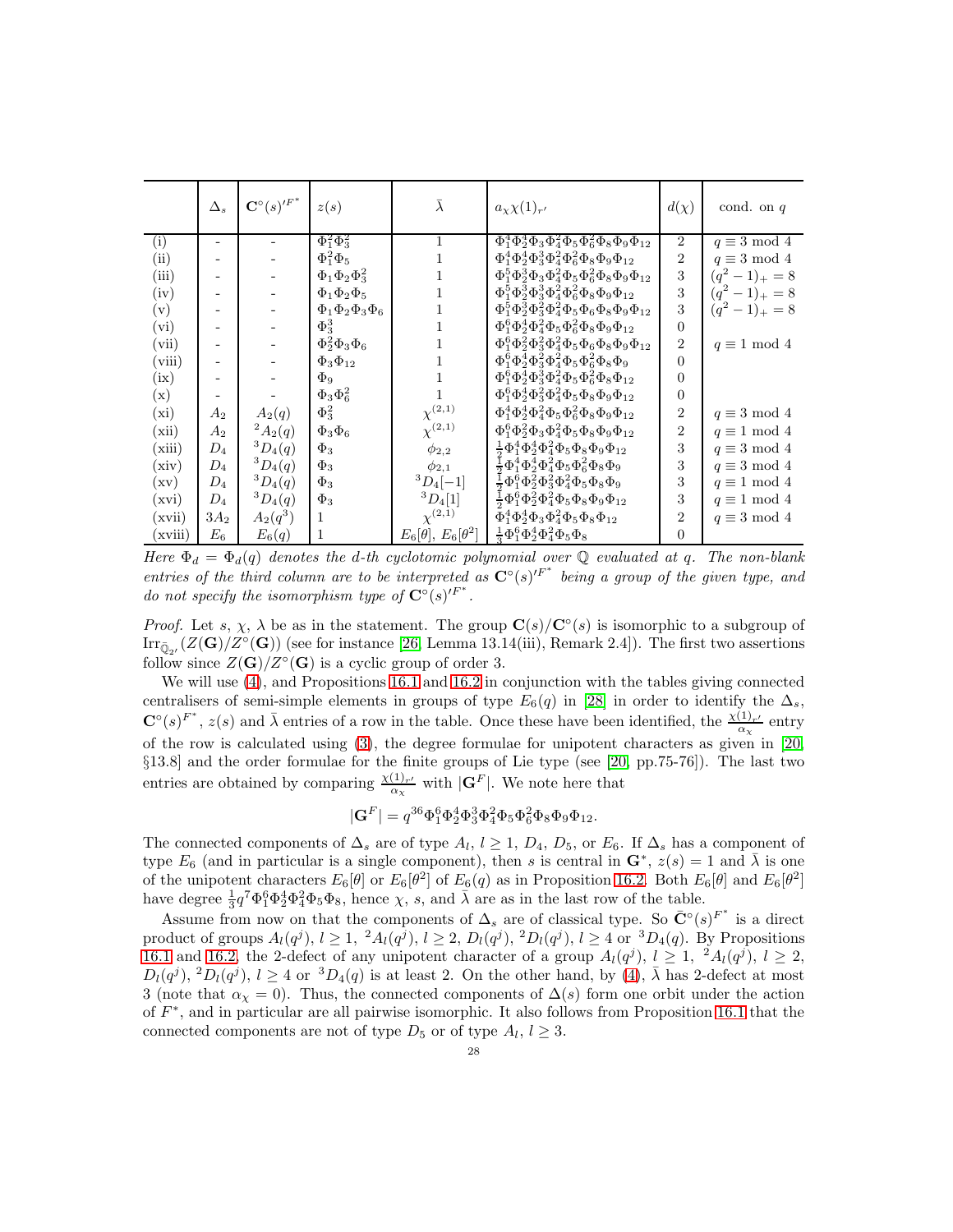Let j be the number of connected components of  $\Delta_s$ . We claim that the connected components of  $\Delta_s$  are not of type  $A_1$ . Indeed, assume otherwise, so  $\mathbb{C}^\circ(s)^{\prime F^*} = A_1(q^j)$ . By Proposition [16.1\(](#page-24-2)i)-(ii), every unipotent character of  $A_1(q^j)$  or  ${}^2A_1(q^j)$  has 2-defect at least 3. Thus, by [\(4\)](#page-13-1),  $\zeta_s = 0$ . But by [\[28\]](#page-38-25), whenever  $\Delta_s$  is of type  $jA_1, \zeta_s \geq 1$ , proving the claim.

Suppose that the connected components of  $\Delta_s$  are of type  $A_2$ ,  $1 \leq j \leq 3$ . If  $j = 3$ , then by [\[28\]](#page-38-25),  $\mathbf{C}^{\circ}(s)^{F^*} = A_2(q^3), z(s) = 1$ , and by Proposition [16.1\(](#page-24-2)i),  $\overline{\lambda}$  is the character  $\chi^{(2,1)}$ . By the hooklength degree formula for unipotent characters of groups of type  $A$  (see the proof of Proposition  $16.1(i)$  $16.1(i)$ ,

$$
\bar{\lambda}(1)_{r'} = \frac{(q^3 - 1)|A_2(q^3)|}{(q^9 - 1)(q^3 - 1)^2} = \frac{|A_2(q^3)|}{\Phi_1^2 \Phi_3^2 \Phi_9},
$$

we see that s and  $\chi$  are as in row (xvii) of the table. If  $j = 2$ , then by [\[28\]](#page-38-25),  $\mathbb{C}^{\circ}(s)^{F^*}(s) = A_2(q^2)$ , whereas by Proposition [16.1](#page-24-2) any unipotent character of  $A_2(q^2)$  has 2-defect at least 6 (note that  $(q^2 - 1)_+ \ge 8$ ). Thus this case does not occur.

If  $j = 1$ , and  $\mathbb{C}^{\circ}(s)^{F^*} = A_2(q)$ , then  $\zeta_s \leq 1$ , hence by [\[28\]](#page-38-25),  $z(s)$  is  $(q^2 + q + 1)$  and s and  $\chi$  are as in row (xi) of the table. If  $j = 1$ , and  $\mathbf{C}^\circ(s)^{F^*} = {}^2A_2(q)$ , then  $\zeta_s \leq 1$ , hence by [\[28\]](#page-38-25),  $z(s)$  is  $(q^4 + q^2 + 1)$  and s and  $\chi$  are as in row (xii) of the table.

Suppose that the connected components of  $\Delta_s$  are of type  $D_4$ , so  $j = 1$ . By Proposition [16.1\(](#page-24-2)iv), and by [\[28\]](#page-38-25),  $\mathbf{C}^{\circ}(s)^{F^*} = {}^3D_4(q)$  and  $z(s) = q^2 + q + 1$ . By Proposition [16.2\(](#page-26-0)vii)  $\overline{\lambda}$  is one of  $\phi_{2,2}$  or  $\phi_{2,1}$  if  $q \equiv 3 \pmod{4}$  and  $\bar{\lambda}$  is one of  ${}^{3}D_{4}[-1]$  or  ${}^{3}D_{4}[1]$  if  $q \equiv 1 \pmod{4}$ . Hence,  $\chi$ , s and  $\lambda$  are as in lines (xiii)-(xvii) of the table.

Finally assume that  $\mathbf{C}^{\circ}(s)$  is a torus, so  $\mathbf{C}^{\circ}(s)'$  and  $\overline{\lambda}$  are trivial. By [\(4\)](#page-13-1) we have  $z(s) = d(\chi) \leq 3$ . An inspection of [\[28\]](#page-38-25) yields that  $z(s)$  is as in the first ten rows of the table.

**Proposition 18.2.** Suppose that **G** is simple, simply connected of type  $E_6$ , and  $\mathbf{G}^F$  is a group *of type*  ${}^2E_6(q)$ *. Let s be a semi-simple element of*  $\mathbf{G}^{*F^*}$  *and let*  $\chi \in \text{Irr}_K(G) \cap \mathcal{E}(\mathbf{G}^F,[s])$ *. Let*  $\overline{\lambda}$ *correspond to*  $\chi$  *as in* [\(3\)](#page-13-2)*.* Suppose that the 2-defect  $d(\chi)$  of  $\chi$  *is at most* 3*. Then*  $a_{\chi}$  *is* 1 *or* 3*,*  $\alpha_{\chi} = 0$  *and* s,  $\chi$  *and*  $\bar{\lambda}$  *satisfy one of the rows in the following table.* 

|         | $\Delta_s$ | $\mathbf{C}^\circ(s)^{\prime F^*}$ | z(s)                                   | $\bar{\lambda}$                          | $a_\chi \chi(1)_{r'}$                                                                                                             | $d(\chi)$      | cond. on $q$        |
|---------|------------|------------------------------------|----------------------------------------|------------------------------------------|-----------------------------------------------------------------------------------------------------------------------------------|----------------|---------------------|
| (i)     |            |                                    | $\Phi_2^2 \Phi_6^2$                    | 1                                        | $\Phi_2^4 \Phi_1^4 \Phi_6 \Phi_4^2 \Phi_{10} \Phi_3^2 \Phi_8 \Phi_{18} \Phi_{12}$                                                 | $\overline{2}$ | $q \equiv 1 \mod 4$ |
| (ii)    |            |                                    | $\Phi_2^{\bf \bar 2} \Phi_{10}$        | 1                                        | $\Phi_2^4 \Phi_1^4 \Phi_6^3 \Phi_4^2 \Phi_3^2 \Phi_8 \Phi_{18} \Phi_{12}$                                                         | $\overline{2}$ | $q \equiv 1 \mod 4$ |
| (iii)   |            |                                    | $\Phi_2\Phi_1\Phi_6^2$                 | 1                                        | $\Phi_2^5 \Phi_1^3 \Phi_6 \Phi_4^2 \Phi_{10} \Phi_3^2 \Phi_8 \Phi_9 \Phi_{12}$                                                    | 3              | $(q^2-1)_+ = 8$     |
| (iv)    |            |                                    | $\Phi_2\Phi_1\Phi_{10}$                | 1                                        | $\Phi_2^5 \Phi_1^3 \Phi_6^3 \Phi_4^2 \Phi_3^2 \Phi_8 \Phi_{18} \Phi_{12}$                                                         | 3              | $(q^2-1)_+ = 8$     |
| (v)     |            |                                    | $\Phi_2\Phi_1\Phi_6\Phi_3$             | 1                                        | $\Phi_2^{\frac{5}{2}} \Phi_1^{\frac{3}{2}} \Phi_6^{\frac{5}{2}} \Phi_4^{\frac{5}{2}} \Phi_{10} \Phi_3 \Phi_8 \Phi_{18} \Phi_{12}$ | 3              | $(q^2-1)_+ = 8$     |
| (vi)    |            |                                    | $\Phi_6^3$<br>$\Phi_1^2 \Phi_6 \Phi_3$ | 1                                        | $\Phi_2^{\bar{6}} \Phi_1^{\bar{4}} \Phi_4^{\bar{2}} \Phi_{10} \Phi_9^2 \Phi_8 \Phi_{18} \Phi_{12}$                                | $\theta$       |                     |
| (vii)   |            |                                    |                                        | 1                                        | $\Phi_2^{\tilde{6}}\Phi_1^{\dot{2}}\Phi_6^{\bar{2}}\Phi_4^2\Phi_{10} \Phi_3\Phi_8\Phi_{18}\Phi_{12}$                              | $\overline{2}$ | $q \equiv 3 \mod 4$ |
| (viii)  |            |                                    | $\Phi_6\Phi_{12}$                      | 1                                        | $\Phi_2^{\bar{6}}\Phi_1^{\bar{4}}\Phi_6^{\bar{2}}\Phi_4^{\bar{2}}\Phi_{10}\Phi_3^2\Phi_8\Phi_{18}$                                | $\Omega$       |                     |
| (ix)    |            |                                    | $\Phi_{18}$                            | 1                                        | $\Phi_2^{\tilde{6}}\Phi_1^{\dot{4}}\Phi_6^{\dot{3}}\Phi_4^{\dot{2}}\Phi_{10}\Phi_3^2\Phi_8\Phi_{12}$                              | $\overline{0}$ |                     |
| (x)     |            |                                    | $\Phi_6\Phi_3^2$                       |                                          | $\Phi_2^{\bar{6}} \Phi_1^{\bar{4}} \Phi_6^{\bar{2}} \Phi_4^{\bar{2}} \Phi_{10} \Phi_8 \Phi_{18} \Phi_{12}$                        | $\overline{0}$ |                     |
| (xi)    | $A_2$      | $^{2}A_{2}(q)$                     | $\Phi_6^2$                             | $\chi^{(2,1)}$                           | $\Phi_2^4 \Phi_1^4 \Phi_4^2 \Phi_{10} \Phi_3^2 \Phi_8 \Phi_{18} \Phi_{12}$                                                        | $\overline{2}$ | $q \equiv 1 \mod 4$ |
| (xii)   | $A_2$      | $A_2(q)$                           | $\Phi_6\Phi_3$                         | $\chi^{(2,1)}$                           | $\Phi_2^6 \Phi_1^2 \Phi_6 \Phi_4^2 \Phi_{10} \Phi_8 \Phi_{18} \Phi_{12}$                                                          | $\overline{2}$ | $q \equiv 3 \mod 4$ |
| (xiii)  | $D_4$      | ${}^3D_4(q)$                       | $\Phi_6$                               | ${}^{3}D_{4}[1]$                         | $\frac{1}{2}\bar{\Phi}_{2}^{4}\bar{\Phi}_{1}^{4}\Phi_{4}^{2}\bar{\Phi}_{10}\Phi_{8}\Phi_{18}\Phi_{12}$                            | 3              | $q \equiv 1 \mod 4$ |
| (xiv)   | $D_4$      | ${}^3D_4(q)$                       | $\Phi_6$                               | ${}^{3}D_{4}[-1]$                        | $\frac{1}{2}\Phi_2^4\Phi_1^4\Phi_4^2\Phi_{10}\Phi_3^2\Phi_8\Phi_{18}$                                                             | 3              | $q \equiv 1 \mod 4$ |
| (xv)    | $D_4$      | ${}^3D_4(q)$                       | $\Phi_6$                               | $\phi_{2,1}$                             | $\frac{1}{2}\Phi_2^{\bar6}\Phi_1^{\bar2}\Phi_6^{\bar2}\Phi_4^2\Phi_{10}\Phi_8\Phi_{18}$                                           | 3              | $q \equiv 3 \mod 4$ |
| (xvi)   | $D_4$      | ${}^3D_4(q)$                       | $\Phi_6$                               | $\phi_{2,2}$                             | $\frac{1}{2} \Phi_2^{\bar{6}} \Phi_1^{\bar{2}} \Phi_4^{\bar{2}} \Phi_{10} \Phi_8 \Phi_{18} \Phi_{12}$                             | 3              | $q \equiv 3 \mod 4$ |
| (xvii)  | $3A_2$     | $^{2}A_{2}(q^{3})$                 | 1                                      | $\chi^{(2,1)}$                           | $\bar{\Phi}_2^4 \bar{\Phi}_1^4 \bar{\Phi}_6 \bar{\Phi}_4^2 \Phi_{10} \Phi_8 \Phi_{12}$                                            | $\overline{2}$ | $q \equiv 1 \mod 4$ |
| (xviii) | $E_6$      | ${}^{2}E_{6}(q)$                   | 1                                      | ${}^{2}E_6[\theta], {}^{2}E_6[\theta^2]$ | $\frac{1}{2}\Phi_2^6\Phi_1^4\Phi_4^2\Phi_{10}\Phi_8$                                                                              | $\Omega$       |                     |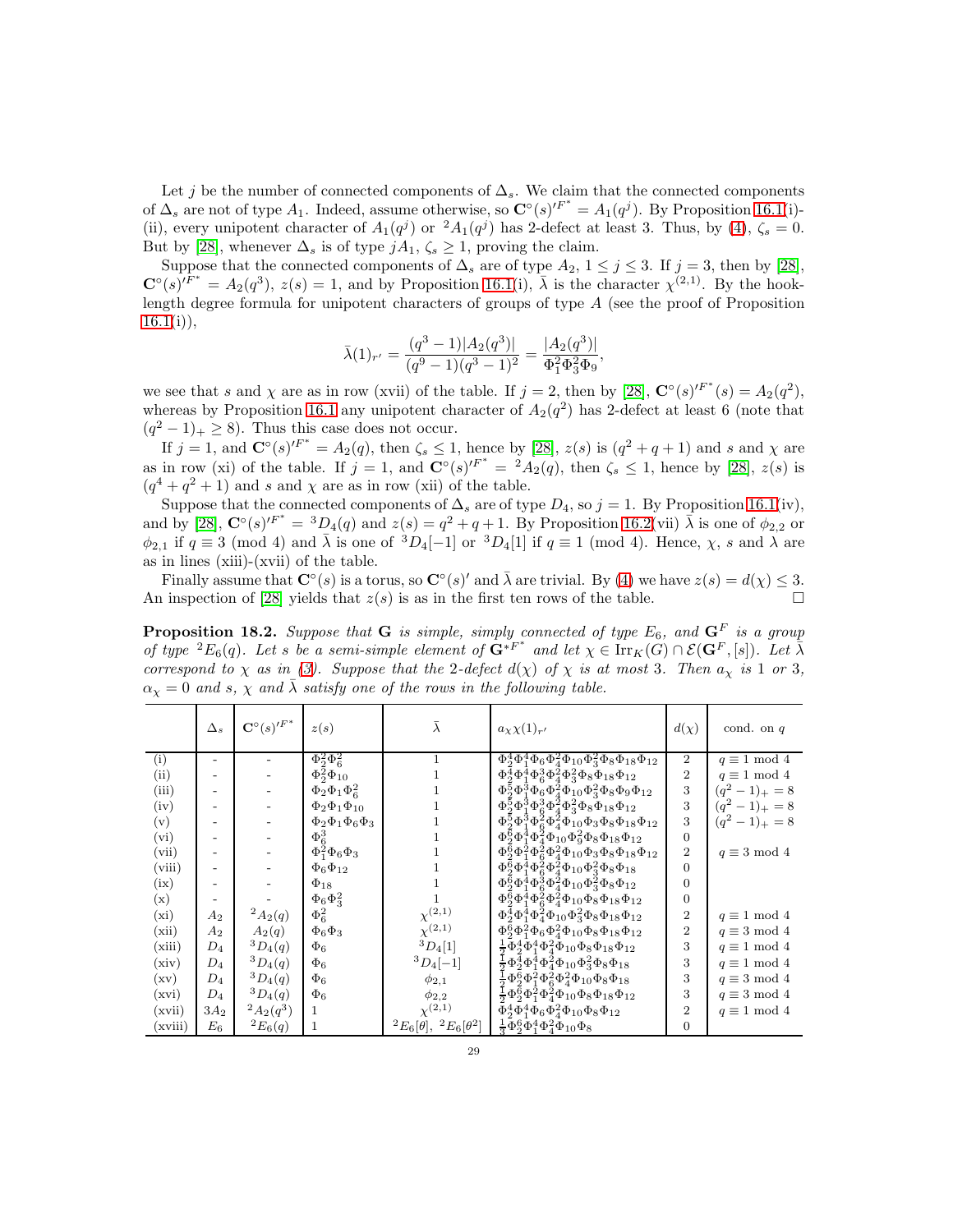*Proof.* This is exactly as in the proof of Proposition [18.1,](#page-27-0) replacing q by  $-q$  and noting that this switches the roles of the pairs  $\Phi_1$  and  $\Phi_2$ ,  $\Phi_3$  and  $\Phi_6$ ,  $\Phi_5$  and  $\Phi_{10}$ , and  $\Phi_9$  and  $\Phi_{18}$ .

#### 19. TYPE  $E$  in odd characteristic

Let  $q$  be an odd prime power. We do not know whether there are any blocks with elementary abelian defect group of order  $8$  in type  $E$  over a field of odd characteristic - the next result says that *if* there is such a block, it is either nilpotent or its inertial quotient has order 7.

<span id="page-30-0"></span>Proposition 19.1. *Let* G *be a quasi-simple finite group such that* Z(G) *has odd order and such that*  $G/Z(G)$  *is a simple group of type*  $E_6(q)$ ,  $^2E_6(q)$ ,  $E_7(q)$  *or*  $E_8(q)$ *. If*  $kG$  *has a block b with an elementary abelian defect group* P *of order* 8*, then the inertial quotient of* b *is either trivial (in which case* b *is nilpotent) or has order* 7*.*

*Proof.* It suffices to show that if  $u \in P$  is an involution and if e is a block of  $kC_G(u)$  with defect group P then e is nilpotent. Indeed, there are non-nilpotent  $(G, b)$ -Brauer elements if and only if the inertial quotient of  $b$  has order 3 or 21. The pattern of the proof is this: using the lists of centralisers in [\[39,](#page-39-13) 4.5.1, 4.5.2], we show that in 'most' cases,  $C_G(u)$  has a direct factor of the form 2.H.2 for some finite group H. As in [\[24\]](#page-38-6), this means that 2.H is a central extension of H by an involution such that  $2.H$  is contained as a subgroup of index 2 in  $2.H.2$ , and an automorphism  $\alpha$  of 2.H induced by conjugation with a 2-element a in 2.H.2 – 2.H has an image  $\bar{\alpha}$  in the outer automorphism group of  $2.H$  of order 2. Using [\[24,](#page-38-6) 6.4] and again [\[39,](#page-39-13) 4.5.1, 4.5.2], we will then show that  $\alpha$  stabilises all blocks of H, implying that  $\alpha$  is contained in a defect group of any block, and so any block of  $2.H.2$  with an elementary abelian defect group P is necessarily nilpotent, because its image in H.2 is a block with a Klein four defect group which is also a 2-extension of a block of H with a defect group of order 2. Here are the details for the different groups; this follows arguments in [\[24,](#page-38-6) §12]. All group theoretic facts about centralisers of involutions are from [\[39,](#page-39-13) §4].

Suppose that  $G/Z(G)$  is of type  $E_6(q)$ . There are two classes of involutions in G, with representatives  $t_1$ ,  $t_2$ . If  $u = t_1$  then  $C_G(u)$  has a central cyclic subgroup of order gcd(4,  $q - 1$ ), hence  $q \equiv 3 \pmod{4}$  since P has exponent 2. Then  $C_G(u) \cong 2$ .  $P\Omega_{10}(q) \geq \chi C_{(q-1)/2}$ . The automorphism  $\alpha$  of P $\Omega_{10}$  as constructed above is inner diagonal, hence [\[24,](#page-38-6) 6.4] implies that it is contained in a defect group of any block of  $C_G(u)$ . Thus any block of  $C_G(u)$  with P as defect group is nilpotent by the argument outlined at the beginning of the proof. If  $u = t_2$  then  $C_G(u) \cong$  $2.(PSL<sub>2</sub>(q) \times Z(N).PSL<sub>6</sub>(q)).$  Again,  $\alpha$  is inner diagonal on both factors, and so the same argument using [\[24,](#page-38-6) 6.4] shows that any block of  $C_G(u)$  with defect group P is nilpotent.

Suppose that  $G/Z(G)$  is of type  ${}^2E_6(q)$ . There are two classes of involutions in G, with representatives  $t_1$ ,  $t_2$ . If  $u = t_1$  then  $C_G(u)$  has a central cyclic subgroup of order  $gcd(4, q + 1)$ , hence  $q \equiv 1 \pmod{4}$  since P has exponent 2. Then  $C_G(u) \cong 2. \text{P}\Omega_{10}^-(q).2 \times C_{(q+1)/2}$ . If  $u = t_2$  then  $C_G(u) \cong 2.(\text{PSL}_2(q) \times (3,q+1). \text{PSU}_6(q)).2$ , and the same argument as for  $E_6(q)$  shows that in both cases, any block of  $kC_G(u)$  with defect group P is nilpotent.

Suppose that  $G/Z(G)$  is of type  $E_7(q)$ . In that case  $Z(G) = \{1\}$ , so G is simple, but the finite group of Lie type  $E_7(q)$  is a central extension of G by an involution. Let  $E = \text{Inndiag}(G)$ ; then  $|E : G| = 2$ . Table 4.5.1 in [\[39\]](#page-39-13) describes  $C_E(u)$ , for any involution u in G, and involutions in  $G$  which are E-conjugate will have isomorphic centralisers in  $G$ . There are five  $E$ conjugacy classes of involutions in G, represented by  $t_1$ ,  $t_4$ ,  $t'_4$ ,  $t_7$  and  $t'_7$ . If  $u = t_1$  then  $C_E(u) \cong$  $2.(PSL<sub>2</sub>(q) \times PQ<sub>12</sub>(q)).$  ( $C<sub>2</sub> \times C<sub>2</sub>$ ), so our standard argument implies that any block of  $C<sub>G</sub>(u)$  with P as defect group is nilpotent. If  $u = t_4$  then  $q \equiv 5 \pmod{8}$  (else  $t_4$  is non-inner), and  $C_E(u) \cong$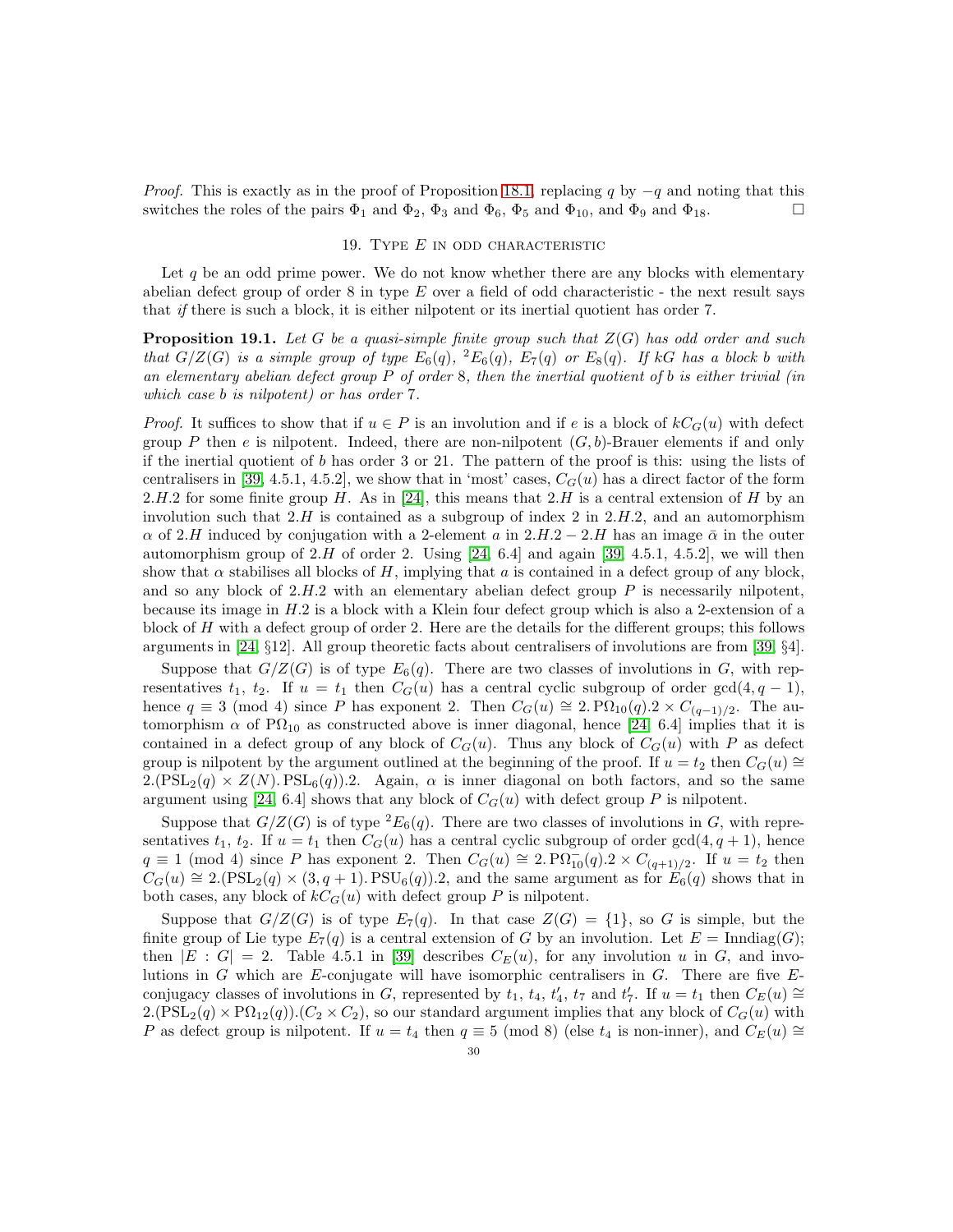2.  $PSL_8(q)$ .  $C_{gcd(8,q-1)}$ . $\gamma$ , where  $\gamma$  is a graph automorphism. It follows from considering the ta-ble 4.5.2 in [\[39\]](#page-39-13) applied to the inverse image of u in  $E_7(q)$  that  $\gamma$  is not in G, hence  $C_G(u) \cong$ 2. PSL<sub>8</sub>(q).C<sub>gcd(8,q-1)</sub>. Since gcd(8,q-1) is at least 2, we get again that any block of  $C_G(u)$ with P as defect group is nilpotent. If  $u = t'_4$  then  $q \equiv 3 \pmod{4}$  (or else  $t'_4$  is non-inner) and  $C_E(u) \cong 2.\text{PSU}_8(q).C_{\text{gcd}(8,q-1)}.\gamma.$  As in the previous case we get  $C_G(u) \cong 2.\text{PSU}_8(q).C_{\text{gcd}(8,q-1)},$ and thus that any block of  $C_G(u)$  with P as defect group is nilpotent. If  $u = t_7$  then  $q \equiv 1 \pmod{4}$ and  $C_E(q) \cong (\gcd(3, q-1) \cdot E_6(q) \cdot 3 \cdot C_{q-1}) \cdot 2$ , and hence, by an argument as before (using [\[39,](#page-39-13) 4.5.2]), we get that  $C_G(u) \cong (\gcd(3, q-1) \cdot E_6(q) \cdot 3 \cdot C_{q-1})$ . This shows that  $C_G(u)$  has a normal cyclic subgroup of order 4, hence has no block with P as defect group. Similarly, if  $u = t'_7$ then  $q \equiv 3 \pmod{4}$  and  $C_E(q) \cong (\gcd(3, q + 1).{}^2E_6(q).3*C_{q+1}).2$ ; as above we get  $C_G(u) \cong$  $(\gcd(3, q+1).{}^2E_6(q).3*C_{q+1})$ . This shows that  $C_G(u)$  has again a normal cyclic subgroup of order 4, hence has no block with  $P$  as defect group.

Suppose finally that  $G/Z(G)$  is of type  $E_8(q)$ . Then  $Z(G) = \{1\}$  and G has two conjugacy classes of involutions, with representatives  $t_1$  and  $t_8$ . Their centralisers are isomorphic to 2.  $\mathrm{P}\Omega_{16}(q)$ . 2 and  $2.(PSL<sub>2</sub>(q) \times \bar{E}_7(q)).2$ , where  $\bar{E}_7(q)$  is the simple quotient of  $E_7(q)$ . In both cases our standard argument shows that every block with defect group  $P$  is nilpotent.

**Notation.** For each  $n > 2$ , let  $p_n$  be a Zsigmondy prime for the pair  $(q, n)$ , i.e.,  $p_n$  is a prime number such that  $p_n$  divides  $q^n - 1$  but  $p_n$  does not divide  $q^m - 1$  for any  $m < n$ . Such  $p_n$  exist by Zsigmondy's theorem (see [\[69,](#page-40-6) Theorem 3]), and note that  $q$  is odd and that  $n$  is assumed greater than 2. Since q has order n modulo  $p_n$ , if  $p_n$  divides  $\Phi_d(q)$  for some natural number d then  $p_n$ divides  $q^d-1$ , whence  $n|d$ .

<span id="page-31-0"></span>Proposition 19.2. *Let* G *be a quasi-simple finite group such that* Z(G) *has odd order and such that*  $G/Z(G)$  *is a simple group of type*  $E_6(q)$ *. If* kG *has a block b with an elementary abelian defect group* P of order 8, then either  $|\text{Irr}_K(G, b)| = 8$  or OGb is Morita equivalent to a block of OL of *a finite group* L *such that*  $|L/Z(L)| < |G/Z(G)|$ *.* 

*Proof.* The centre  $Z(G)$  has order 1 or 3 and we may assume without loss of generality that  $Z(G)$ has order 3. Hence  $G = \mathbf{G}^F$ , where **G** is a simply connected simple algebraic group of type  $E_6$ over  $\bar{\mathbb{F}}_q$  and  $F: \mathbf{G} \to \mathbf{G}$  is a Frobenius morphism with respect to an  $\mathbb{F}_q$ -structure on **G**. Keeping the notation of the previous section let  $|t|$  be the semi-simple label of b. Arguing as for Proposition [17.1,](#page-27-1) we may and we will assume that t is quasi-isolated. Suppose, if possible that  $\left|\text{Irr}_K(G, b)\right| \neq 8$ . By Propositions [3.3](#page-5-1) and [19.1,](#page-30-0)

$$
|\text{Irr}_K(G,b)| = 5
$$
 and  $\text{Irr}_K(G,b) = \{ \chi_j, 1 \le j \le 5 \}$ 

where  $\chi_1$  has height one and  $\chi_j$  has height zero for  $2 \leq j \leq 5$ . For each j,  $1 \leq j \leq 5$ , let  $s_j$  be a semi-simple element in  $\mathbf{G}^{*F^*}$  such that  $\chi_j \in \mathcal{E}(\mathbf{G}, [s_j])$ . By [\[16,](#page-38-17) Théorème 2.2], for any  $1 \leq j \leq 5$ ,  $s_j$  can be chosen to have the form  $s_j = tu_j$ , where  $u_j$  is a 2-element of  $\mathbf{C}(t)^{F^*}$ . Since  $\mathbf{C}(t)/\mathbf{C}^\circ(t)$  has exponent dividing the order of t, (see for example [\[26,](#page-38-15) Remark 13.15 (i)]),  $u_j \in \mathbf{C}^\circ(t)^{F^*}$ . In particular, the connected components of  $\Delta_{s_j}$  are subdiagrams of the extended connected components of  $\Delta_t$ . Here, by an extended Dynkin diagram we mean a completed Dynkin diagram in the sense of [\[9,](#page-38-26) Chapter 6, §4.3].

Since t is quasi-isolated and has odd order, by [\[7,](#page-38-27) Table III],  $\Delta_t$  is one of  $E_6$ ,  $A_2 \times A_2 \times A_2$ , or  $D_4$ . On the other hand, since  $\mathcal{E}(\mathbf{G}, [t]) \cap \text{Irr}_K(G, b) \neq \emptyset$ ,  $\mathcal{E}(\mathbf{G}, [t])$  and hence  $\mathcal{E}(\mathbf{G}, (t))$  contains an element of 2-defect 2 or 3. By Equation [4](#page-13-1) and Proposition [18.1,](#page-27-0) it follows that  $C_{\mathbf{G}}(t)^{F^*}$  contains a unipotent character of 2-defect at most 3 and at least 2. Now if  $\Delta_t$  is of type  $E_6$ , then t is central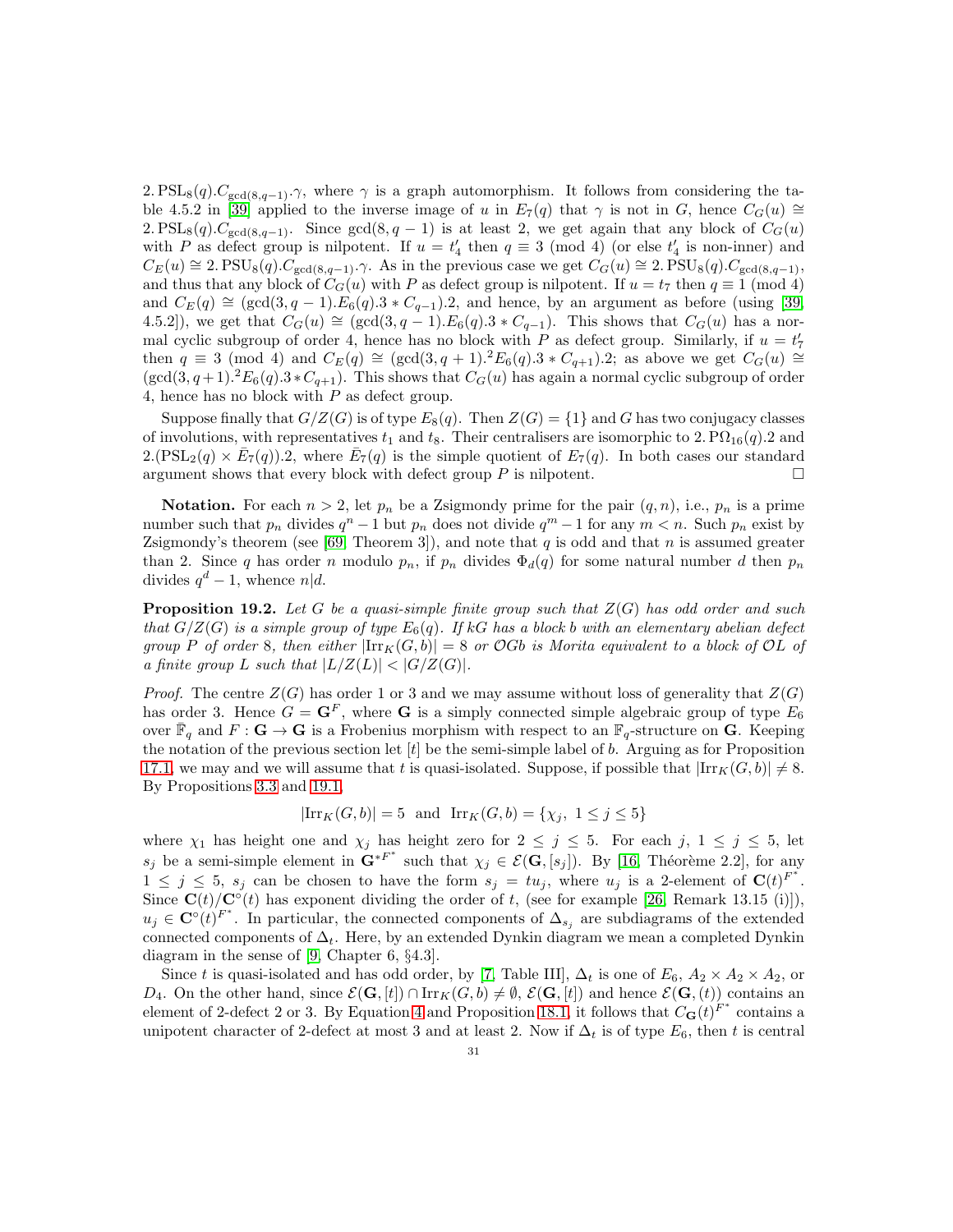in  $\mathbf{G}^*$ , i.e.  $C_{\mathbf{G}}(t)^{F^*} = E_6(q)$ . But by Proposition [16.2](#page-26-0) the 2-defect of a unipotent character of a group of type  $E_6(q)$  is either 0 or at least 8, a contradiction.

Suppose that  $\Delta_t = 3A_2$ . Then, since  $C_G(t)^{\circ F^*}$  contains a unipotent character of 2-defect 2 or 3, we see that  $t$  is as in row (xvii) of Table [18.1.](#page-27-0) But since the characters corresponding to (xvii) have 2-defect 2, it follows by Proposition [3.3](#page-5-1) that  $u_1 = 1$  and that  $u_j$  is non-trivial for all j,  $2 \le j \le 5$ .

Let  $2 \leq j \leq 5$ . Since the 2-defect of  $s_j$  is 3 and since  $\Delta_{s_j}$  is not of type  $D_4$  or  $E_6$ ,  $C_{\mathbf{G}^*}(s_j)^\circ$  is a torus corresponding to rows (iii), (iv) or (v) of Table [18.1.](#page-27-0) In particular,  $\Phi_9(q)$  and hence  $p_9$  is a divisor of  $\chi_j(1)$  for all j,  $2 \leq j \leq 5$ . On the other hand,  $\chi_1$  corresponds to row (xvii) of Table [18.1](#page-27-0) and we see that  $p_9$  does not divide  $\chi_1(1)$ . Hence,  $p_9$  does not divide  $2\chi_1(1) - \sum_{2 \leq j \leq 5} \delta_j \chi_j(1)$ . In particular,  $2\chi_1(1) - \sum_{2 \leq j \leq 5} \delta_j \chi_j(1) \neq 0$ , contradicting Proposition [3.3\(](#page-5-1)ii).

So  $\Delta_t = D_4$ . Let  $j_0$  be such that  $s_{j_0} = t$ ,  $1 \le j_0 \le 2$ . Then t corresponds to one of rows (xiii)-(xvi) of Table [18.1.](#page-27-0) Since the characters corresponding to these rows have 2-defect 2,  $j_0 \geq 2$ , say  $j_0 = 2$ . Let us first consider the case that  $\chi_2$  corresponds to row (xiii) of the table, so  $q \equiv 3 \pmod{4}$ 4) and let  $l, 3 \leq l \leq 5$  be such that  $(s_l, \chi_l)$  also corresponds to row (xiii) of the table. Then semisimple part of  $C_{\mathbf{G}^*}(s_l)$ <sup>o</sup>, and hence of  $C_{C_{\mathbf{G}^*}(t)}(u_l)$  is of type  $D_4$ . Thus  $u_l$  is central in  $C_{\mathbf{G}^*}(t)$ <sup>o</sup>. Since  $u_l$  is a 2-element, and  $\zeta_t$  is odd, we get that  $u_l$  is a central element of  $[C_{\mathbf{G}^*}(t)^\circ, C_{\mathbf{G}^*}(t)^\circ]$ . But the group  ${}^{3}D_{4}(q)$  has a trivial centre, hence  $u_1 = 1$ . Thus, if  $(s_l, \chi_l)$  corresponds to row (xiii) of Table [18.1,](#page-27-0) then  $[s_l] = [t]$ . By [\[7\]](#page-38-27), t is quasi-isolated but not isolated and  $C_{\mathbf{G}^*}(t)$ <sup>o</sup> is of index 3 in  $C_{\mathbf{G}^*}(t)$ . Since  $\phi_{2,1}$  is the unique unipotent character of its degree in  ${}^3D_4(q)$ ,  $\phi_{2,1}$  is stable under  $C_{\mathbf{G}F^*}(t)$  and hence there are three possibilities for  $\chi_l$ , each of degree

$$
\delta = \frac{1}{6} q^{33} \Phi_1^4(q) \Phi_2^4(q) \Phi_4^2(q) \Phi_5(q) \Phi_8(q) \Phi_9(q) \Phi_{12}(q).
$$

Let  $\chi_1 - \sum_{2 \leq i} \sum_{\ell \in \mathcal{G}} \delta_i \chi_i$  be the element of  $L^0(G, b)$  as in Proposition [3.3.](#page-5-1) Then,  $\delta_l = \delta_2$ . Thus, from the degree formula above, it follows that  $\sum_i \delta_i \chi_i(1)$ , where i ranges over the indices for which  $s_i$  corresponds to row (xiii) of Table [18.1](#page-27-0) is not divisible by the Zsigmondy prime  $p_6$  (note that the number of such indices is at most 3).

Now let  $j, 1 \leq j \leq 5$  be such that  $s_j$  does not correspond to row (xiii) of Table [18.1.](#page-27-0) Since  $q \equiv 3$ (mod 4), and  $\Delta_{s_j}$  is a subdiagram of the extended Dynkin diagram of  $\Delta_t$ ,  $(s_j, \chi_j)$  corresponds to one of rows (i), (ii), (iii), (iv), (v), (xi), or (xiv) of Table [18.1.](#page-27-0) In particular, from the character degree column of Table [18.1,](#page-27-0) we see that  $\chi_j(1)$  is divisible by  $p_6$  for any such j. Hence,  $2\chi_1(1)$  –  $\sum_{2 \leq i \leq 5} \delta_i \chi_i(1)$  is not divisible by  $p_6$ , a contradiction.

We get a similar contradiction if  $(t, \chi_2)$  corresponds to row (xvi) of Table [18.1](#page-27-0) and with  $p_6$ replaced by  $p_{12}$  if  $(t, \chi_2)$  corresponds to row (xiv) or row (xv) of Table [18.1.](#page-27-0)

<span id="page-32-0"></span>Proposition 19.3. *Let* G *be a quasi-simple finite group such that* Z(G) *has odd order and such that*  $G/Z(G)$  *is a simple group of type*  ${}^2E_6(q)$ *. If* kG *has a block* b *with an elementary abelian defect group* P *of order* 8*, then either*  $|\text{Irr}_K(G, b)| = 8$  *or OGb is Morita equivalent to a block of* OL of a finite group L such that  $|L/Z(L)| < |G/Z(G)|$ .

*Proof.* This is as the proof of Proposition [19.2,](#page-31-0) with the roles of q and  $-q$  suitably reversed.  $\square$ 

<span id="page-32-1"></span>Proposition 19.4. *Let* G *be a quasi-simple finite group such that* Z(G) *has odd order and such that*  $G/Z(G)$  *is a simple group of type*  $E_7(q)$ *. Suppose that* kG *has a block b with an elementary abelian defect group* P *of order* 8 *such that*  $|\text{Irr}_K(G, b)| \neq 8$ . Then, there exists a finite group L *with*  $|L/Z(L)| < |G/Z(G)|$  *and a block c of OL with elementary abelian defect groups of order* 8 *and such that*  $|\text{Irr}_K(L, c)| \neq 8$ *.*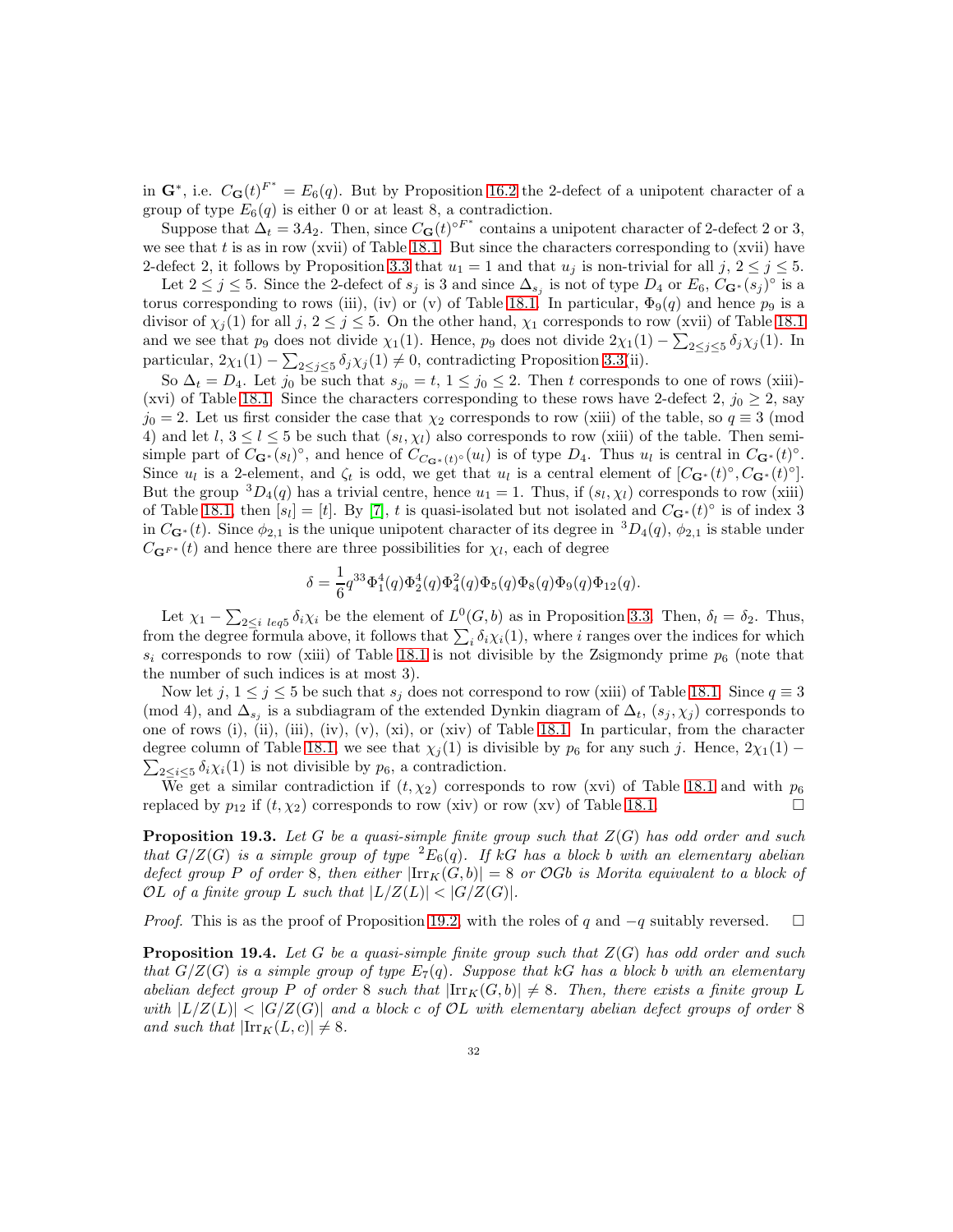*Proof.* First note that  $Z(G) = 1$  and that  $G = \tilde{G}/\langle z \rangle$ , where  $\tilde{G} = \tilde{G}^F$  for a simply-connected simple algebraic group  $\tilde{G}$  of type  $E_7$ ,  $F : \tilde{G} \to \tilde{G}$  is a Frobenius morphism with respect to an  $\mathbb{F}_q$ -structure on  $\tilde{G}$ , and  $\langle z \rangle$  is the central subgroup of order 2 of  $\tilde{G}$ . Let  $\tilde{b}$  be the block of  $\mathcal{O}\tilde{G}$ lifting b and let  $[t]$  be the semi-simple label of b.

Suppose first that t is not a quasi-isolated element of  $\tilde{G}^*$ . Then, arguing as for Proposition [17.1,](#page-27-1) there exists a proper F-stable Levi subgroup  $\tilde{\bf L}$  of  $\tilde{\bf G}$ , and a block  $\tilde{c}$  of  $\mathcal{O}\tilde{\bf L}^F$  such that  $\mathcal{O}\tilde{\bf G}^F\tilde{b}$ and  $\mathcal{O}\tilde{\mathbf{L}}^F\tilde{c}$  are Morita equivalent. Noting that  $z \in \tilde{\mathbf{L}}^F$ , set  $L = \tilde{\mathbf{L}}^F/\langle z \rangle$  and let c be the image in  $OL$  of  $\tilde{c}$ . By Proposition [3.5,](#page-6-1) the defect groups of c are elementary abelian and c does not satisfy Alperin's weight conjecture. Since

$$
|L/Z(L)| \le L = \frac{|\tilde{\mathbf{L}}^{F}|}{2} < \frac{|\tilde{\mathbf{G}}^{F}|}{2} = |G| = |G/Z(G)|,
$$

the result follows.

We assume from now on that t is quasi-isolated in  $\tilde{G}^*$  . Before proceeding we note that since t has odd order,  $C_{\tilde{G}^*}(t)$  is connected and hence t is in fact isolated. By table III of [\[7\]](#page-38-27), and using that t is of odd order, we get that either  $t = 1$  and the Dynkin diagram  $\Delta_t$  corresponding to  $C_{\tilde{G}}(t)$ is of type  $E_7$  or t has order 3 and  $\Delta_t$  is of type  $A_2 \times A_5$ . Since there is an ordinary irreducible character of  $\tilde{b}$  in the  $\mathcal{E}(\tilde{\mathbf{G}}^F,[t])$ , it follows from Equation [\(3\)](#page-13-2) in §[10](#page-12-0) that  $(\mathbf{C}_{\tilde{\mathbf{G}}^*}(t)/Z(\mathbf{C}_{\tilde{\mathbf{G}}^*}(t)))^{F^*}$ has a unipotent character of defect at most 4 (note that  $\tilde{b}$  has defect groups of order 16). By Proposition [16.1](#page-24-2) it follows that  $\Delta_t$  is not of type  $A_2 \times A_5$ . So,  $\Delta_t$  is of type  $E_7$ , i.e.,  $\tilde{b}$  is a unipotent block. But the defect groups of all non-principal unipotent blocks of  $\tilde{\mathbf{G}}^F$  which are not central in  $\tilde{\mathbf{G}}^F$  are dihedral groups ([\[30,](#page-38-28) p.357]). On the other hand, a defect group of  $\tilde{b}$  is a central extension of an elementary abelian group of order 8 by a group of order 2, a contradiction.

<span id="page-33-0"></span>Proposition 19.5. *Let* G *be a quasi-simple finite group such that* Z(G) *has odd order and such that*  $G/Z(G)$  *is a simple group of type*  $E_8(q)$ *. Suppose that* kG *has a block* b *with an elementary abelian defect group* P *of order* 8 *such that*  $|\text{Irr}_K(G, b)| \neq 8$ . Then, there exists a finite group L *with*  $|L/Z(L)| < |G/Z(G)|$  *and a block c of OL with elementary abelian defect groups of order* 8 *and such that*  $|\text{Irr}_K(L, c)| \neq 8$ *.* 

*Proof.* Note that  $G = \mathbf{G}^F$  for a simply-connected simple algebraic group  $\mathbf{G}$  of type  $E_8$ , and  $F: \mathbf{G} \to \mathbf{G}$  a Frobenius morphism with respect to an  $\mathbb{F}_q$ -structure on  $\mathbf{G}$ . Let [t] be the semisimple label of  $b$ . Again, the Bonnafé-Rouquier result allows us to reduce to the case that  $t$  is a quasi-isolated (hence isolated) element of  $\mathbf{G}^*$ . By the tables in [\[27\]](#page-38-29), one sees that  $\Delta_t$  is one of  $A_4 \times A_4$ ,  $A_5 \times A_2 \times A_1$ ,  $A_7 \times A_1$ ,  $A_8$ ,  $D_5 \times A_3$ ,  $D_8$ ,  $E_6 \times A_2$ ,  $E_7 \times A_1$  or  $E_8$ . Using as before that  $(C_{\mathbf{G}^*}(t)/Z(C_{\mathbf{G}^*}(t)))^{F^*}$  has a unipotent character of defect at most 3 (see Equation [\(3\)](#page-13-2) in §[10\)](#page-12-0) and Propositions [16.1](#page-24-2) and [16.2](#page-26-0) we have that  $\Delta_t$  is one of  $E_6 \times A_2$ , or  $E_8$ . By [\[30,](#page-38-28) p.364], the defect groups of any unipotent block of positive defect of G have order at least 16 hence  $\Delta_t$  is not of type  $E_8$ .

Suppose that  $\Delta_t$  is of type  $E_6 \times A_2$  and set  $\mathbf{C} = \mathbf{C}_{\mathbf{G}^*}(t)$ . Since C is connected and has centre of odd order, by Propositions [16.1](#page-24-2) and [16.2,](#page-26-0) and the discussion preceding Proposition [18.1,](#page-27-0)  $\mathbb{C}^{F^*}$  has no unipotent character of defect 3, and at most one unipotent character of 2-defect 2 (corresponding to the product of the unipotent character of 2-defect 2 of  $A_2(q)$  or  $A_2(q)$  and a unipotent character of 2-defect zero of  $E_6(q)$  or  ${}^2E_6(q)$ ). We have  $\left|\text{Irr}_K(G, b)\right|=5$  and can write  $\text{Irr}_K(G, b) = \{\chi_j, 1 \leq j \leq 5\}$  as in Proposition [3.3.](#page-5-1) For each j,  $1 \leq j \leq 5$ , let  $s_j$  and  $u_j$  be as in the proof of Proposition [19.2.](#page-31-0) Let  $j_0$ ,  $1 \leq j_0 \leq 5$  be such that  $\chi_{j_0}$  is in the rational series indexed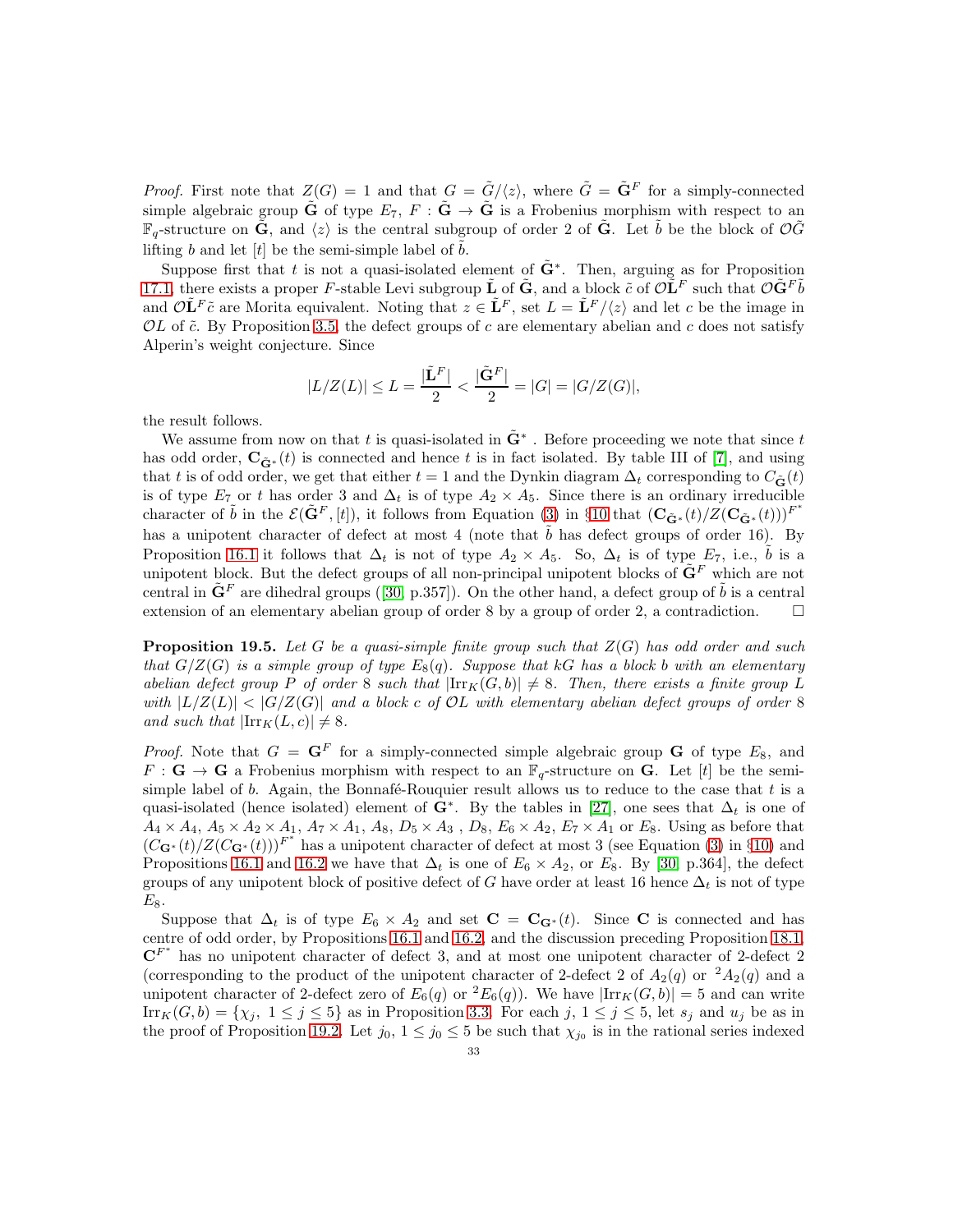by [t]. By the above discussion  $j_0 = 1$  and  $\chi_1$  is the unique character of b in the rational Lusztig series corresponding to [t]. In other words,  $u_j$  is a non-trivial 2-element for  $2 \leq j \leq 5$ .

Let  $2 \leq j \leq 5$ . Set  $\mathbf{C}_j = C_{\mathbf{G}^*}(s_j) = \mathbf{C}_{\mathbf{G}^*}^{\circ}(s_j)$ ,  $\mathbf{Z}_j = Z(C_{\mathbf{G}^*}(s_j))$  and  $\bar{\mathbf{C}}_j = \mathbf{C}_j/\mathbf{Z}_j$ . Set  $z_j = \left| \mathbf{Z}_j^{F^*} \right|$  $\int_j^{F^*}$  and let  $\zeta_j$  be defined by  $2^{\zeta_j} = z_{j+}$ . Further, let  $\bar{\lambda}_j$  be a unipotent character of  $\bar{\mathbf{C}}_j^F$ corresponding to  $\chi_j$  as in the discussion preceding Equation [4,](#page-13-1) i.e., such that

(8) 
$$
\chi_{j_0}(1) = \frac{|G|_{r'}}{z_j|\bar{C}_j^{F^*}|} \bar{\lambda}_j(1)
$$

$$
\quad\text{and}\quad
$$

$$
\zeta_j + d(\tau_j) = 3
$$

where  $d(\tau_i)$  is the 2-defect of  $\tau_i$ . We have that  $\mathbf{C} := \mathbf{C}_{\mathbf{G}^*}(t) = \mathbf{X} \cdot \mathbf{Y}$  where X is a simply connected group of type  $A_2$  and Y is a simple group of type  $E_6$ , X and Y commute and intersect in a central subgroup of order 3. As  $u_j$  is a non-trivial  $F^*$ -stable 2-element, there are unique  $F^*$ -stable 2elements  $v_1 \in \mathbf{X}$ ,  $v_2 \in \mathbf{Y}$ , at least one of which is non-trivial and such that  $u_j = v_1v_2$ ,

<span id="page-34-0"></span>
$$
C_{\mathbf{G}^*}(s_j) = C_{\mathbf{X}}(v_1) C_{\mathbf{Y}}(v_2)
$$

and  $C_{\mathbf{G}}(s_j)^{F^*}$  contains  $C_{\mathbf{X}}(v_1)^{F^*}C_{\mathbf{Y}}(v_2)^{F^*}$  as a normal subgroup of index 3.

In particular,  $\langle v_1, v_2 \rangle$  is a central subgroup of  $C_{\mathbf{G}^*}(s_j)^{F^*}$ . Since the centre of  $C_{\mathbf{G}^*}(s_j)^{F^*}$  is contained in the kernel of any unipotent character of  $C_{\mathbf{G}^*}(s_j)^{F^*}$  it follows that the product of the orders of  $v_1$  and  $v_2$  is at most 8.

First suppose that both  $C_{\mathbf{X}}(v_1)$  and  $C_{\mathbf{Y}}(v_2)$  are tori. Then, both  $v_1$  and  $v_2$  are non-trivial. On the other hand, the product of the orders of  $v_1$  and  $v_2$  is at most 8, hence at least one of  $v_1$  and  $v_2$  has order 2. But the centraliser of an element of order 2 in a simple algebraic group of type  $A_2$ or  $E_6$  is not a torus (see [\[39,](#page-39-13) Table 4.3.1]), a contradiction.

Suppose that neither  $C_{\mathbf{X}}(v_1)$  nor  $C_{\mathbf{Y}}(v_2)$  is a torus. We have

$$
\bar{\mathbf{C}}_j = C_{\mathbf{X}}(v_1)/Z(C_{\mathbf{X}}(v_1)) \times C_{\mathbf{Y}}(v_2)/Z(C_{\mathbf{Y}}(v_2)).
$$

Hence,  $\bar{\lambda}_j = \phi_1 \times \phi_2$ , where  $\phi_1$  is a unipotent character of  $C_{\mathbf{X}}(v_1)/Z(C_{\mathbf{X}}(v_1))^{F^*}$  and  $\phi_2$  is a unipotent character of  $C_Y(v_2)/Z(C_Y(v_2))^{F^*}$ , such that the sum of  $\zeta_j$  and the 2-defects of  $\phi_1$  and  $\phi_2$  equals 3. Since the only subdiagrams of the extended Dynkin diagram of type A are of type A, it follows from [\[27\]](#page-38-29) and Propositions [16.1](#page-24-2) and [16.2](#page-26-0) that either  $\Delta_j$  is  $A_1 \times E_6$ , and  $\zeta_j$  has odd order or  $\Delta_j$  is  $A_2 \times E_6$  and  $\zeta_j$  has even order. But by [\[27\]](#page-38-29), there are no such  $s_j$ .

Thus, exactly one of  $C_{\mathbf{X}}(v_1)$  or  $C_{\mathbf{Y}}(v_2)$  is a torus. Then  $\zeta_i > 0$   $(v_i$  is a 2-element) so by Equation [\(9\)](#page-34-0), the 2-defect of  $\bar{\lambda}_j$  is at most 2. From Propositions [16.1](#page-24-2) and [16.2,](#page-26-0) it follows that either  $\Delta_j$  is a product of copies of  $A_2$  transitively permuted by  $F^*$  or  $\Delta_j$  is of type  $E_6$ .

If  $\Delta_j$  is a product of copies of  $A_2$  transitively permuted by  $F^*$ , then by the tables in [\[27\]](#page-38-29), one sees that either  $\zeta_j = 0$  or  $\zeta_j \geq 2$ , whence by Equation [\(9\)](#page-34-0),  $\bar{\lambda}_j$  has 2-defect 3 or at most 1. This is a contradiction as any unipotent character of  $A_2(q^m)$  or  ${}^2A_2(q^m)$  has 2-defect 2 or greater than 3.

If  $\Delta_j$  is of type  $E_6$ , then  $\bar{\lambda}_j$  has 2-defect 0, whence the Sylow 2-subgroups of  $\mathbf{Z}_j^{F^*}$  have order 8. Since  $\Delta_j$  is a subdiagram of the extended diagram associated to  $A_2 \times E_6$ , it follows that  $C_{\mathbf{X}}(v_1)$  is a torus and that the Sylow 2-subgroups of  $C_{\mathbf{X}}(v_1)^{F^*}$  have order 8. From [\[27\]](#page-38-29) (or from the description of F<sup>\*</sup>-stable maximal tori in type  $A_2$ ), it follows that  $|C_{\mathbf{X}}(v_1)^{F^*}|$  is one of  $(q^2-1)$ ,  $(q\pm 1)^2$ , or  $(q^2 \pm q + 1)$ . Thus the only possibility is that  $|C_{\mathbf{X}}(v_1)^{F^*}| = (q^2 - 1)$  and 8 is the highest power of 2 dividing  $q^2-1$ .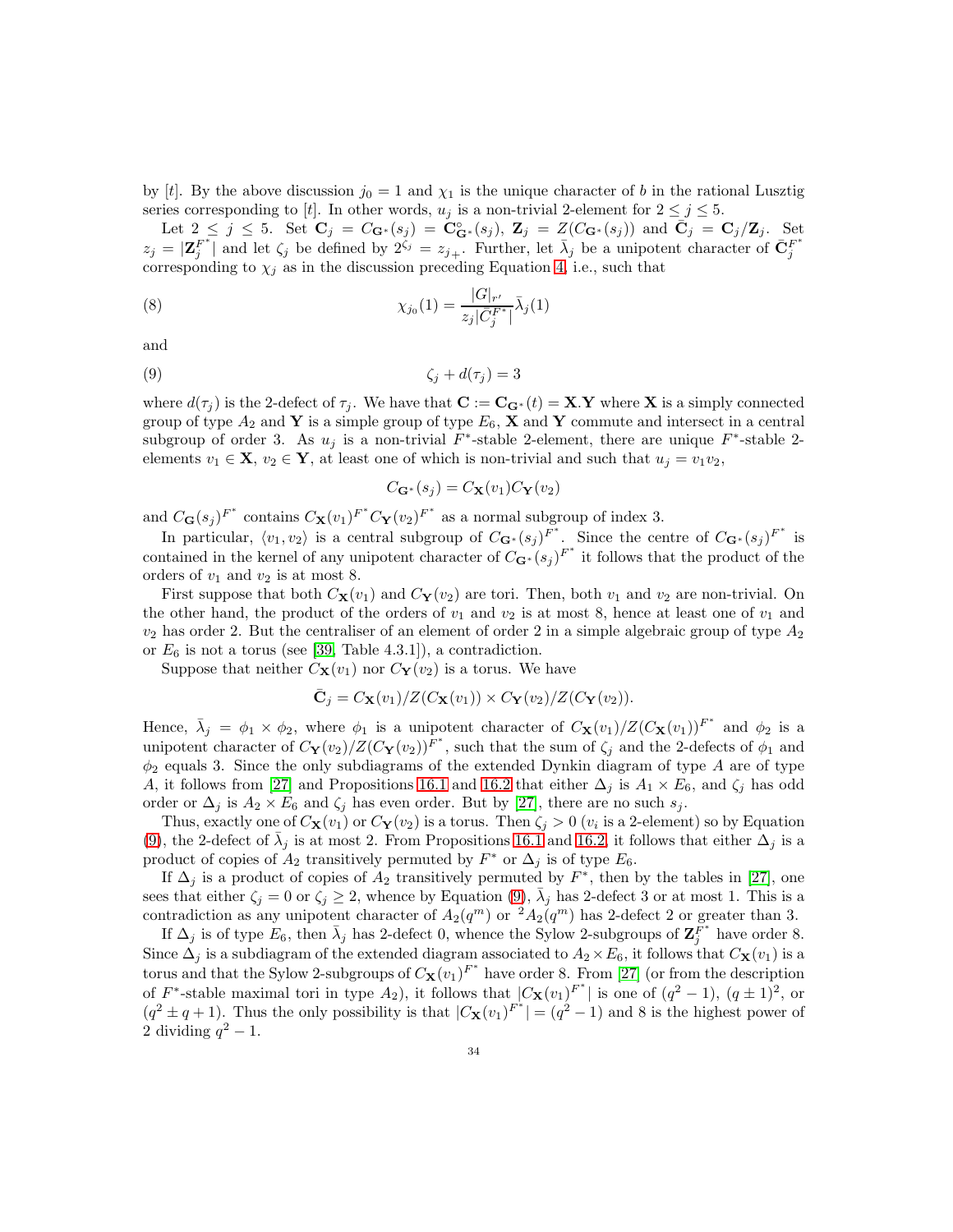First suppose that  $\mathbf{C}^{F^*}$  is of type  $E_6(q)$  or  $A_2(q)$ . Then  $\bar{\mathbf{C}}_j^{F^*}$  $_j^{F^+}$  is of type  $E_6(q)$  for all  $j, 2 \le j \le 5$ . By the formula for the character degrees of unipotent characters of 2-defect 0 of  $E_6(q)$ , we get that for all  $j, 2 \leq j \leq 5$ ,

(10) 
$$
\chi_j(1) = \frac{|G|_{r'}}{3|E_6(q)|(q^2-1)} q^7 \Phi_1^6 \Phi_2^4 \Phi_4^2 \Phi_5 \Phi_8 = \frac{|G|_{r'}}{3|E_6(q)|} q^7 \Phi_1^5 \Phi_2^3 \Phi_4^2 \Phi_5 \Phi_8.
$$

Here, as before, we use  $\Phi_d$  to denote  $\Phi_d(q)$ .

The unipotent character of defect 2 of  $A_2(q)$  is of degree  $q(q + 1)$  whence

(11) 
$$
\chi_1(1) = \frac{|G|_{r'}}{3|E_6(q)||A_2(q)|} (q+1)q^8 \Phi_1^6 \Phi_2^4 \Phi_2^2 \Phi_3 \Phi_8 = \frac{|G|_{r'}}{3|E_6(q)|} \frac{q^8 \Phi_1^4 \Phi_2^4 \Phi_2^2 \Phi_5 \Phi_8}{\Phi_3^2}.
$$

Consider the element  $2\chi_1 - \sum_{2 \leq j \leq 5} \delta_j \chi_j$  of  $L^0(G, b)$  as in Proposition [3.3\(](#page-5-1)ii). By the equation above, all  $\chi_j$ ,  $2 \leq j \leq 5$  have the same degree. Hence, by Proposition [3.3\(](#page-5-1)iii),  $\delta_j = \delta_i$  for all  $i, j$ such that  $2 \leq i, j \leq 5$ . Thus,

$$
2\chi_1(1) - \sum_{2 \le j \le 5} \delta_j \chi_j(1) = 0
$$

implies that

$$
q\Phi_2 - 2\delta_2\Phi_1\Phi_3^2 = 0,
$$

but this is impossible since  $p_3$  does not divide  $\Phi_2(q)$ .

<span id="page-35-0"></span>The case that  $\mathbf{C}^{F^*}$  is of type  $E_6(q)A_2(q)$  is similar with  $p_3$  replaced by  $p_6$ .

#### 20. Proof of Theorem [1.1](#page-1-0)

*Proof of Theorem [1.1.](#page-1-0)* By Theorem [5.1,](#page-8-0) and using its notation, it suffices to show that  $\left|\text{Irr}_{K}(G,b)\right|$  = 8. Arguing inductively, in order to prove Theorem [1.1](#page-1-0) we may assume, by Theorem [4.1,](#page-7-0) that G is a quasi-simple finite group with a centre of odd order. We also may assume, by [\[48,](#page-39-0) Theorem 3.7], that b is a non-principal block. If  $G/Z(G)$  is a sporadic simple group then by Proposition [6.2](#page-10-1) we have  $G \cong C_{23}$  and by Proposition [6.3,](#page-10-0) we have  $|\text{Irr}_K(G, b)| = 8$ . By the results in §§[7](#page-10-2) and [8,](#page-11-3)  $G/Z(G)$  is neither a finite simple group with an exceptional Schur multiplier nor an alternating group. If  $G/Z(G)$  is a finite group of Lie type in characteristic 2 then, by Proposition [9.1,](#page-11-2) we have  $G \cong \text{PSL}_2(8)$  and b is the principal block; in particular, we have again  $|\text{Irr}_K(G, b)| = 8$ . Let q be an odd prime power and n a positive integer. By Theorems [12.1](#page-16-0) and [13.1,](#page-18-0) the group  $G/Z(G)$ cannot be isomorphic to  $PSL_n(q)$  or  $PSU_n(q)$ ; alternatively,  $|\text{Irr}_K(G, b)| = 8$  holds in these cases as a consequence of [\[6\]](#page-38-21). If  $G/Z(G)$  is isomorphic to one of  $PSp_{2n}(q)$ ,  $(n \geq 2)$ ,  $P\Omega_{2n+1}(q)$ ,  $(n \geq 3)$ , or  $\mathrm{P}\Omega_{2n}^{\pm}(q)$ ,  $(n \geq 4)$  then, by Theorem [14.1,](#page-21-0) the block b is nilpotent; in particular,  $|\mathrm{Irr}_K(G,b)| =$ 8. By Proposition [15.1,](#page-23-0)  $G/Z(G)$  cannot be isomorphic to a simple group of type  $G_2(q)$ . Since b is assumed to be non-principal,  $G/Z(G)$  cannot be isomorphic to a simple group of type  ${}^2G_2(q)$ , and by Proposition [15.3,](#page-24-1)  $G/Z(G)$  cannot be isomorphic to a simple group of type  ${}^{3}D_{4}(q)$ . If  $G/Z(G)$ is isomorphic to one of the remaining exceptional simple groups  $F_4(q)$ ,  $E_6(q)$ ,  $^2E_6(q)$ ,  $E_7(q)$  or  $E_8(q)$  then b is Morita equivalent to a block of a finite group L such that  $|L/Z(L)|$  is smaller than  $|G/Z(G)|$ , by Propositions [17.1,](#page-27-1) [19.2,](#page-31-0) [19.3,](#page-32-0) [19.4](#page-32-1) and [19.5,](#page-33-0) respectively. Theorem [1.1](#page-1-0) follows  $\Box$ inductively.

Remark 20.1. We do not know whether there are actually any blocks with an elementary abelian defect group of order 8 if  $G/Z(G)$  is of one of the exceptional types F or E. If not, one could avoid the rather tedious calculations from §[16](#page-24-3) onwards.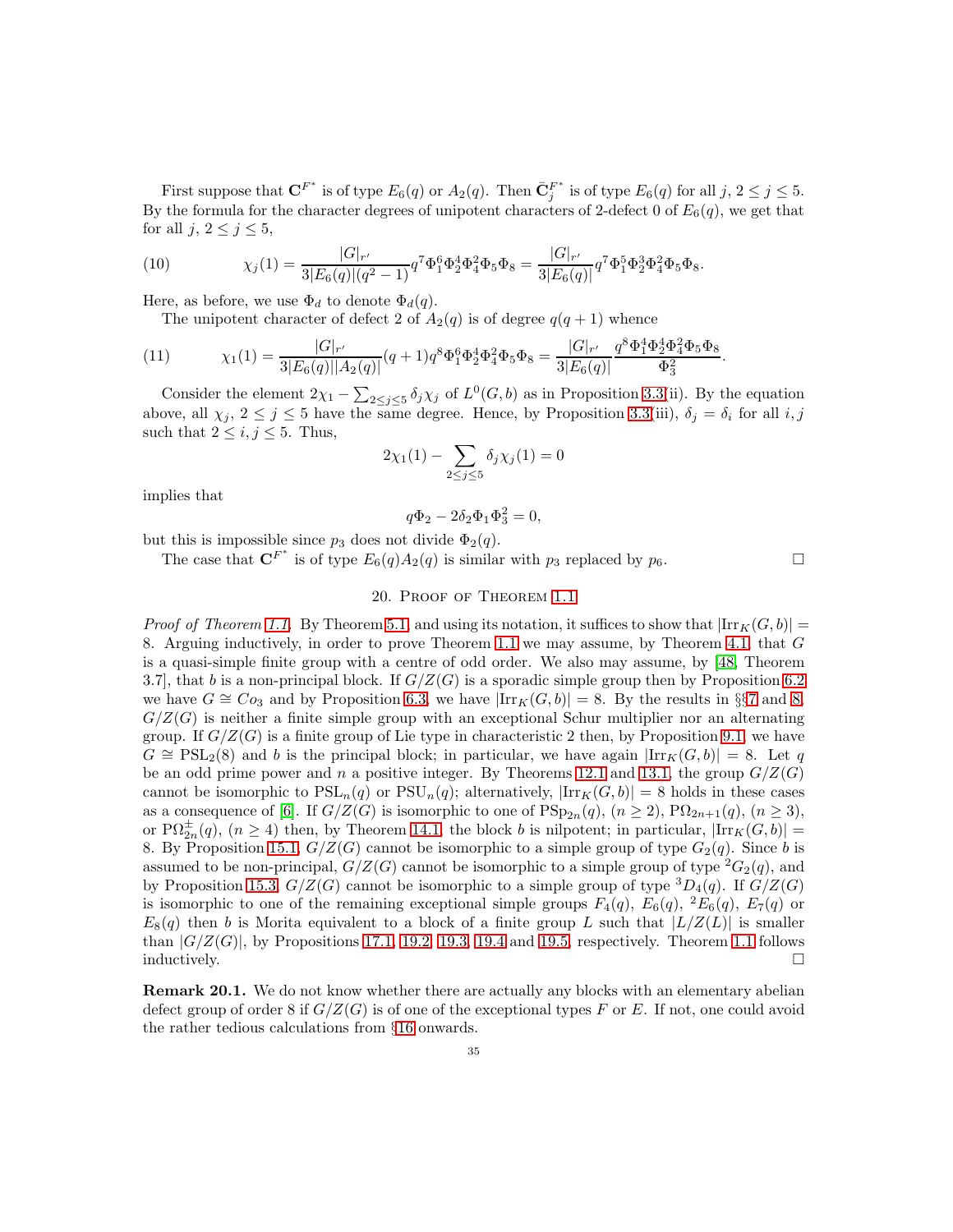#### 21. Appendix

We provide a proof for a result announced by Rouquier in [\[71\]](#page-40-2). The notation is as in [\[50,](#page-39-9) Appendix]. Let  $\mathcal O$  be a complete local commutative Noetherian ring having an algebraically closed residue field k of characteristic 2; we allow the case  $\mathcal{O} = k$ . For A, B two symmetric  $\mathcal{O}$ -algebras, a bounded complex X of A-B-bimodules which are projective as left A-modules and as right Bmodules is said to *induce a stable equivalence* if there are isomorphisms of complexes of bimodules  $X \otimes_B X^* \cong A \oplus Y$  and  $X^* \otimes_A X \cong B \oplus Z$  with Y and Z homotopy equivalent to bounded complexes of projective  $A-A$ -bimodules and  $B-B$ -bimodules, respectively. If Y and Z are homotopic to zero then X is called a *Rickard complex*.

<span id="page-36-0"></span>Theorem 21.1 (cf. [\[71,](#page-40-2) Theorem 6.10]). *Let* G *be a finite group, let* b *be a block of* OG *with an elementary abelian defect group of order* 8*, set*  $H = N<sub>G</sub>(P)$  *and denote by c* the block of OH *satisfying*  $\text{Br}_{\Delta P}(b) = \text{Br}_{\Delta P}(c)$ *. Let*  $i \in (\mathcal{O}Gb)^{\Delta P}$  *and*  $j \in (\mathcal{O}Hc)^{\Delta P}$  *be source idempotents such that*  $\text{Br}_{\Delta P}(i) = \text{Br}_{\Delta P}(j)$ *. There is a bounded complex of OGb-OHc-bimodules whose components are finite direct sums of summands of the bimodules* OGi ⊗O<sup>Q</sup> jOH*, with* Q *running over the subgroups of* P*, such that* X *induces a stable equivalence.*

*Proof.* The proof follows the lines of [\[71,](#page-40-2) 6.3]. For any subgroup Q of P denote by  $e_Q$  and  $f_Q$  the unique blocks of  $kC_G(Q)$  and  $kC_H(Q)$ , respectively, satisfying Br<sub>∆ $Q(i)e_Q \neq 0$ </sub> and Br<sub>∆ $Q(j)f_Q \neq 0$ </sub> 0. Since  $P$  is abelian, the fusion systems on  $P$  determined by i and by j are equal to that of  $kN(P, e_P)e_P$ . Hence, for any subgroup Q of P, we have

$$
N_G(Q, e_Q)/C_G(Q) \cong N_H(Q, f_Q)/C_H(Q)
$$

and both sides have odd order (either 1 or 3 in case  $Q$  is a proper subgroup of  $P$ ). The blocks  $e_Q$ ,  $f_Q$  lift to unique blocks  $\hat{e}_Q$ ,  $\hat{f}_Q$  of  $\mathcal{O}C_G(Q)$ ,  $\mathcal{O}C_H(Q)$ , respectively. The images of  $\hat{e}_Q$ ,  $\hat{f}_Q$ in  $\mathcal{O}C_G(Q)/Q$ ,  $\mathcal{O}C_H(Q)/Q$  are blocks, denoted by  $\bar{e}_Q$ ,  $\bar{f}_Q$ , respectively. Suppose now that Q has order 2. Then  $\bar{e}_Q$ ,  $\bar{f}_Q$  have the Klein four group  $\dot{P}/Q$  as defect group, and  $C_H(Q)/Q$  is the normaliser in  $C_G(Q)/Q$  of  $P/Q$ . Thus  $f_Q$  is in fact the Brauer correspondent of  $\bar{e}_Q$ . By [\[24,](#page-38-6) Theorem 1.1], the source algebras of blocks with a Klein four defect group  $V_4$  are either  $\mathcal{O}V_4$ , or  $OA_4$ , or  $OA_5b_0$ , where  $b_0$  is the principal block of  $OA_5$ . By [\[68,](#page-39-29) §3], there is an explicitly described two-term splendid Rickard complex between  $\mathcal{O}A_4$  and  $\mathcal{O}A_5b_0$ . Thus there is a Rickard complex of  $\mathcal{O}C_G(Q)/Q\bar{e}_Q\text{-}\mathcal{O}C_H(Q)/Qf_Q\text{-bimodules }C_Q$  of the form

$$
\bar{C}_Q = \cdots \longrightarrow 0 \longrightarrow \bar{N}_Q \xrightarrow{\bar{\Phi}_Q} \bar{e}_Q C_G(Q)/Q \bar{f}_Q \longrightarrow 0 \longrightarrow \cdots
$$

for some (possibly zero) projective bimodule  $\bar{N}_Q$ . By [\[70,](#page-40-7) 10.2.11], this complex lifts to a Rickard complex of  $\mathcal{O}C_G(Q)\hat{e}_Q\text{-}\mathcal{O}C_H(Q)\hat{f}_Q\text{-bimodules of the form}$ 

$$
C_Q = \cdots \longrightarrow 0 \longrightarrow N_Q \xrightarrow{\Phi_Q} \hat{e}_Q C_G(Q) \hat{f}_Q \longrightarrow 0 \longrightarrow \cdots
$$

where  $N_Q$  is a projective  $\mathcal{O}(C_G(Q) \times \mathcal{O}C_H(Q))/\Delta Q$ -module lifting  $\overline{N}_Q$ , inflated to  $\mathcal{O}(C_G(Q) \times$  $C_H(Q)$ , and where  $\Phi_Q$  lifts the map  $\bar{\Phi}_Q$ . By adapting arguments of Marcus [\[55,](#page-39-30) 5.5] this complex extends to the group

$$
T = N_{G \times H}(\Delta Q) \cap (N_G(Q, e_Q) \times N_H(Q, f_Q))
$$

and T contains  $C_G(Q) \times C_H(Q)$  as normal subgroup of odd index at most 3 by the above remarks. One can see this also directly: the modules of the complex  $C_Q$  are clearly T-stable, hence extend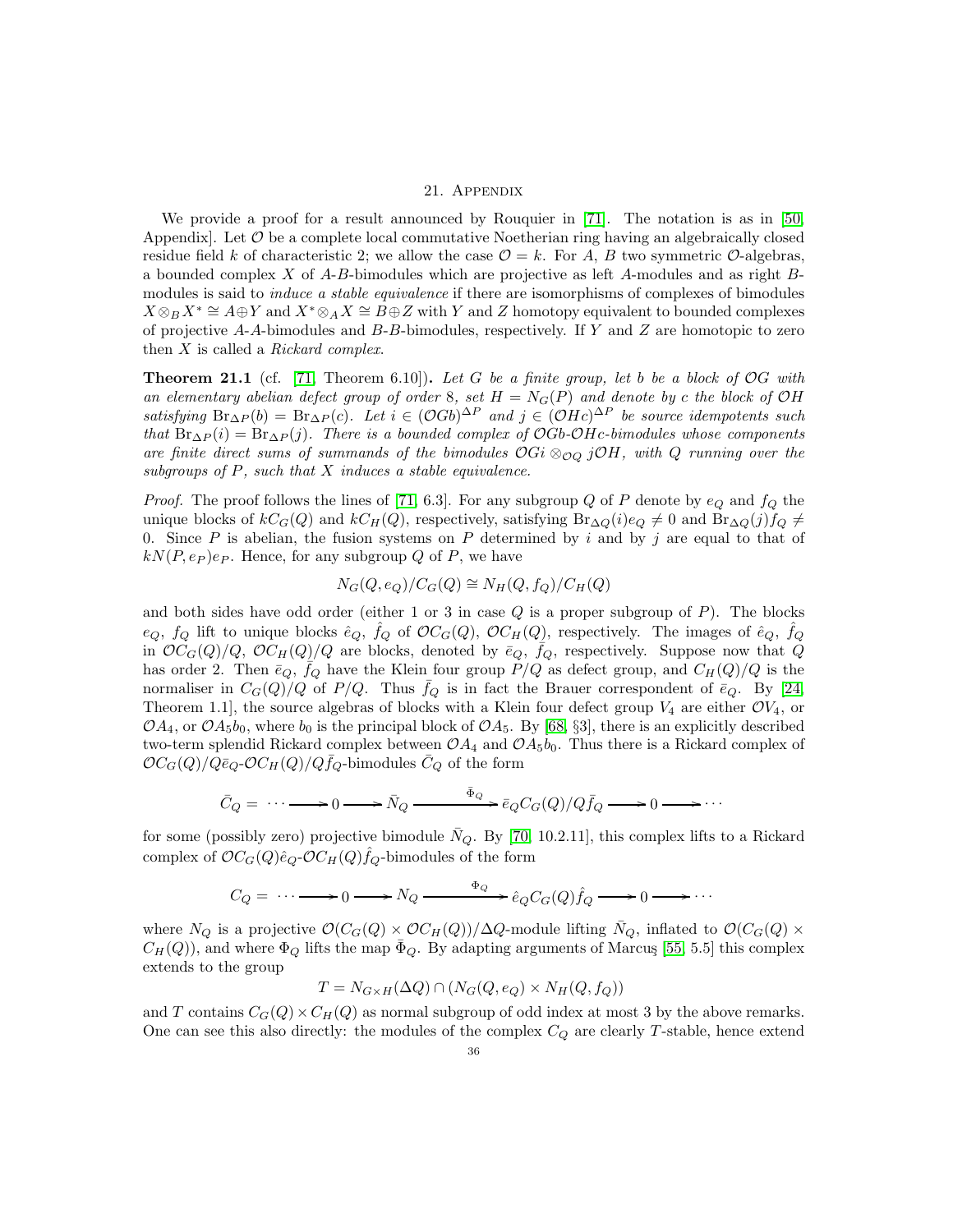to T (cf. [\[70,](#page-40-7) 10.2.13]), and the map  $\Phi$  lifts to a T-stable map  $\Psi$  because  $N_Q$  remains projective when considered as  $\mathcal{O}T/\Delta Q$ -module. We set

$$
V_Q = \mathrm{Ind}_T^{G \times H}(N_Q) .
$$

The inclusion  $C_G(Q) \subseteq G$  induces an  $OT$ -homomorphism  $e_Q \mathcal{O} C_G(Q) f_Q \longrightarrow b \mathcal{O} G_c$ , which, by adjunction, yields a homomorphism of  $\mathcal{O}(G \times H)$ -modules

$$
\alpha_Q: \mathrm{Ind}_T^{G \times H}(e_Q \mathcal{O} C_G(Q) f_Q) \longrightarrow b \mathcal{O} Gc .
$$

Set  $\psi_Q = \alpha_Q \circ \text{Ind}_T^{G \times H}(\Phi_Q) : V_Q \to b\mathcal{O}Gc$  and define the complex X by

$$
X = \cdots \longrightarrow 0 \longrightarrow \oplus_Q V_Q \xrightarrow{\oplus_Q \Psi_Q} b \mathcal{O} Gc \longrightarrow 0 \longrightarrow \cdots
$$

with  $bOGc$  in degree zero, where Q runs over a set of representatives of the  $N<sub>G</sub>(P, e<sub>P</sub>)$ -conjugacy classes of subgroups of order 2 of  $P$ . One checks that if  $Q$ ,  $R$  are two subgroups of order 2 which are not  $N_G(P, e_P)$ -conjugate then  $V_R(\Delta Q) = \{0\}$ . This implies that  $e_Q X(\Delta Q) f_Q \simeq C_Q \otimes_{\mathcal{O}} k$ , and this is a Rickard complex of  $kC_G(Q)e_Q-C_H(Q)f_Q$ -bimodules. Moreover,  $bOGc$  is a direct summand of  $OGi \otimes_{OP} jOH$ , and  $V_Q$  is a direct sum of summands of  $OGi \otimes_{OQ} jOH$  because it is obtained from lifting, inflating and inducing a projective bimodule. Thus another result of Rouquier (with a proof given in [\[50,](#page-39-9) Theorem A.1]) applies, showing that X induces a stable equivalence.  $\square$ 

Remark 21.2. We have used [\[24,](#page-38-6) Theorem 1.1] for the description of Rickard complexes for blocks with a Klein four group, which requires the classification of finite simple groups. One can avoid this by making use of another technique of Rickard, replacing one of the endo-permutation sources of a simple module by a *p*-permutation resolution (see e.g. [\[49,](#page-39-31) Theorem 1.3]). The only difference this makes is that the resulting complex may have more than two non-zero components. One can be more precise in Theorem [21.1](#page-36-0) if  $E$  is either trivial or has order 7. If  $E$  is trivial,  $b$  is nilpotent, and its source algebra is of the form  $\text{End}_{\mathcal{O}}(V) \otimes_{\mathcal{O}} \mathcal{O}P$  for some indecomposable endo-permutation OP-module V with P as vertex. Using again [\[24,](#page-38-6) Theorem 1.1] we get that  $V \cong \Omega_P^n(\mathcal{O})$  for some integer n. Equivalently, if E is trivial then  $OGb$  is Morita equivalent to  $OP$  via an  $OGb-OP$ bimodule which, when viewed as  $\mathcal{O}(G \times P)$ -module, has vertex  $\Delta P = \{(u, u) \mid u \in P\}$  and source  $\Omega_{\Delta P}^n(\mathcal{O})$  for some integer n. By applying  $\Omega_{\mathcal{O}(G\times P)}^{-n}$  to M one gets a stable equivalence of Morita type given by a bimodule with vertex  $\Delta P$  and trivial source. Similarly, if E is cyclic of order 7, then by a result of Puig [\[64\]](#page-39-6), there is a stable equivalence of Morita type between  $OGb$  and  $OP$ given by a bimodule with vertex  $\Delta P$  and trivial source.

Acknowledgements. The authors would like to thank Felix Noeske for bringing to their attention the work in [\[60\]](#page-39-11) and Gunter Malle for pointing the authors to the references [\[5\]](#page-38-3), [\[6\]](#page-38-21) and for his careful reading of parts of the manuscript. The authors would further like to thank the referee for many valuable comments. The second author made several visits to the University of Aberdeen in 2008 and 2009 during which parts of this work were carried out. He is grateful to the Institute of Mathematics, University of Aberdeen for its kind hospitality. For this research the second author was partially supported by the Japan Society for Promotion of Science (JSPS), Grant-in-Aid for Scientific Research (C)20540008, 2008–2010.

#### **REFERENCES**

- <span id="page-37-2"></span><span id="page-37-0"></span>[1] J. L. Alperin, Weights for finite groups, Proc. Symp. Pure Math. 47 (1987), 369–379.
- <span id="page-37-1"></span>[2] J. An, 2-weights for classical groups, J. Reine Angew. Math. 439 (1993), 159–204.
- [3] H. Bender, On groups with abelian Sylow 2-subgroups, Math. Z. 117 (1970), 164–176.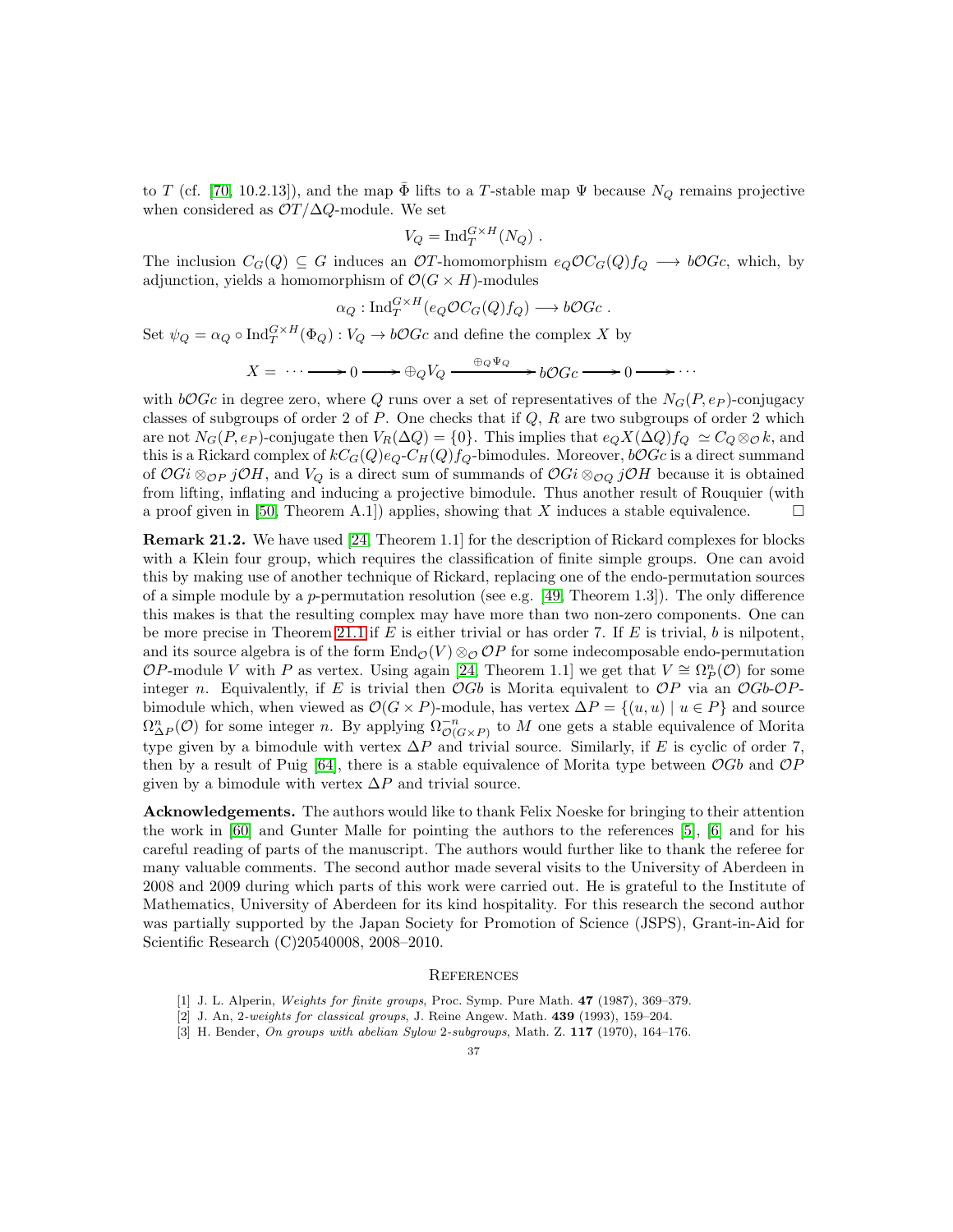- <span id="page-38-10"></span>[4] D. J. Benson, Representations and Cohomology II, Camridge studies in advanced mathematics 31, Camridge University Press, Cambridge (1991).
- <span id="page-38-21"></span><span id="page-38-3"></span>[5] T. R. Berger, R. Knörr, On Brauer's height 0 conjecture, Nagoya Math. J. 109 (1988), 109-116.
- [6] H. I. Blau, H. Ellers, Brauer's height zero conjecture for central quotients of special linear and special unitary groups, J. Algebra 212 (1999), 591-612.
- <span id="page-38-27"></span><span id="page-38-11"></span>[7] C. Bonnafé, Quasi-isolated elements in reductive groups, Comm. Algebra 33 (2005), 2315–2337.
- [8] C. Bonnafé, R. Rouquier, Catégories dérivées et variétés de Deligne-Lusztig, Publ. Math. Inst. Hautes Etudes Sci.  $97$  (2003), 1–59.
- <span id="page-38-26"></span>[9] N. Bourbaki, Elements of Mathematics, Lie groups and Lie algebras, Chapters 4-6, Springer-Verlag, Berlin (2002).
- <span id="page-38-2"></span><span id="page-38-1"></span>[10] R. Brauer, Some applications of the theory of blocks of characters of finite groups IV, J. Algebra 17 (1971), 489–521.
- <span id="page-38-22"></span>[11] R. Brauer, On 2-blocks with dihedral defect groups, Symp. Math. XIII, Academic Press (1974), 367–393.
- [12] M. Broué, Les ll-blocs des groups  $GL(n, q)$  et  $U(n, q^2)$  et leurs structures locales, Seminar Bourbaki, Vol. 1984/85. Astérisque 133-134 (1986), 159-???188.
- <span id="page-38-13"></span><span id="page-38-12"></span>[13] M. Broué, Isométries parfaites, types de blocs, catégories dérivées, Astérisque 180–181 (1990), 61–92.
- [14] M. Broué, Isométries de caractères et equivalences de Morita ou dérivées, Publ. Math. Inst. Hautes Études Sci. 71 (1990), 45–63.
- <span id="page-38-9"></span>[15] M. Broué, Equivalences of blocks of group algebras, in: Finite Dimensional Algebras and Related Topics (Ottawa 1992), NATO Adv. Sci. Inst., Ser C, Math. Phys. Sci. 424, Kluwer Acad. Publ., Dordrecht, 1994, 1–26.
- <span id="page-38-17"></span><span id="page-38-8"></span>[16] M. Broué, J. Michel, *Blocs et séries de Lusztig dans un groupe réductif fini*, J. Reine Angew. Math. 395 (1989), 56-67.
- <span id="page-38-18"></span>[17] M. Broué, L. Puig, A Frobenius theorem for blocks, Invent. Math.  $56$  (1980), 117–128.
- [18] M. Cabanes, M. Enguehard, Unipotent blocks of finite reductive groups of a given type, Math. Z. 213 (1993), 479–490.
- <span id="page-38-24"></span><span id="page-38-16"></span>[19] M. Cabanes, M. Enguehard, On unipotent blocks and their ordinary characters Invent. Math. 117 (1994), 149–164.
- [20] R. W. Carter, Finite Groups of Lie Type. Conjugacy Classes and Complex Characters, Wiley Classics Library, John Wiley and Sons, Ltd., Chichester, 1993.
- <span id="page-38-20"></span><span id="page-38-4"></span>[21] R. W. Carter, P. Fong, The Sylow 2-subgroups of the finite classical groups, J. Algebra 1 (1964), 139–151.
- [22] A. M. Cohen, G. M. Seitz, The r-rank of the groups of exceptional Lie type, Nederl. Akad. Wetensch. Indag. Math. 49 (1987), 251–259.
- <span id="page-38-14"></span>[23] J. H. Conway, R. T. Curtis, S. P. Norton, R. A. Parker, R.A. Wilson, Atlas of Finite Groups, Clarendon Press, Oxford, 1985.
- <span id="page-38-6"></span>[24] D. A. Craven, C. W. Eaton, R. Kessar, M. Linckelmann, The structure of blocks with a Klein four defect group, preprint (2008).
- <span id="page-38-15"></span><span id="page-38-7"></span>[25] E. C. Dade, Block extensions, Illinois. J. Math. 17 (1973), 198–272.
- [26] F. Digne and J. Michel, Representations of Finite Groups of Lie Type, London Mathematical Society Student Texts 21, 1991.
- <span id="page-38-29"></span>[27] D. I. Deriziotis, The centralisers of semisimple elements of the Chevalley groups  $E_7$  and  $E_8$ , Tokyo J. Math. **6** (1983), 191-216.
- <span id="page-38-25"></span>[28] D. I. Deriziotis, Conjugacy Classes and Centralizers of Semisimple Elements in Finite Groups of Lie Type, Lecture Notes in Mathematics at the University of Essen 11, Universität Essen, Fachbereich Mathematik, Essen, 1984.
- <span id="page-38-23"></span>[29] D. I. Deriziotis, G. O. Michler, Character table and blocks of finite simple triality groups  ${}^{3}D_4(q)$ , Trans. Amer. Math. Soc. 303 (1987), 39–70.
- <span id="page-38-28"></span>[30] M. Enguehard, Sur les l-blocs unipotents des groupes réductifs finis quand l est mauvais, J. Algebra 230 (2000), 334–377.
- <span id="page-38-19"></span>[31] M. Enguehard, Vers une décomposition de Jordan des blocs groupes réductifs finis, J. Algebra 319 (2008), 1035–1115.
- <span id="page-38-5"></span>[32] D. Fendel, A characterization of Conway's .3, J. Algebra 24 (1973), 159-196.
- <span id="page-38-0"></span>[33] P. Fong, On the characters of p-solvable groups, Trans. Amer. Math. Soc. 98 (1961), 263–284.
- [34] P. Fong, M. E. Harris, On perfect isometries and isotypies in finite groups, Invent. Math. 114 (1993), 139–191.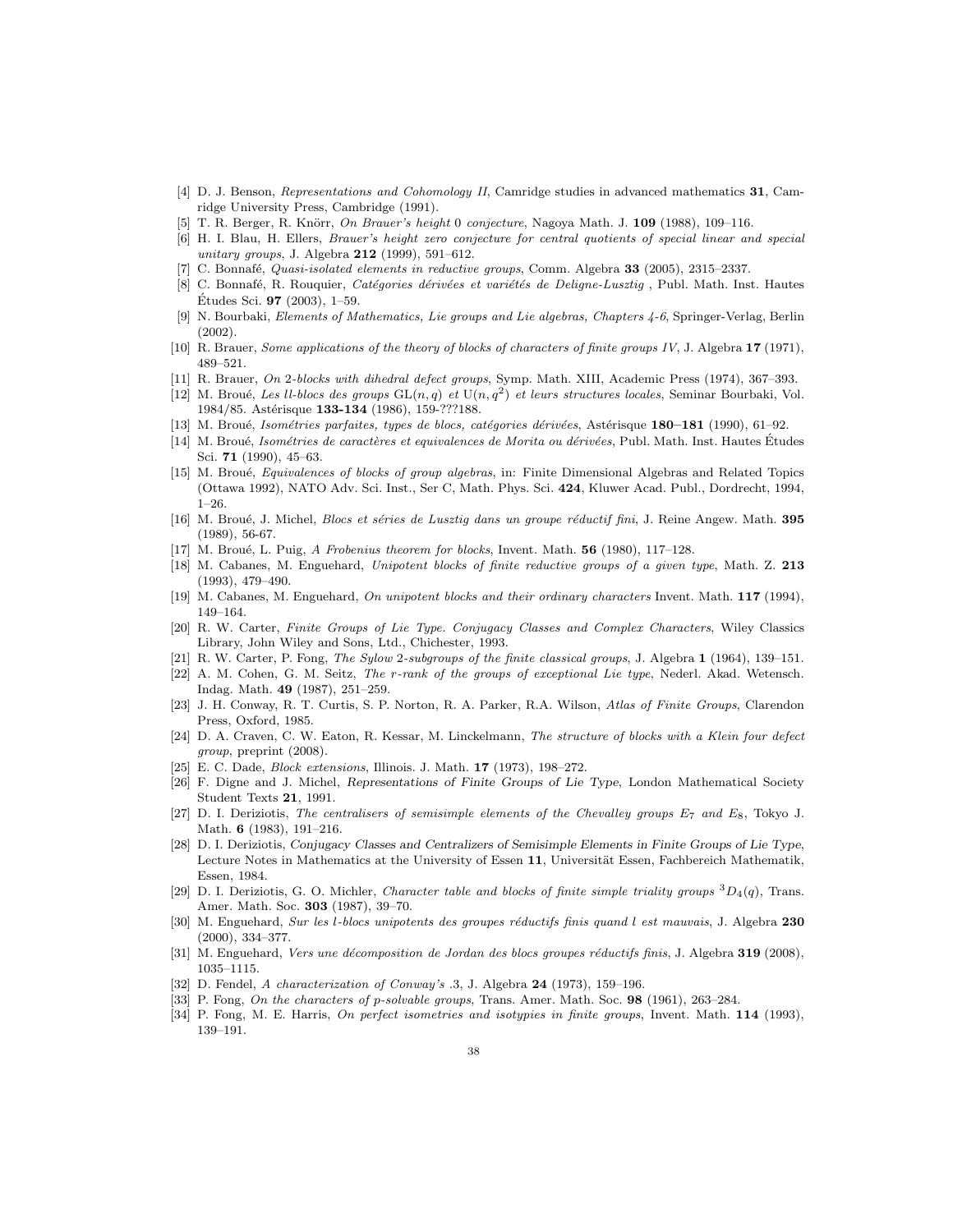- <span id="page-39-23"></span><span id="page-39-22"></span>[35] P. Fong, B. Srinivasan, The blocks of finite general and unitary groups, Invent. Math. 69 (1982), 109–153.
- <span id="page-39-24"></span>[36] P. Fong, B. Srinivasan, The blocks of finite classical groups, J. Reine Angew. Math. 396 (1989), 122–191.
- [37] D. Gorenstein, K. Harada, Finite simple groups of low 2-rank and the families  $G_2(q)$ ,  $D_4^2(q)$ , q odd, Bull. Amer. Math. Soc. 77 (1971), 829–862.
- <span id="page-39-14"></span>[38] D. Gorenstein, R. Lyons, R. Solomon, The Classification of Finite Simple Groups, Number 1, Mathematical Surveys and Monographs 40, Amer. Math. Soc., Providence, 1998.
- <span id="page-39-13"></span><span id="page-39-3"></span>[39] D. Gorenstein, R. Lyons, R. Solomon, The Classification of Finite Simple Groups, Number 3, Mathematical Surveys and Monographs 40, Amer. Math. Soc., Providence, 1998.
- [40] M. E. Harris, M. Linckelmann, On the Glauberman and Watanabe correspondences for blocks of finite p-solvable groups, Trans. Amer. Math. Soc. 354 (2002), 3435–3453.
- <span id="page-39-18"></span>[41] G. Hiss, Regular and semisimple blocks of finite reductive groups, J. London Math. Soc. (2) 41 (1990), no. 1, 63–68.
- <span id="page-39-25"></span>[42] G. Hiss, J. Shamash, 2-blocks and 2-modular characters of the Chevalley groups  $G_2(q)$ , Mathematics of Computation 59, No. 200 (1992), 645–672.
- [43] Z. Janko, A new finite simple group with abelian Sylow 2-subgroups and its characterization, J. Algebra 3 (1966), 147–186.
- <span id="page-39-15"></span><span id="page-39-7"></span>[44] R. Kessar, Scopes reduction for blocks of finite alternating groups, Quart. J. Math. 53 (2002), 443–454.
- [45] R. Kessar, M. Linckelmann, On stable equivalences and blocks with one simple module, J. Algebra 323 (2010), 1607–1621.
- <span id="page-39-4"></span>[46] B. Külshammer, Morita equivalent blocks in Clifford theory of finite groups, Astérisque 181–182 (1990), 209–215.
- <span id="page-39-0"></span>[47] P. Landrock, Non-principal 2-blocks of sporadic simple groups, Communications in Algebra 6 (1978), 1865–1891.
- <span id="page-39-31"></span>[48] P. Landrock, On the number of irreducible characters in a 2-block, J. Algebra 68 (1981), 426–442.
- [49] M. Linckelmann, On derived equivalences and local structure of blocks of finite groups, Turkish J. Math. 22 (1998), 93–107.
- <span id="page-39-9"></span>[50] M. Linckelmann, Trivial source bimodule rings for blocks and p-permutation equivalences, Trans. Amer. Math. Soc. 361 (2009), 1279–1316.
- <span id="page-39-16"></span>[51] G. Lusztig, Characters of reductive groups over finite fields Annals of math. studies 107 Princeton University Press (1984).
- <span id="page-39-28"></span><span id="page-39-17"></span>[52] G. Lusztig, On the representations of groups with disconnected center Astérisque 168 (1988), 157–166.
- <span id="page-39-27"></span>[53] G. Lusztig, B. Srinivasan, The characters of the finite unitary groups J. Algebra 49 (1977), 167-171.
- [54] I. G. Macdonald, Symmetric functions and Hall polynomials, Oxford Univ. Press, (Clarendon), London/New York, 1979.
- <span id="page-39-30"></span>[55] A. Marcuş, On equivalences between blocks of group algebras: reduction to simple components, J. Algebra 184 (1996), 372–396.
- <span id="page-39-20"></span><span id="page-39-12"></span>[56] The Modular Atlas, [http://www.math.rwth-aachen.de/](http://www.math.rwth-aachen.de/~MOC/)∼MOC/
- <span id="page-39-8"></span>[57] W. Müller, Symmetrische Algebren mit injektivem Zentrum, Manuscripta Math. 11 (1974), 283–289.
- <span id="page-39-10"></span>[58] M. Murai, *Block induction, normal subgroups and characters of height zero*, Osaka J. Math. **31** (1994),  $9 - 25.$
- <span id="page-39-11"></span>[59] H. Nagao, Y. Tsushima, Representations of Finite Groups, Academic Press, New York, 1988.
- <span id="page-39-19"></span>[60] F. Noeske, ADGC for Sporadic Groups, [http://www.math.rwth-aachen.de/](http://www.math.rwth-aachen.de/~Felix.Noeske/tabular.pdf)∼Felix.Noeske/tabular.pdf
- <span id="page-39-1"></span>[61] T. Okuyama, Y. Tsushima, Local properties of p-block algebras of finite groups, Osaka J. Math. 20 (1983), 33–41.
- <span id="page-39-26"></span>[62] J. Olsson, On 2-blocks with quaternion and quasidihedral defect groups, J. Algebra 36 (1975), 212–241.
- [63] J. Olsson, Remarks on symbols, hooks and degrees of unipotent characters, J. Combinatorial Theory, Series A 42 (1986), 223-238.
- <span id="page-39-6"></span>[64] L. Puig, Une correspondance de modules pour les blocs à groupes de défaut abéliens, Geom. Dedicata 37 (1991), 9–43.
- <span id="page-39-21"></span>[65] L. Puig, On the Local Structure of Morita and Rickard Equivalences between Brauer Blocks, Progress in Math. 178, Birkhäuser Verlag, Basel-Boston-Berlin (1999).
- <span id="page-39-5"></span><span id="page-39-2"></span>[66] L. Puig, Nilpotent extensions of blocks, preprint (2010).
- <span id="page-39-29"></span>[67] W. F. Reynolds, Blocks and normal subgroups of finite groups, Nagoya Math. J. 22 (1963), 15–32.
- [68] J. Rickard, Splendid equivalence: derived categories and permutation modules, Proc. London Math. Soc. 72 (1996), 331–358.